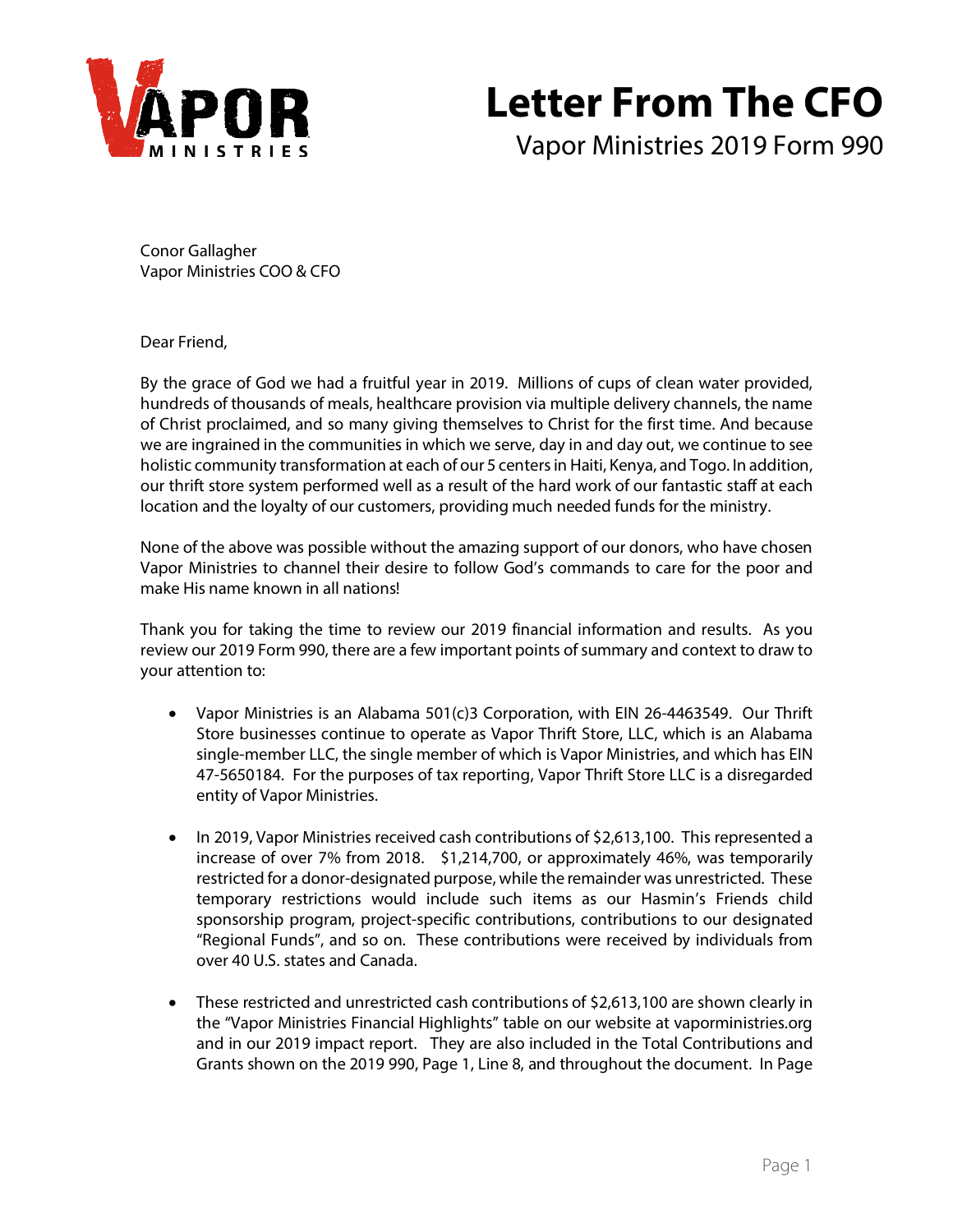

# **Letter From The CFO** Vapor Ministries 2019 Form 990

1, Line 8, they are comingled with the value of donated merchandise at Vapor Thrift Store, which for tax reporting purposes are recognized as donation income.

- As always, Schedule B of the 990 has been redacted from this public-facing version to protect the identity and confidentiality of our donors.
- Total sales in our Vapor Thrift Store system were \$1,922,831. This represented a substantial increase from 2018, in large part due to our first full year of operations at our new retail location in Vestavia, Alabama. This is the majority of sales revenue recognized in the "Vapor Ministries Financial Highlights" table on our website and annual report, and is found in our 2019 Form 990 in Part VIII, Page 9, row 10a (where it is comingled approximately \$17,600 of net income from sales of inventory). It is important to note that, in our Form 990, total value of donated items to our thrift store are reported as contribution income, and then reported again as "Cost of Goods Sold" in Part VIII, Page 9, row 10b. For the sake of clarity, in the Vapor Ministries Financial Highlights table, we have simplified this to show cash contributions only under "Contributions", and business revenue as a separate line item.
- Additionally, in 2019, our international businesses in Kenya, Togo, and Haiti generated \$27,797 in revenue. For the purposes of tax reporting on our IRS Form 990's, these funds are not recognized as sales revenue, but instead act as an "expense reduction", meaning that fewer funds must be granted to our overseas branches because of the income generation from these businesses. However, for the sake of holistic accuracy and clarity in the "Vapor Ministries Financial Highlights" table, this sales revenue is comingled with revenue from our thrift stores and sales of Vapor-branded merchandise from our headquarters. As noted below, the expenses of these businesses are recognized in the highlights table as well.
- In 2019, Vapor Ministries reported \$3,403,400 in program service (ministry) expenses. These reflect direct costs incurred in the execution of these programs, including hard costs "on the ground" in Kenya, Togo, and Haiti, operating costs in our Thrift Store, and appropriately allocated compensation and overhead costs in the United States. These allocations are calculated based on a standardized process whereby each of our headquarters staff are interviewed quarterly to determine their time allocation for the previous quarter, across the categories of our various program services, as well as management expenses and fundraising expenses. This \$3,403,400 included hard costs associated with Vapor Ministries Center operations, the execution of the Hasmin's Friends child sponsorship program, and operation of Vapor Thrift Stores, described in Part III of the 990 (page 2).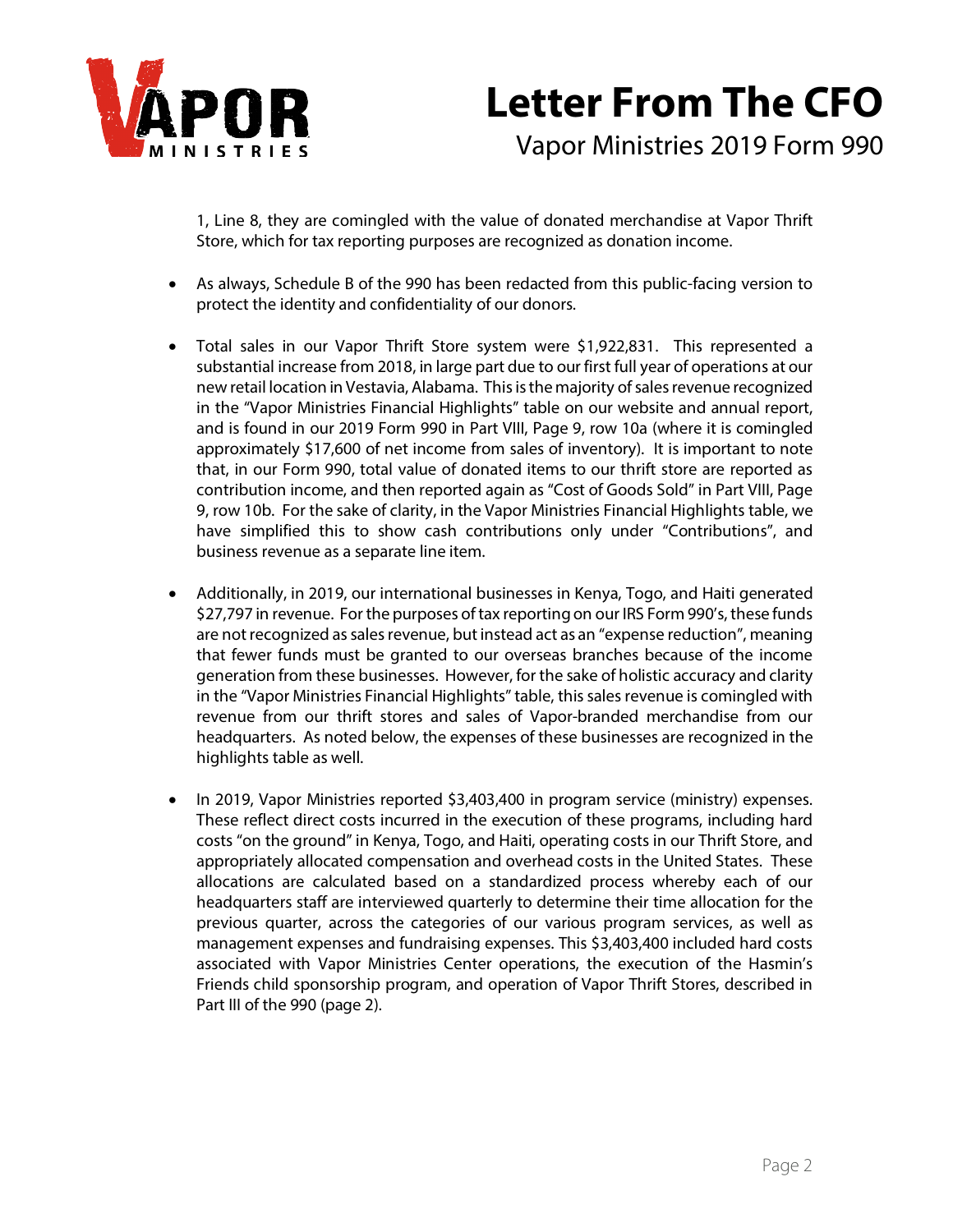

# **Letter From The CFO**

Vapor Ministries 2019 Form 990

- Vapor Ministries reported \$191,500 in line 5, Part IX of the 990 "Compensation of current officers, directors, trustees, and key employees". This included compensation of Vapor Ministries' Founder and CEO, Micah McElveen. Mr. McElveen's 2019 salary was \$58,000.
- In addition to the \$3,403,400 reported as program service (ministry) expense, Vapor Ministries reported \$752,849 in management and general expenses, and \$224,552 in fundraising expenses.
- As noted in both our 2019 990 on the Statement of Functional Expenses (Part IX, Page 10), and in our 2019 audit report, 77% of total expense at Vapor Ministries was designated to "Program Service" expense. The remaining 23% was designated to General & Administrative and Fundraising Expenses, as we continued to make important investments in the long-term health of the entity.

As we seek to wisely steward all resources that are entrusted to us and maximize their impact, we are committed to the highest level of financial excellence, integrity, and transparency. For more information on anything in this return, please do not hesitate to contact us at info@vaporministries.org.

God bless,

Conor Hallegh-

Conor Gallagher COO & CFO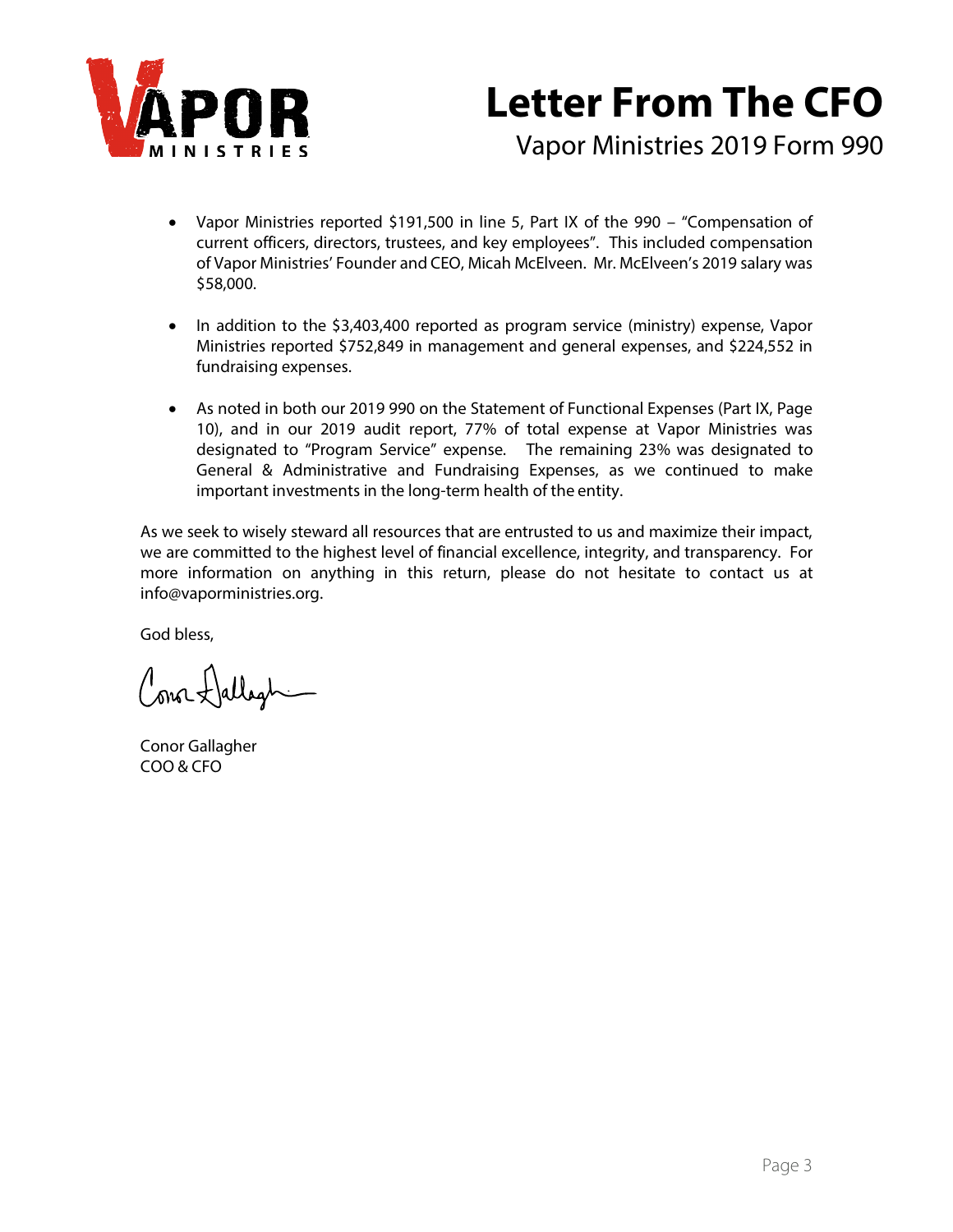| Form                      | 190 |  |
|---------------------------|-----|--|
| (Rev. January 2020)       |     |  |
| Department of the Treasur |     |  |

### **Return of Organization Exempt From Income Tax**

**Internal Revenue Service X** Go to *www.irs.gov/Form990* for instructions and the latest information. ▶ Do not enter social security numbers on this form as it may be made public. **Open to Public Under section 501(c), 527, or 4947(a)(1) of the Internal Revenue Code (except private foundations)**

|                                |                             |                                                | For the 2019 calendar year, or tax year beginning                                                                                                                       |                              | and ending                       |            |                                               |                           |                                            |
|--------------------------------|-----------------------------|------------------------------------------------|-------------------------------------------------------------------------------------------------------------------------------------------------------------------------|------------------------------|----------------------------------|------------|-----------------------------------------------|---------------------------|--------------------------------------------|
| В                              | Check if applicable:        |                                                | C Name of organization                                                                                                                                                  |                              |                                  |            |                                               |                           | D Employer identification number           |
|                                | Address change              |                                                | Vapor Ministries, Inc.                                                                                                                                                  |                              |                                  |            |                                               |                           |                                            |
|                                | Name change                 |                                                | Doing business as                                                                                                                                                       |                              |                                  |            |                                               |                           | 26-4463549                                 |
|                                |                             |                                                | Number and street (or P.O. box if mail is not delivered to street address)                                                                                              |                              |                                  |            | Room/suite                                    | <b>E</b> Telephone number |                                            |
|                                | Initial return              |                                                | 338 Talladega Springs Road                                                                                                                                              |                              |                                  |            |                                               |                           | 256-208-2060                               |
|                                | Final return/<br>terminated |                                                | City or town, state or province, country, and ZIP or foreign postal code                                                                                                |                              |                                  |            |                                               |                           |                                            |
|                                | Amended return              |                                                | Sylacauga                                                                                                                                                               | AL 35151                     |                                  |            |                                               | G Gross receipts\$        | 6,508,778                                  |
|                                |                             |                                                | F Name and address of principal officer:                                                                                                                                |                              |                                  |            | H(a) Is this a group return for subordinates? |                           | Yes<br>No                                  |
|                                | Application pending         |                                                | Jonathon McElveen                                                                                                                                                       |                              |                                  |            |                                               |                           |                                            |
|                                |                             |                                                | 338 Talladega Springs Rd.                                                                                                                                               |                              |                                  |            | H(b) Are all subordinates included?           |                           | Yes<br>No                                  |
|                                |                             |                                                | Sylacauga                                                                                                                                                               |                              | AL 35151                         |            |                                               |                           | If "No," attach a list. (see instructions) |
|                                |                             | Tax-exempt status:                             | $ \mathbf{X} $ 501(c)(3)<br>501(c)                                                                                                                                      | $\triangleleft$ (insert no.) | 4947(a)(1) or                    | 527        |                                               |                           |                                            |
|                                | Website:                    |                                                | vaporministries.org                                                                                                                                                     |                              |                                  |            | $H(c)$ Group exemption number                 |                           |                                            |
| ĸ                              |                             | Form of organization:                          | $ \mathbf{X} $ Corporation<br>Trust<br>Association                                                                                                                      | Other >                      |                                  |            | L Year of formation: 2009                     |                           | <b>M</b> State of legal domicile: $AL$     |
|                                | Part I                      |                                                | <b>Summary</b>                                                                                                                                                          |                              |                                  |            |                                               |                           |                                            |
|                                |                             |                                                | 1 Briefly describe the organization's mission or most significant activities:                                                                                           |                              |                                  |            |                                               |                           |                                            |
|                                |                             |                                                | Establish sustainable centers for alleviating poverty and multiplying                                                                                                   |                              |                                  |            |                                               |                           |                                            |
|                                |                             |                                                | disciples in third-world environments.                                                                                                                                  |                              |                                  |            |                                               |                           |                                            |
| Governance                     |                             |                                                |                                                                                                                                                                         |                              |                                  |            |                                               |                           |                                            |
|                                |                             |                                                | 2 Check this box $\blacktriangleright$ if the organization discontinued its operations or disposed of more than 25% of its net assets.                                  |                              |                                  |            |                                               |                           |                                            |
| ಳ                              |                             |                                                | 3 Number of voting members of the governing body (Part VI, line 1a)                                                                                                     |                              |                                  |            |                                               | 3                         | 7                                          |
|                                |                             |                                                | 4 Number of independent voting members of the governing body (Part VI, line 1b) [[[[[[[[[[[[[[[[[[[[[[[[[[[[[[                                                          |                              |                                  |            |                                               | 4                         | 6                                          |
|                                |                             |                                                | 5 Total number of individuals employed in calendar year 2019 (Part V, line 2a) [11] [11] Total number of individuals employed in calendar year 2019 (Part V, line 2a)   |                              |                                  |            |                                               | 5                         | 125                                        |
| Activities                     |                             |                                                | 6 Total number of volunteers (estimate if necessary)                                                                                                                    |                              |                                  |            |                                               | 6                         | 0                                          |
|                                |                             |                                                |                                                                                                                                                                         |                              |                                  |            |                                               | 7a                        | U                                          |
|                                |                             |                                                |                                                                                                                                                                         |                              | 7b                               |            |                                               |                           |                                            |
|                                |                             |                                                |                                                                                                                                                                         |                              |                                  |            | <b>Prior Year</b>                             |                           | <b>Current Year</b>                        |
|                                |                             |                                                | 8 Contributions and grants (Part VIII, line 1h)                                                                                                                         |                              |                                  |            |                                               | 3,819,639                 | 4,558,482                                  |
| Revenue                        |                             | 9 Program service revenue (Part VIII, line 2g) |                                                                                                                                                                         |                              |                                  |            |                                               |                           |                                            |
|                                |                             |                                                | 10 Investment income (Part VIII, column (A), lines 3, 4, and 7d)                                                                                                        |                              | 13                               | 367        |                                               |                           |                                            |
|                                |                             |                                                | 11 Other revenue (Part VIII, column (A), lines 5, 6d, 8c, 9c, 10c, and 11e)                                                                                             |                              |                                  |            |                                               | 21,427                    | 27,098                                     |
|                                |                             |                                                | 12 Total revenue - add lines 8 through 11 (must equal Part VIII, column (A), line 12)                                                                                   |                              |                                  |            |                                               | 3,841,079                 | 4,585,947                                  |
|                                |                             |                                                | 13 Grants and similar amounts paid (Part IX, column (A), lines 1-3)                                                                                                     |                              |                                  |            |                                               | $\overline{1}$ , 359, 016 | 1,232,618                                  |
|                                |                             |                                                | 14 Benefits paid to or for members (Part IX, column (A), line 4)                                                                                                        |                              |                                  |            |                                               |                           |                                            |
|                                |                             |                                                | 15 Salaries, other compensation, employee benefits (Part IX, column (A), lines 5-10)                                                                                    |                              |                                  |            |                                               | 1,232,429                 | 1,468,361                                  |
| penses                         |                             |                                                | 16aProfessional fundraising fees (Part IX, column (A), line 11e)                                                                                                        |                              |                                  |            |                                               |                           |                                            |
|                                |                             |                                                | <b>b</b> Total fundraising expenses (Part IX, column (D), line 25) ▶                                                                                                    |                              | 224,552                          |            |                                               |                           |                                            |
| யி                             |                             |                                                | 17 Other expenses (Part IX, column (A), lines 11a-11d, 11f-24e)                                                                                                         |                              |                                  |            |                                               | 1,293,962                 | 1,679,826                                  |
|                                |                             |                                                | 18 Total expenses. Add lines 13-17 (must equal Part IX, column (A), line 25)                                                                                            |                              |                                  |            | 3,885,407                                     |                           | 4,380,805                                  |
|                                |                             |                                                | 19 Revenue less expenses. Subtract line 18 from line 12                                                                                                                 |                              |                                  |            |                                               | $-44,328$                 | 205,142                                    |
|                                |                             |                                                |                                                                                                                                                                         |                              |                                  |            | <b>Beginning of Current Year</b>              |                           | <b>End of Year</b>                         |
| Net Assets or<br>Fund Balances |                             |                                                | 20 Total assets (Part X, line 16)                                                                                                                                       |                              |                                  |            | 2,645,803                                     |                           | 2,853,247                                  |
|                                |                             |                                                | 21 Total liabilities (Part X, line 26)                                                                                                                                  |                              |                                  |            |                                               | 71,243                    | 73,545                                     |
|                                |                             |                                                | 22 Net assets or fund balances. Subtract line 21 from line 20                                                                                                           |                              |                                  |            |                                               | 2,574,560                 | 2,779,702                                  |
|                                | Part II                     |                                                | <b>Signature Block</b>                                                                                                                                                  |                              |                                  |            |                                               |                           |                                            |
|                                |                             |                                                | Under penalties of perjury, I declare that I have examined this return, including accompanying schedules and statements, and to the best of my knowledge and belief, it |                              |                                  |            |                                               |                           |                                            |
|                                |                             |                                                | true, correct, and complete. Declaration of preparer (other than officer) is based on all information of which preparer has any knowledge.                              |                              |                                  |            |                                               |                           |                                            |
|                                |                             |                                                |                                                                                                                                                                         |                              |                                  |            |                                               |                           |                                            |
| Sign                           |                             |                                                | Signature of officer                                                                                                                                                    |                              |                                  |            |                                               | Date                      |                                            |
| <b>Here</b>                    |                             |                                                | Conor Gallagher                                                                                                                                                         |                              |                                  |            | Chief Oper Officer                            |                           |                                            |
|                                |                             |                                                | Type or print name and title                                                                                                                                            |                              |                                  |            |                                               |                           |                                            |
|                                |                             |                                                | Print/Type preparer's name                                                                                                                                              | Preparer's signature         |                                  |            | Date                                          | Check                     | <b>PTIN</b><br>X if                        |
| Paid                           |                             |                                                | Nicholas J Valenti, Jr, CPA, CFP                                                                                                                                        |                              | Nicholas J Valenti, Jr, CPA, CFP |            |                                               | 07/30/20 self-employed    | P00050715                                  |
|                                | Preparer                    | Firm's name                                    | Valenti,                                                                                                                                                                |                              | Rackley & Associates,            | <b>TTC</b> |                                               | Firm's EIN ▶              | 20-1879393                                 |
|                                | <b>Use Only</b>             |                                                | 208 W Park Ave                                                                                                                                                          |                              |                                  |            |                                               |                           |                                            |
|                                |                             | Firm's address                                 | Valdosta, GA                                                                                                                                                            | 31602                        |                                  |            |                                               | Phone no.                 | 229-247-8005                               |
|                                |                             |                                                | May the IRS discuss this return with the preparer shown above? (see instructions)                                                                                       |                              |                                  |            |                                               |                           | <b>Yes</b><br>No                           |

| Sign<br><b>Here</b> |                                                                                       | Signature of officer | Conor Gallagher<br>Type or print name and title                                   |  |                      |                                    | Chief Oper Officer |           | Date                     |              |           |
|---------------------|---------------------------------------------------------------------------------------|----------------------|-----------------------------------------------------------------------------------|--|----------------------|------------------------------------|--------------------|-----------|--------------------------|--------------|-----------|
|                     | Print/Type preparer's name                                                            |                      |                                                                                   |  | Preparer's signature |                                    |                    | Date      | X if<br>Check            | <b>PTIN</b>  |           |
| Paid                |                                                                                       |                      | Nicholas J Valenti, Jr, CPA, CFP                                                  |  |                      | Nicholas J Valenti, Jr, CPA, CFP   |                    |           | $07/30/20$ self-employed | P00050715    |           |
| Preparer            | Firm's name                                                                           |                      |                                                                                   |  |                      | Valenti, Rackley & Associates, LLC |                    |           | Firm's $EIN$             | 20-1879393   |           |
| Use Only            |                                                                                       |                      | 208 W Park Ave                                                                    |  |                      |                                    |                    |           |                          |              |           |
|                     | Firm's address                                                                        |                      | Valdosta, GA                                                                      |  | 31602                |                                    |                    | Phone no. |                          | 229-247-8005 |           |
|                     |                                                                                       |                      | May the IRS discuss this return with the preparer shown above? (see instructions) |  |                      |                                    |                    |           |                          | Yes          | <b>No</b> |
| DAA                 | Form 990 (2019)<br>For Paperwork Reduction Act Notice, see the separate instructions. |                      |                                                                                   |  |                      |                                    |                    |           |                          |              |           |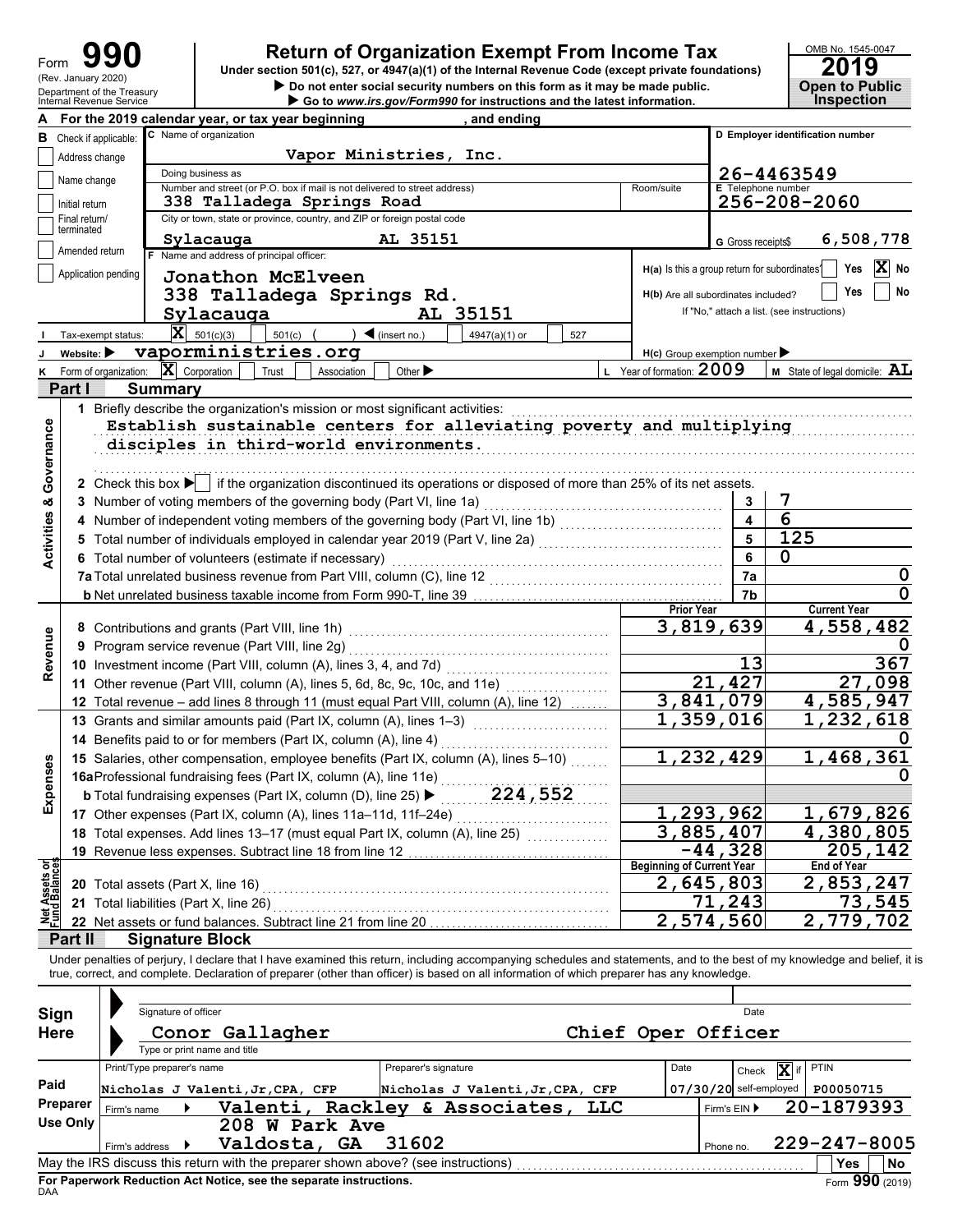| Part III                                                                          |                                     | Form 990 (2019) Vapor Ministries, Inc.                                                             | 26-4463549                                                                                                                                                                                                                                                                                                                                                                                                                                                                                                                                                                                                                                                                                                                                 | Page 2                |
|-----------------------------------------------------------------------------------|-------------------------------------|----------------------------------------------------------------------------------------------------|--------------------------------------------------------------------------------------------------------------------------------------------------------------------------------------------------------------------------------------------------------------------------------------------------------------------------------------------------------------------------------------------------------------------------------------------------------------------------------------------------------------------------------------------------------------------------------------------------------------------------------------------------------------------------------------------------------------------------------------------|-----------------------|
|                                                                                   |                                     | <b>Statement of Program Service Accomplishments</b>                                                |                                                                                                                                                                                                                                                                                                                                                                                                                                                                                                                                                                                                                                                                                                                                            | $ \mathbf{X} $        |
| 1 Briefly describe the organization's mission:                                    |                                     |                                                                                                    |                                                                                                                                                                                                                                                                                                                                                                                                                                                                                                                                                                                                                                                                                                                                            |                       |
|                                                                                   |                                     | disciples in third-world environments.                                                             | Establish sustainable centers for alleviating poverty and multiplying                                                                                                                                                                                                                                                                                                                                                                                                                                                                                                                                                                                                                                                                      |                       |
|                                                                                   |                                     |                                                                                                    |                                                                                                                                                                                                                                                                                                                                                                                                                                                                                                                                                                                                                                                                                                                                            |                       |
|                                                                                   |                                     |                                                                                                    | 2 Did the organization undertake any significant program services during the year which were not listed on the                                                                                                                                                                                                                                                                                                                                                                                                                                                                                                                                                                                                                             |                       |
| prior Form 990 or 990-EZ?<br>If "Yes," describe these new services on Schedule O. |                                     |                                                                                                    |                                                                                                                                                                                                                                                                                                                                                                                                                                                                                                                                                                                                                                                                                                                                            | Yes $X$ No            |
|                                                                                   |                                     | Did the organization cease conducting, or make significant changes in how it conducts, any program |                                                                                                                                                                                                                                                                                                                                                                                                                                                                                                                                                                                                                                                                                                                                            |                       |
| services?<br>If "Yes," describe these changes on Schedule O.                      |                                     |                                                                                                    |                                                                                                                                                                                                                                                                                                                                                                                                                                                                                                                                                                                                                                                                                                                                            | Yes $\overline{X}$ No |
|                                                                                   |                                     |                                                                                                    | Describe the organization's program service accomplishments for each of its three largest program services, as measured by                                                                                                                                                                                                                                                                                                                                                                                                                                                                                                                                                                                                                 |                       |
|                                                                                   |                                     | the total expenses, and revenue, if any, for each program service reported.                        | expenses. Section 501(c)(3) and 501(c)(4) organizations are required to report the amount of grants and allocations to others,                                                                                                                                                                                                                                                                                                                                                                                                                                                                                                                                                                                                             |                       |
| 4a (Code:                                                                         |                                     |                                                                                                    | $(1, 1.561, 860)$ including grants of $(1, 232, 618)$ (Revenue \$<br>Vapor Ministries, Inc. makes grants to Vapor Sports Ministries,<br>Inc., a related tax exempt charitable organization, which operates centers<br>for humanitarian aid and disciple-making through sports-based outreach.<br>These centers are located in Nairobi, Kenya; N'gong, Kenya; Togoville,<br>Togo; Dilaire, Haiti; and Quanaminthe, Haiti. At these centers, Vapor<br>Sports Ministries, Inc. provides full-time jobs for impoverished<br>individuals, provides impoverished children with free-of-charge<br>memberships in sports leagues, supplies critical care humanitarian aid<br>grants and supplies high volumes of clean water to these communities. |                       |
|                                                                                   |                                     |                                                                                                    |                                                                                                                                                                                                                                                                                                                                                                                                                                                                                                                                                                                                                                                                                                                                            |                       |
|                                                                                   |                                     |                                                                                                    |                                                                                                                                                                                                                                                                                                                                                                                                                                                                                                                                                                                                                                                                                                                                            |                       |
| Ministries, Inc.                                                                  |                                     |                                                                                                    | Through the sale of donated, second-hand merchandise, via Vapor Thrift<br>Store, LLC, a single-member LLC owned by Vapor Ministries, Inc.,<br>resources are generated to fund the program activities of Vapor                                                                                                                                                                                                                                                                                                                                                                                                                                                                                                                              |                       |
|                                                                                   |                                     |                                                                                                    |                                                                                                                                                                                                                                                                                                                                                                                                                                                                                                                                                                                                                                                                                                                                            |                       |
|                                                                                   |                                     |                                                                                                    |                                                                                                                                                                                                                                                                                                                                                                                                                                                                                                                                                                                                                                                                                                                                            |                       |
|                                                                                   |                                     |                                                                                                    |                                                                                                                                                                                                                                                                                                                                                                                                                                                                                                                                                                                                                                                                                                                                            |                       |
| 4c (Code:                                                                         |                                     |                                                                                                    | ) (Expenses \$ 190, 375 including grants of \$ (Revenue \$ 190, 375 including grants of \$ 200 million and \$ 200 million and \$ 200 million and \$ 200 million and \$ 200 million and \$ 200 million and \$ 200 million and \$ 200 milli                                                                                                                                                                                                                                                                                                                                                                                                                                                                                                  |                       |
|                                                                                   |                                     | college education of young adults in the same way.                                                 | Child Sponsorship Program - Vapor Ministries, Inc. facilitates the<br>education (including supplying tuition, books, and school uniforms) and<br>physical care of children via its child sponsorship program, by pairing<br>those children up directly with interested donors. Communication directly<br>between donors and sponsored children is facilitated by Vapor<br>Ministries, Inc. as well. Vapor Ministries, Inc. also facilitates the                                                                                                                                                                                                                                                                                            |                       |
|                                                                                   |                                     |                                                                                                    |                                                                                                                                                                                                                                                                                                                                                                                                                                                                                                                                                                                                                                                                                                                                            |                       |
|                                                                                   |                                     |                                                                                                    |                                                                                                                                                                                                                                                                                                                                                                                                                                                                                                                                                                                                                                                                                                                                            |                       |
|                                                                                   |                                     |                                                                                                    |                                                                                                                                                                                                                                                                                                                                                                                                                                                                                                                                                                                                                                                                                                                                            |                       |
|                                                                                   |                                     |                                                                                                    |                                                                                                                                                                                                                                                                                                                                                                                                                                                                                                                                                                                                                                                                                                                                            |                       |
| 4d Other program services (Describe on Schedule O.)                               |                                     |                                                                                                    |                                                                                                                                                                                                                                                                                                                                                                                                                                                                                                                                                                                                                                                                                                                                            |                       |
| (Expenses \$                                                                      |                                     | 23, 601 including grants of\$                                                                      | (Revenue \$                                                                                                                                                                                                                                                                                                                                                                                                                                                                                                                                                                                                                                                                                                                                |                       |
|                                                                                   | 4e Total program service expenses > | 3,403,404                                                                                          |                                                                                                                                                                                                                                                                                                                                                                                                                                                                                                                                                                                                                                                                                                                                            |                       |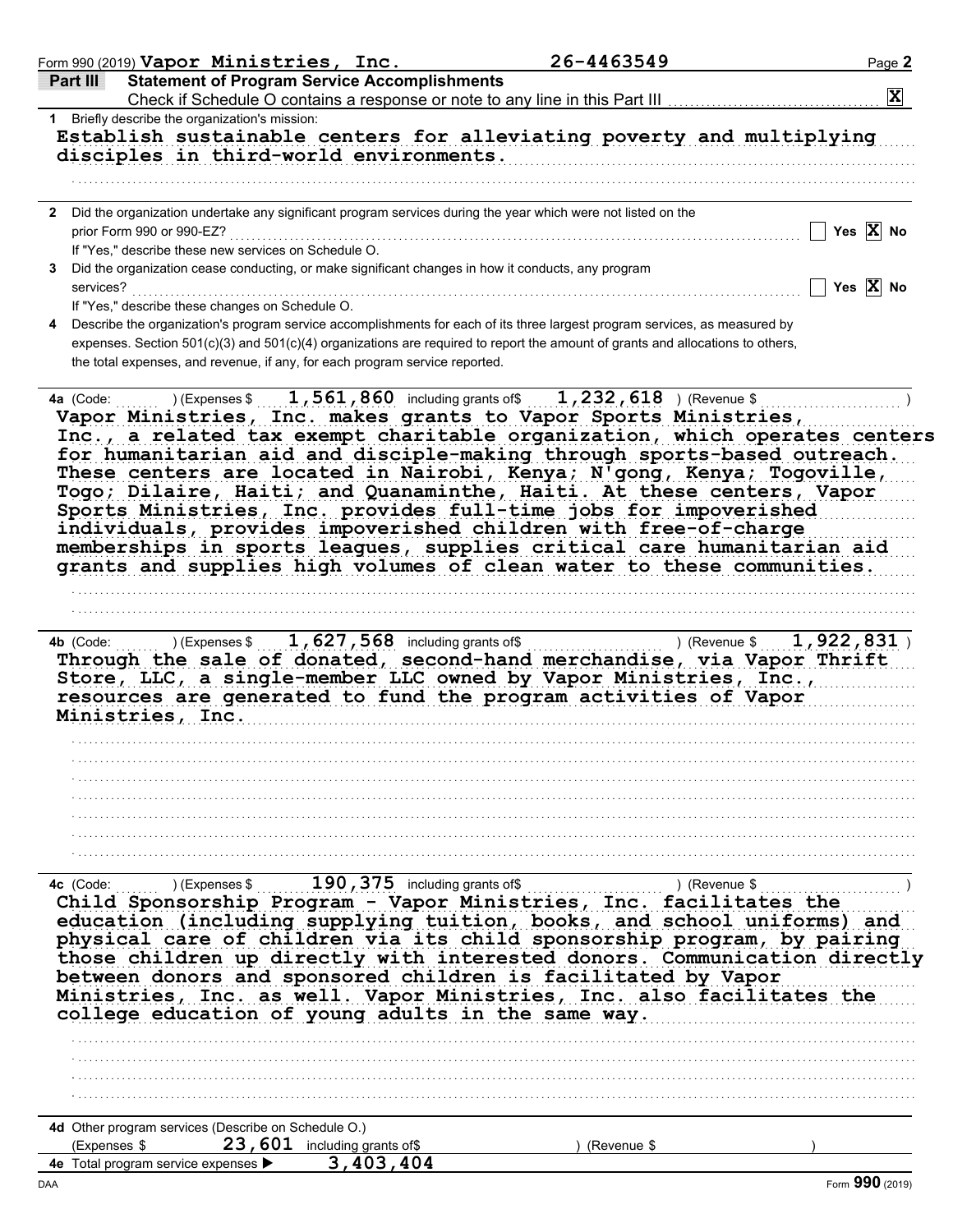**Part IV Checklist of Required Schedules** Form 990 (2019) Page **3 Vapor Ministries, Inc. 26-4463549**

|     |                                                                                                                                                                                                             |                 | Yes | No          |
|-----|-------------------------------------------------------------------------------------------------------------------------------------------------------------------------------------------------------------|-----------------|-----|-------------|
| 1   | Is the organization described in section $501(c)(3)$ or $4947(a)(1)$ (other than a private foundation)? If "Yes,"                                                                                           |                 |     |             |
|     | complete Schedule A                                                                                                                                                                                         | 1               | X   |             |
| 2   | Is the organization required to complete Schedule B, Schedule of Contributors (see instructions)?                                                                                                           | $\overline{2}$  | X   |             |
| 3   | Did the organization engage in direct or indirect political campaign activities on behalf of or in opposition to                                                                                            |                 |     |             |
|     | candidates for public office? If "Yes," complete Schedule C, Part I                                                                                                                                         | 3               |     | X           |
| 4   | Section 501(c)(3) organizations. Did the organization engage in lobbying activities, or have a section 501(h)                                                                                               |                 |     |             |
|     | election in effect during the tax year? If "Yes," complete Schedule C, Part II                                                                                                                              | 4               |     | X           |
| 5   | Is the organization a section $501(c)(4)$ , $501(c)(5)$ , or $501(c)(6)$ organization that receives membership dues,                                                                                        |                 |     |             |
|     | assessments, or similar amounts as defined in Revenue Procedure 98-19? If "Yes," complete Schedule C, Part III                                                                                              | 5               |     | X           |
| 6   | Did the organization maintain any donor advised funds or any similar funds or accounts for which donors                                                                                                     |                 |     |             |
|     | have the right to provide advice on the distribution or investment of amounts in such funds or accounts? If                                                                                                 |                 |     |             |
|     | "Yes," complete Schedule D, Part I                                                                                                                                                                          | 6               |     | X           |
| 7   | Did the organization receive or hold a conservation easement, including easements to preserve open space,                                                                                                   |                 |     |             |
|     | the environment, historic land areas, or historic structures? If "Yes," complete Schedule D, Part II                                                                                                        | 7               |     | X           |
| 8   | Did the organization maintain collections of works of art, historical treasures, or other similar assets? If "Yes,"                                                                                         |                 |     |             |
|     | complete Schedule D, Part III                                                                                                                                                                               | 8               |     | X           |
| 9   | Did the organization report an amount in Part X, line 21, for escrow or custodial account liability, serve as a                                                                                             |                 |     |             |
|     | custodian for amounts not listed in Part X; or provide credit counseling, debt management, credit repair, or                                                                                                | 9               |     | X           |
| 10  | debt negotiation services? If "Yes," complete Schedule D, Part IV<br>Did the organization, directly or through a related organization, hold assets in donor-restricted endowments                           |                 |     |             |
|     | or in quasi endowments? If "Yes," complete Schedule D, Part V                                                                                                                                               | 10              |     | X           |
| 11  | If the organization's answer to any of the following questions is "Yes," then complete Schedule D, Parts VI,                                                                                                |                 |     |             |
|     | VII, VIII, IX, or X as applicable.                                                                                                                                                                          |                 |     |             |
|     | a Did the organization report an amount for land, buildings, and equipment in Part X, line 10? If "Yes,"                                                                                                    |                 |     |             |
|     | complete Schedule D, Part VI                                                                                                                                                                                | 11a             | X   |             |
|     | <b>b</b> Did the organization report an amount for investments—other securities in Part X, line 12, that is 5% or more                                                                                      |                 |     |             |
|     | of its total assets reported in Part X, line 16? If "Yes," complete Schedule D, Part VII                                                                                                                    | 11b             |     | X           |
|     | c Did the organization report an amount for investments—program related in Part X, line 13, that is 5% or more                                                                                              |                 |     |             |
|     | of its total assets reported in Part X, line 16? If "Yes," complete Schedule D, Part VIII [[[[[[[[[[[[[[[[[[[[                                                                                              | 11с             |     | X           |
|     | d Did the organization report an amount for other assets in Part X, line 15, that is 5% or more of its total assets                                                                                         |                 |     |             |
|     | reported in Part X, line 16? If "Yes," complete Schedule D, Part IX                                                                                                                                         | 11d             |     | X           |
| е   | Did the organization report an amount for other liabilities in Part X, line 25? If "Yes," complete Schedule D, Part X                                                                                       | 11e             |     | $\mathbf x$ |
| f   | Did the organization's separate or consolidated financial statements for the tax year include a footnote that addresses                                                                                     |                 |     |             |
|     | the organization's liability for uncertain tax positions under FIN 48 (ASC 740)? If "Yes," complete Schedule D, Part X                                                                                      | 11f             |     | X           |
|     | 12a Did the organization obtain separate, independent audited financial statements for the tax year? If "Yes," complete                                                                                     |                 |     |             |
|     |                                                                                                                                                                                                             | 12a             |     | X           |
| b   | Was the organization included in consolidated, independent audited financial statements for the tax year? If                                                                                                |                 |     |             |
|     | "Yes," and if the organization answered "No" to line 12a, then completing Schedule D, Parts XI and XII is optional                                                                                          | 12 <sub>b</sub> | X   |             |
| 13  |                                                                                                                                                                                                             | 13              |     | X           |
| 14a | Did the organization maintain an office, employees, or agents outside of the United States?                                                                                                                 | 14a             |     | X           |
| b   | Did the organization have aggregate revenues or expenses of more than \$10,000 from grantmaking,                                                                                                            |                 |     |             |
|     | fundraising, business, investment, and program service activities outside the United States, or aggregate<br>foreign investments valued at \$100,000 or more? If "Yes," complete Schedule F, Parts I and IV | 14b             |     | X           |
| 15  | Did the organization report on Part IX, column (A), line 3, more than \$5,000 of grants or other assistance to or                                                                                           |                 |     |             |
|     | for any foreign organization? If "Yes," complete Schedule F, Parts II and IV                                                                                                                                | 15              |     | X           |
| 16  | Did the organization report on Part IX, column (A), line 3, more than \$5,000 of aggregate grants or other                                                                                                  |                 |     |             |
|     | assistance to or for foreign individuals? If "Yes," complete Schedule F, Parts III and IV                                                                                                                   | 16              |     | X           |
| 17  | Did the organization report a total of more than \$15,000 of expenses for professional fundraising services on                                                                                              |                 |     |             |
|     |                                                                                                                                                                                                             | 17              |     | X           |
| 18  | Did the organization report more than \$15,000 total of fundraising event gross income and contributions on                                                                                                 |                 |     |             |
|     | Part VIII, lines 1c and 8a? If "Yes," complete Schedule G, Part II                                                                                                                                          | 18              |     | X           |
| 19  | Did the organization report more than \$15,000 of gross income from gaming activities on Part VIII, line 9a?                                                                                                |                 |     |             |
|     |                                                                                                                                                                                                             | 19              |     | X           |
| 20a | Did the organization operate one or more hospital facilities? If "Yes," complete Schedule H                                                                                                                 | <b>20a</b>      |     | X           |
| b   |                                                                                                                                                                                                             | 20b             |     |             |
| 21  | Did the organization report more than \$5,000 of grants or other assistance to any domestic organization or                                                                                                 |                 |     |             |
|     |                                                                                                                                                                                                             | 21              | X   |             |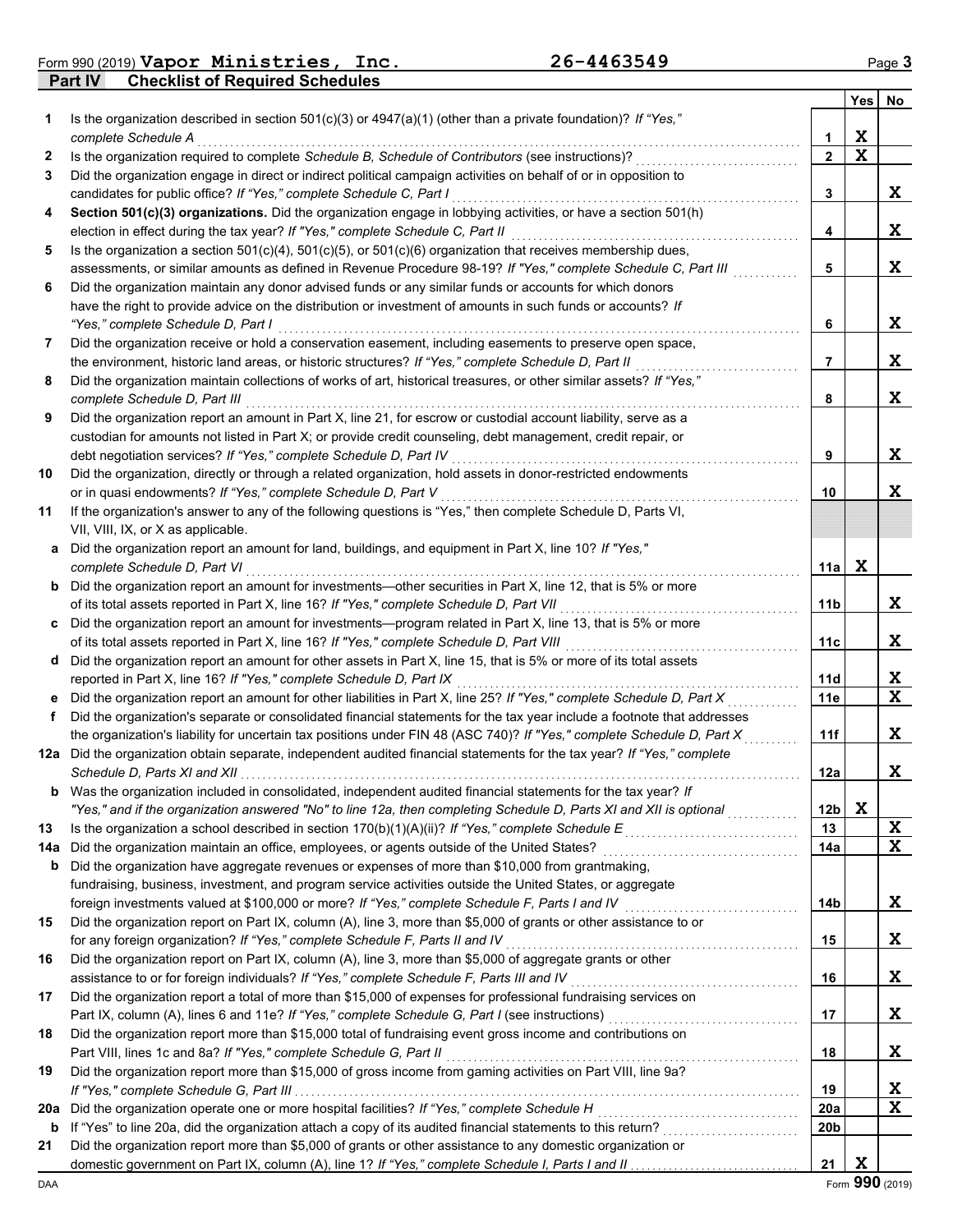Form 990 (2019) Page **4 Vapor Ministries, Inc. 26-4463549**

**Part IV Checklist of Required Schedules** *(continued)*

|          |                                                                                                                                                                                                               |                |                                                     |           | <b>Yes</b> | No              |
|----------|---------------------------------------------------------------------------------------------------------------------------------------------------------------------------------------------------------------|----------------|-----------------------------------------------------|-----------|------------|-----------------|
| 22       | Did the organization report more than \$5,000 of grants or other assistance to or for domestic individuals on                                                                                                 |                |                                                     |           |            |                 |
|          | Part IX, column (A), line 2? If "Yes," complete Schedule I, Parts I and III                                                                                                                                   |                |                                                     | 22        |            | X               |
| 23       | Did the organization answer "Yes" to Part VII, Section A, line 3, 4, or 5 about compensation of the                                                                                                           |                |                                                     |           |            |                 |
|          | organization's current and former officers, directors, trustees, key employees, and highest compensated                                                                                                       |                |                                                     |           |            |                 |
|          | employees? If "Yes," complete Schedule J                                                                                                                                                                      |                |                                                     | 23        |            | X               |
|          | 24a Did the organization have a tax-exempt bond issue with an outstanding principal amount of more than                                                                                                       |                |                                                     |           |            |                 |
|          | \$100,000 as of the last day of the year, that was issued after December 31, 2002? If "Yes," answer lines 24b<br>through 24d and complete Schedule K. If "No," go to line 25a                                 |                |                                                     | 24a       |            | X.              |
| b        | Did the organization invest any proceeds of tax-exempt bonds beyond a temporary period exception?                                                                                                             |                |                                                     | 24b       |            |                 |
| c        | Did the organization maintain an escrow account other than a refunding escrow at any time during the year                                                                                                     |                |                                                     |           |            |                 |
|          | to defease any tax-exempt bonds?                                                                                                                                                                              |                |                                                     | 24c       |            |                 |
|          | d Did the organization act as an "on behalf of" issuer for bonds outstanding at any time during the year?                                                                                                     |                |                                                     | 24d       |            |                 |
|          | 25a Section 501(c)(3), 501(c)(4), and 501(c)(29) organizations. Did the organization engage in an excess benefit                                                                                              |                |                                                     |           |            |                 |
|          | transaction with a disqualified person during the year? If "Yes," complete Schedule L, Part I                                                                                                                 |                |                                                     | 25a       |            | X.              |
| b        | Is the organization aware that it engaged in an excess benefit transaction with a disqualified person in a prior                                                                                              |                |                                                     |           |            |                 |
|          | year, and that the transaction has not been reported on any of the organization's prior Forms 990 or 990-EZ?                                                                                                  |                |                                                     |           |            |                 |
|          | If "Yes." complete Schedule L. Part I                                                                                                                                                                         |                |                                                     | 25b       |            | X               |
| 26       | Did the organization report any amount on Part X, line 5 or 22, for receivables from or payables to any current                                                                                               |                |                                                     |           |            |                 |
|          | or former officer, director, trustee, key employee, creator or founder, substantial contributor, or 35%<br>controlled entity or family member of any of these persons? If "Yes," complete Schedule L, Part II |                |                                                     | 26        |            | X               |
| 27       | Did the organization provide a grant or other assistance to any current or former officer, director, trustee, key                                                                                             |                |                                                     |           |            |                 |
|          | employee, creator or founder, substantial contributor or employee thereof, a grant selection committee                                                                                                        |                |                                                     |           |            |                 |
|          | member, or to a 35% controlled entity (including an employee thereof) or family member of any of these                                                                                                        |                |                                                     |           |            |                 |
|          | persons? If "Yes," complete Schedule L, Part III                                                                                                                                                              |                |                                                     | 27        |            | X.              |
| 28       | Was the organization a party to a business transaction with one of the following parties (see Schedule L, Part                                                                                                |                |                                                     |           |            |                 |
|          | IV instructions, for applicable filing thresholds, conditions, and exceptions):                                                                                                                               |                |                                                     |           |            |                 |
| а        | A current or former officer, director, trustee, key employee, creator or founder, or substantial contributor? If                                                                                              |                |                                                     |           |            |                 |
|          | "Yes," complete Schedule L, Part IV                                                                                                                                                                           |                |                                                     | 28a       |            | X.              |
| b        | A family member of any individual described in line 28a? If "Yes," complete Schedule L, Part IV                                                                                                               |                |                                                     | 28b       |            | X               |
| c        | A 35% controlled entity of one or more individuals and/or organizations described in lines 28a or 28b? If                                                                                                     |                |                                                     |           |            |                 |
| 29       | "Yes," complete Schedule L, Part IV<br>Did the organization receive more than \$25,000 in non-cash contributions? If "Yes," complete Schedule M                                                               |                |                                                     | 28c<br>29 | X          | X               |
| 30       | Did the organization receive contributions of art, historical treasures, or other similar assets, or qualified                                                                                                |                |                                                     |           |            |                 |
|          | conservation contributions? If "Yes," complete Schedule M                                                                                                                                                     |                |                                                     | 30        |            | X               |
| 31       | Did the organization liquidate, terminate, or dissolve and cease operations? If "Yes," complete Schedule N, Part I                                                                                            |                |                                                     | 31        |            | X               |
| 32       | Did the organization sell, exchange, dispose of, or transfer more than 25% of its net assets? If "Yes,"                                                                                                       |                |                                                     |           |            |                 |
|          | complete Schedule N, Part II                                                                                                                                                                                  |                |                                                     | 32        |            | X               |
| 33       | Did the organization own 100% of an entity disregarded as separate from the organization under Regulations                                                                                                    |                |                                                     |           |            |                 |
|          | sections 301.7701-2 and 301.7701-3? If "Yes," complete Schedule R, Part I                                                                                                                                     |                |                                                     | 33        | X          |                 |
| 34       | Was the organization related to any tax-exempt or taxable entity? If "Yes," complete Schedule R, Part II, III,                                                                                                |                |                                                     |           |            |                 |
|          | or IV, and Part V, line 1                                                                                                                                                                                     |                |                                                     | 34<br>35a | X          | X               |
| 35а<br>b | If "Yes" to line 35a, did the organization receive any payment from or engage in any transaction with a                                                                                                       |                |                                                     |           |            |                 |
|          | controlled entity within the meaning of section 512(b)(13)? If "Yes," complete Schedule R, Part V, line 2                                                                                                     |                |                                                     | 35b       |            |                 |
| 36       | Section 501(c)(3) organizations. Did the organization make any transfers to an exempt non-charitable                                                                                                          |                | <u> 1999 - Johann Stoff, Amerikaansk kanton en </u> |           |            |                 |
|          | related organization? If "Yes," complete Schedule R, Part V, line 2                                                                                                                                           |                |                                                     | 36        |            | X.              |
| 37       | Did the organization conduct more than 5% of its activities through an entity that is not a related organization                                                                                              |                |                                                     |           |            |                 |
|          | and that is treated as a partnership for federal income tax purposes? If "Yes," complete Schedule R, Part VI                                                                                                  |                |                                                     | 37        |            | X.              |
| 38       | Did the organization complete Schedule O and provide explanations in Schedule O for Part VI, lines 11b and                                                                                                    |                |                                                     |           |            |                 |
|          | 19? Note: All Form 990 filers are required to complete Schedule O.                                                                                                                                            |                |                                                     | 38        | X          |                 |
|          | <b>Statements Regarding Other IRS Filings and Tax Compliance</b><br><b>Part V</b>                                                                                                                             |                |                                                     |           |            |                 |
|          | Check if Schedule O contains a response or note to any line in this Part V                                                                                                                                    |                |                                                     |           |            |                 |
| 1a       | Enter the number reported in Box 3 of Form 1096. Enter -0- if not applicable                                                                                                                                  | 1a             | 10                                                  |           | Yes        | No              |
| b        | Enter the number of Forms W-2G included in line 1a. Enter -0- if not applicable                                                                                                                               | 1 <sub>b</sub> | $\mathbf 0$                                         |           |            |                 |
| c        | Did the organization comply with backup withholding rules for reportable payments to vendors and                                                                                                              |                |                                                     |           |            |                 |
|          |                                                                                                                                                                                                               |                |                                                     | 1c        | X          |                 |
| DAA      |                                                                                                                                                                                                               |                |                                                     |           |            | Form 990 (2019) |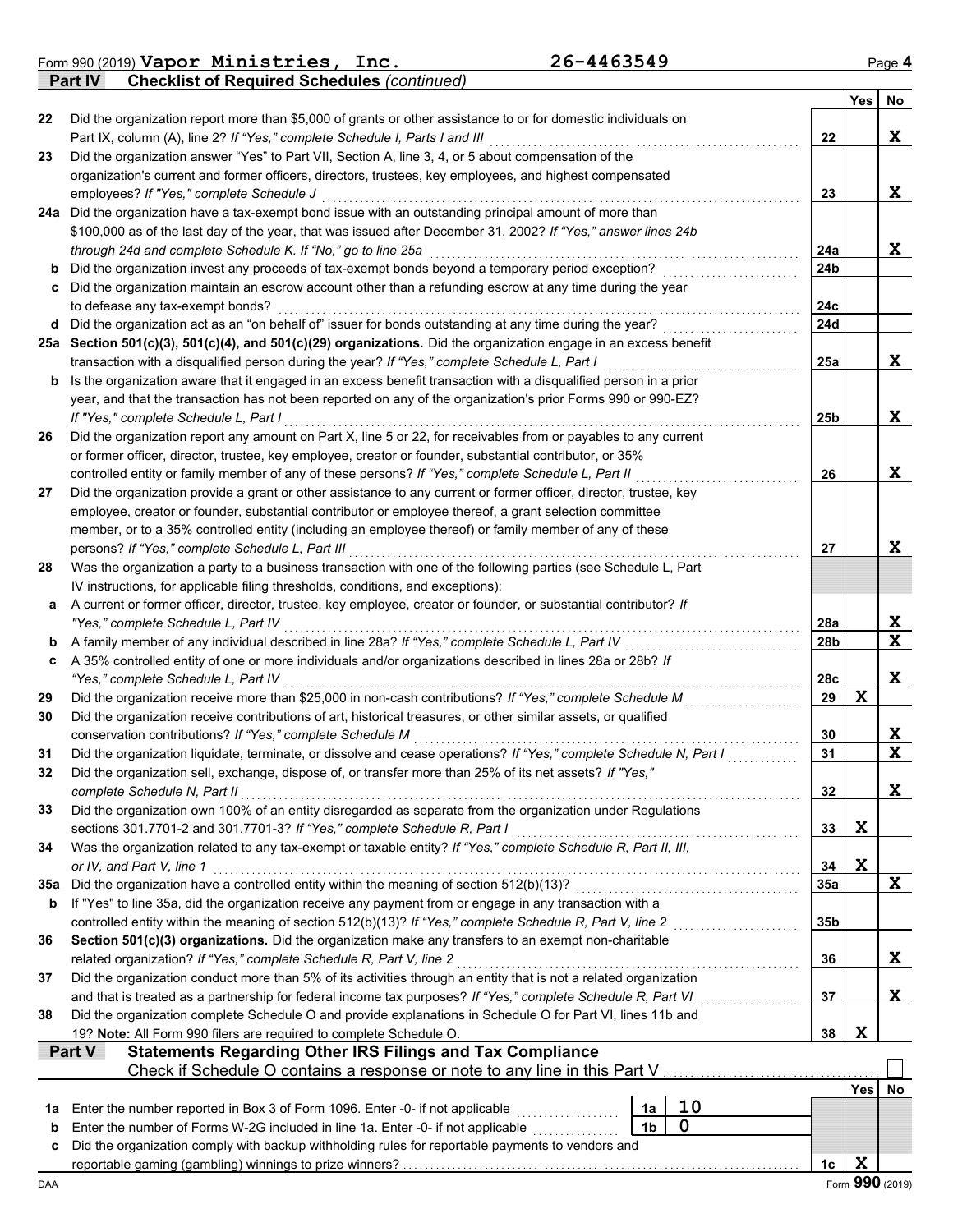|     | Form 990 (2019) Vapor Ministries, Inc.                                                                                                                                      | 26-4463549 |                 |                |     | Page 5      |
|-----|-----------------------------------------------------------------------------------------------------------------------------------------------------------------------------|------------|-----------------|----------------|-----|-------------|
|     | Statements Regarding Other IRS Filings and Tax Compliance (continued)<br>Part V                                                                                             |            |                 |                |     |             |
|     |                                                                                                                                                                             |            |                 |                | Yes | No          |
| 2a  | Enter the number of employees reported on Form W-3, Transmittal of Wage and Tax                                                                                             |            |                 |                |     |             |
|     | Statements, filed for the calendar year ending with or within the year covered by this return                                                                               |            | 125<br>2a       |                |     |             |
| b   | If at least one is reported on line 2a, did the organization file all required federal employment tax returns?                                                              |            |                 | 2b             | X   |             |
|     | Note: If the sum of lines 1a and 2a is greater than 250, you may be required to e-file (see instructions)                                                                   |            |                 |                |     |             |
| За  | Did the organization have unrelated business gross income of \$1,000 or more during the year?                                                                               |            |                 | 3a             |     | Χ           |
| b   | If "Yes," has it filed a Form 990-T for this year? If "No" to line 3b, provide an explanation on Schedule O                                                                 |            |                 | 3 <sub>b</sub> |     |             |
| 4a  | At any time during the calendar year, did the organization have an interest in, or a signature or other authority over,                                                     |            |                 |                |     |             |
|     | a financial account in a foreign country (such as a bank account, securities account, or other financial account)?                                                          |            |                 | 4a             |     | X           |
| b   | If "Yes," enter the name of the foreign country ▶                                                                                                                           |            |                 |                |     |             |
|     | See instructions for filing requirements for FinCEN Form 114, Report of Foreign Bank and Financial Accounts (FBAR).                                                         |            |                 |                |     |             |
| 5a  | Was the organization a party to a prohibited tax shelter transaction at any time during the tax year?                                                                       |            |                 | 5a             |     | X<br>X      |
| b   | Did any taxable party notify the organization that it was or is a party to a prohibited tax shelter transaction?                                                            |            |                 | 5b             |     |             |
| c   | If "Yes" to line 5a or 5b, did the organization file Form 8886-T?<br>Does the organization have annual gross receipts that are normally greater than \$100,000, and did the |            |                 | 5c             |     |             |
| 6a  | organization solicit any contributions that were not tax deductible as charitable contributions?                                                                            |            |                 | 6a             |     | X           |
|     | If "Yes," did the organization include with every solicitation an express statement that such contributions or                                                              |            |                 |                |     |             |
| b   | gifts were not tax deductible?                                                                                                                                              |            |                 | 6b             |     |             |
| 7   | Organizations that may receive deductible contributions under section 170(c).                                                                                               |            |                 |                |     |             |
| а   | Did the organization receive a payment in excess of \$75 made partly as a contribution and partly for goods                                                                 |            |                 |                |     |             |
|     | and services provided to the payor?                                                                                                                                         |            |                 | 7а             |     | X           |
| b   | If "Yes," did the organization notify the donor of the value of the goods or services provided?                                                                             |            |                 | 7b             |     |             |
| c   | Did the organization sell, exchange, or otherwise dispose of tangible personal property for which it was                                                                    |            |                 |                |     |             |
|     | required to file Form 8282?                                                                                                                                                 |            |                 | 7c             |     | X           |
| d   | If "Yes," indicate the number of Forms 8282 filed during the year                                                                                                           |            | 7d              |                |     |             |
| е   | Did the organization receive any funds, directly or indirectly, to pay premiums on a personal benefit contract?                                                             |            |                 | 7e             |     | X           |
| f   | Did the organization, during the year, pay premiums, directly or indirectly, on a personal benefit contract?                                                                |            |                 | 7f             |     | $\mathbf x$ |
| g   | If the organization received a contribution of qualified intellectual property, did the organization file Form 8899 as required?                                            |            |                 | 7g             |     | $\mathbf x$ |
| h   | If the organization received a contribution of cars, boats, airplanes, or other vehicles, did the organization file a Form 1098-C?                                          |            |                 | 7h             |     | X           |
| 8   | Sponsoring organizations maintaining donor advised funds. Did a donor advised fund maintained by the                                                                        |            |                 |                |     |             |
|     | sponsoring organization have excess business holdings at any time during the year?                                                                                          |            |                 | 8              |     |             |
| 9   | Sponsoring organizations maintaining donor advised funds.                                                                                                                   |            |                 |                |     |             |
| a   | Did the sponsoring organization make any taxable distributions under section 4966?                                                                                          |            |                 | 9a             |     |             |
| b   | Did the sponsoring organization make a distribution to a donor, donor advisor, or related person?                                                                           |            |                 | 9b             |     |             |
| 10  | Section 501(c)(7) organizations. Enter:                                                                                                                                     |            |                 |                |     |             |
|     |                                                                                                                                                                             |            | 10a             |                |     |             |
| b   | Gross receipts, included on Form 990, Part VIII, line 12, for public use of club facilities                                                                                 |            | 10 <sub>b</sub> |                |     |             |
| 11  | Section 501(c)(12) organizations. Enter:                                                                                                                                    |            |                 |                |     |             |
| а   | Gross income from members or shareholders                                                                                                                                   |            | 11a             |                |     |             |
| b   | Gross income from other sources (Do not net amounts due or paid to other sources                                                                                            |            |                 |                |     |             |
|     | against amounts due or received from them.)                                                                                                                                 |            | 11 <sub>b</sub> |                |     |             |
| 12a | Section 4947(a)(1) non-exempt charitable trusts. Is the organization filing Form 990 in lieu of Form 1041?                                                                  |            |                 | 12a            |     |             |
| b   | If "Yes," enter the amount of tax-exempt interest received or accrued during the year<br>Section 501(c)(29) qualified nonprofit health insurance issuers.                   |            | 12 <sub>b</sub> |                |     |             |
| 13  | Is the organization licensed to issue qualified health plans in more than one state?                                                                                        |            |                 | 13a            |     |             |
| а   | Note: See the instructions for additional information the organization must report on Schedule O.                                                                           |            |                 |                |     |             |
| b   | Enter the amount of reserves the organization is required to maintain by the states in which                                                                                |            |                 |                |     |             |
|     | the organization is licensed to issue qualified health plans                                                                                                                |            | 13 <sub>b</sub> |                |     |             |
| c   | Enter the amount of reserves on hand                                                                                                                                        |            | 13 <sub>c</sub> |                |     |             |
| 14a | Did the organization receive any payments for indoor tanning services during the tax year?                                                                                  |            |                 | 14a            |     | X           |
| b   | If "Yes," has it filed a Form 720 to report these payments? If "No," provide an explanation on Schedule O                                                                   |            |                 | 14b            |     |             |
| 15  | Is the organization subject to the section 4960 tax on payment(s) of more than \$1,000,000 in remuneration or                                                               |            |                 |                |     |             |
|     | excess parachute payment(s) during the year?                                                                                                                                |            |                 | 15             |     | X           |
|     | If "Yes," see instructions and file Form 4720, Schedule N.                                                                                                                  |            |                 |                |     |             |
| 16  | Is the organization an educational institution subject to the section 4968 excise tax on net investment income?                                                             |            |                 | 16             |     | X           |
|     | If "Yes," complete Form 4720, Schedule O.                                                                                                                                   |            |                 |                |     |             |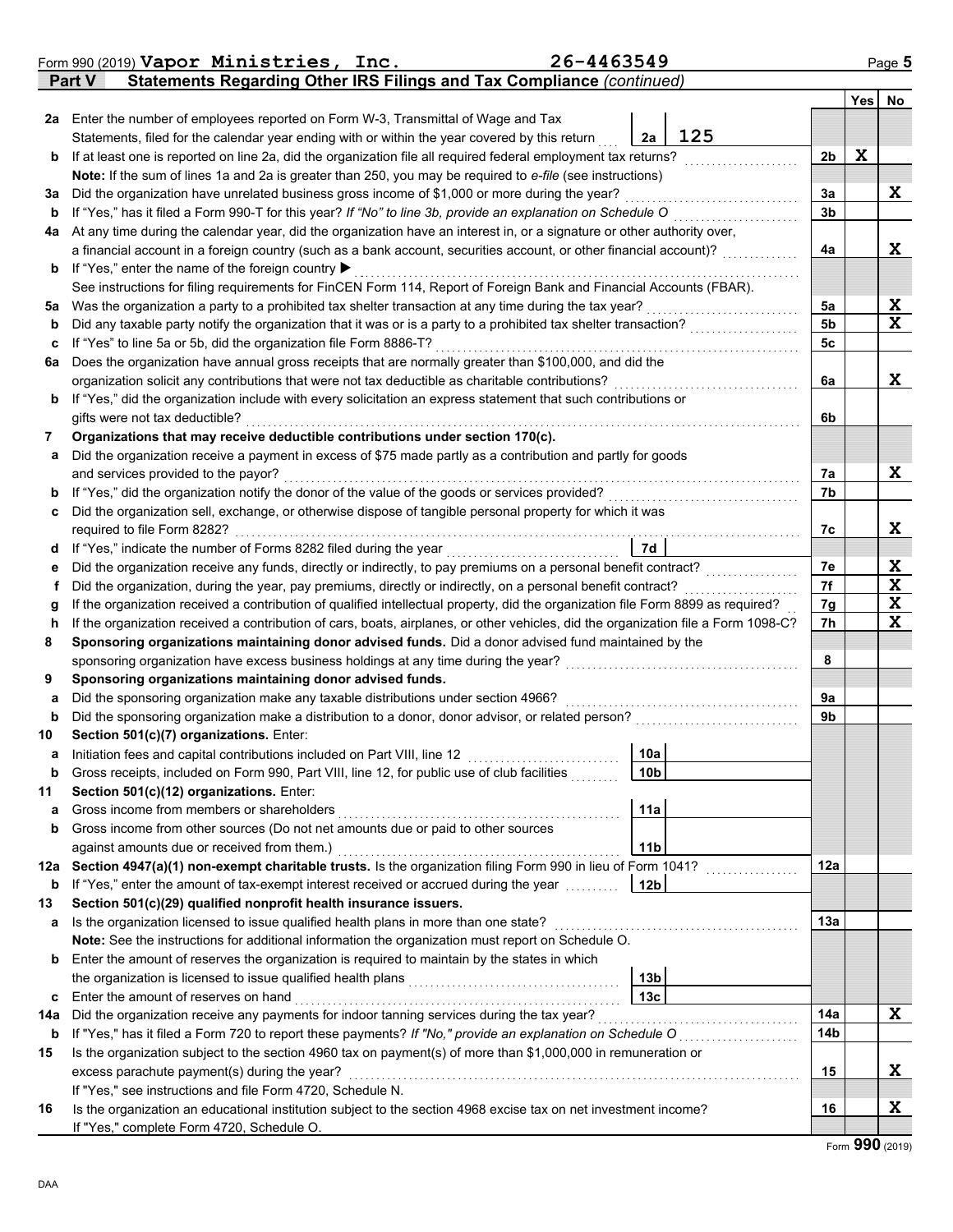#### Form 990 (2019) Page **6 Vapor Ministries, Inc. 26-4463549**

| Part VI | Governance, Management, and Disclosure For each "Yes" response to lines 2 through 7b below, and for a "No"                |
|---------|---------------------------------------------------------------------------------------------------------------------------|
|         | response to line 8a, 8b, or 10b below, describe the circumstances, processes, or changes on Schedule O. See instructions. |
|         | $\mathbf{x}$                                                                                                              |
|         | <b>Cootion A. Coverning Body and Monogoment</b>                                                                           |

|     | Section A. Governing Body and Management                                                                                                                                             |    |   |                 |                  |                                        |
|-----|--------------------------------------------------------------------------------------------------------------------------------------------------------------------------------------|----|---|-----------------|------------------|----------------------------------------|
|     |                                                                                                                                                                                      |    | 7 |                 | Yesl             | No                                     |
|     | 1a Enter the number of voting members of the governing body at the end of the tax year<br>If there are material differences in voting rights among members of the governing body, or | 1a |   |                 |                  |                                        |
|     | if the governing body delegated broad authority to an executive committee or similar                                                                                                 |    |   |                 |                  |                                        |
|     | committee, explain on Schedule O.                                                                                                                                                    |    |   |                 |                  |                                        |
| b   | Enter the number of voting members included on line 1a, above, who are independent                                                                                                   | 1b | 6 |                 |                  |                                        |
| 2   | Did any officer, director, trustee, or key employee have a family relationship or a business relationship with                                                                       |    |   |                 |                  |                                        |
|     | any other officer, director, trustee, or key employee?                                                                                                                               |    |   | 2               |                  | X                                      |
| 3   | Did the organization delegate control over management duties customarily performed by or under the direct                                                                            |    |   |                 |                  |                                        |
|     | supervision of officers, directors, trustees, or key employees to a management company or other person?                                                                              |    |   | 3               |                  | X                                      |
| 4   | Did the organization make any significant changes to its governing documents since the prior Form 990 was filed?                                                                     |    |   | 4               |                  | $\overline{\mathbf{x}}$                |
| 5   | Did the organization become aware during the year of a significant diversion of the organization's assets?                                                                           |    |   | 5               |                  | $\mathbf X$                            |
| 6   | Did the organization have members or stockholders?                                                                                                                                   |    |   | 6               |                  | $\overline{\mathbf{x}}$                |
| 7a  | Did the organization have members, stockholders, or other persons who had the power to elect or appoint                                                                              |    |   |                 |                  |                                        |
|     | one or more members of the governing body?                                                                                                                                           |    |   | 7a              |                  | X                                      |
| b   | Are any governance decisions of the organization reserved to (or subject to approval by) members,                                                                                    |    |   |                 |                  |                                        |
|     | stockholders, or persons other than the governing body?                                                                                                                              |    |   | 7b              |                  | x                                      |
| 8   | Did the organization contemporaneously document the meetings held or written actions undertaken during the year by the following:                                                    |    |   |                 |                  |                                        |
| a   | The governing body?                                                                                                                                                                  |    |   | 8а              | X                |                                        |
| b   | Each committee with authority to act on behalf of the governing body?                                                                                                                |    |   | 8b              | X                |                                        |
| 9   | Is there any officer, director, trustee, or key employee listed in Part VII, Section A, who cannot be reached at                                                                     |    |   |                 |                  |                                        |
|     | the organization's mailing address? If "Yes," provide the names and addresses on Schedule O                                                                                          |    |   | 9               |                  | X                                      |
|     | Section B. Policies (This Section B requests information about policies not required by the Internal Revenue Code.                                                                   |    |   |                 |                  |                                        |
|     |                                                                                                                                                                                      |    |   |                 | Yes <sup> </sup> | No                                     |
| 10a | Did the organization have local chapters, branches, or affiliates?                                                                                                                   |    |   | 10a             |                  | X                                      |
| b   | If "Yes," did the organization have written policies and procedures governing the activities of such chapters,                                                                       |    |   |                 |                  |                                        |
|     | affiliates, and branches to ensure their operations are consistent with the organization's exempt purposes?                                                                          |    |   | 10 <sub>b</sub> |                  |                                        |
| 11a | Has the organization provided a complete copy of this Form 990 to all members of its governing body before filing the form?                                                          |    |   | 11a             | X                |                                        |
| b   | Describe in Schedule O the process, if any, used by the organization to review this Form 990.                                                                                        |    |   |                 |                  |                                        |
| 12a | Did the organization have a written conflict of interest policy? If "No," go to line 13                                                                                              |    |   | 12a             | X                |                                        |
| b   | Were officers, directors, or trustees, and key employees required to disclose annually interests that could give rise to conflicts?                                                  |    |   | 12 <sub>b</sub> |                  | X                                      |
| c   | Did the organization regularly and consistently monitor and enforce compliance with the policy? If "Yes,"                                                                            |    |   |                 |                  |                                        |
|     | describe in Schedule O how this was done                                                                                                                                             |    |   | 12c             |                  | X                                      |
| 13  | Did the organization have a written whistleblower policy?                                                                                                                            |    |   | 13              |                  | $\mathbf x$<br>$\overline{\mathbf{x}}$ |
| 14  | Did the organization have a written document retention and destruction policy?                                                                                                       |    |   | 14              |                  |                                        |
| 15  | Did the process for determining compensation of the following persons include a review and approval by                                                                               |    |   |                 |                  |                                        |
| a   | independent persons, comparability data, and contemporaneous substantiation of the deliberation and decision?                                                                        |    |   | <b>15a</b>      |                  | X                                      |
|     | Other officers or key employees of the organization                                                                                                                                  |    |   | 15 <sub>b</sub> |                  | $\mathbf x$                            |
|     | If "Yes" to line 15a or 15b, describe the process in Schedule O (see instructions).                                                                                                  |    |   |                 |                  |                                        |
|     | 16a Did the organization invest in, contribute assets to, or participate in a joint venture or similar arrangement                                                                   |    |   |                 |                  |                                        |
|     | with a taxable entity during the year?                                                                                                                                               |    |   | <b>16a</b>      |                  | X                                      |
| b   | If "Yes," did the organization follow a written policy or procedure requiring the organization to evaluate its                                                                       |    |   |                 |                  |                                        |
|     | participation in joint venture arrangements under applicable federal tax law, and take steps to safeguard the                                                                        |    |   |                 |                  |                                        |
|     |                                                                                                                                                                                      |    |   | 16 <sub>b</sub> |                  |                                        |
|     | <b>Section C. Disclosure</b>                                                                                                                                                         |    |   |                 |                  |                                        |
| 17  | List the states with which a copy of this Form 990 is required to be filed $\blacktriangleright$ AL                                                                                  |    |   |                 |                  |                                        |
| 18  | Section 6104 requires an organization to make its Forms 1023 (1024 or 1024-A, if applicable), 990, and 990-T (Section 501(c)                                                         |    |   |                 |                  |                                        |
|     | (3)s only) available for public inspection. Indicate how you made these available. Check all that apply.                                                                             |    |   |                 |                  |                                        |
|     | Own website $\Box$ Another's website $\vert \mathbf{X} \vert$ Upon request $\vert$ $\vert$ Other (explain on Schedule O)                                                             |    |   |                 |                  |                                        |
| 19  | Describe on Schedule O whether (and if so, how) the organization made its governing documents, conflict of interest policy, and                                                      |    |   |                 |                  |                                        |
|     | financial statements available to the public during the tax year.                                                                                                                    |    |   |                 |                  |                                        |
| 20  | State the name, address, and telephone number of the person who possesses the organization's books and records ▶                                                                     |    |   |                 |                  |                                        |

| State the name, address, and telephone number of the person who possesses the organization's books and records |                            |  |  |
|----------------------------------------------------------------------------------------------------------------|----------------------------|--|--|
| Joshua Firth                                                                                                   | 338 Talladega Springs Road |  |  |

**Sylacauga AL 35151 256-208-4089**

 $\blacksquare$   $\blacksquare$   $\blacksquare$   $\blacksquare$   $\blacksquare$   $\blacksquare$   $\blacksquare$   $\blacksquare$   $\blacksquare$   $\blacksquare$   $\blacksquare$   $\blacksquare$   $\blacksquare$   $\blacksquare$   $\blacksquare$   $\blacksquare$   $\blacksquare$   $\blacksquare$   $\blacksquare$   $\blacksquare$   $\blacksquare$   $\blacksquare$   $\blacksquare$   $\blacksquare$   $\blacksquare$   $\blacksquare$   $\blacksquare$   $\blacksquare$   $\blacksquare$   $\blacksquare$   $\blacksquare$   $\blacks$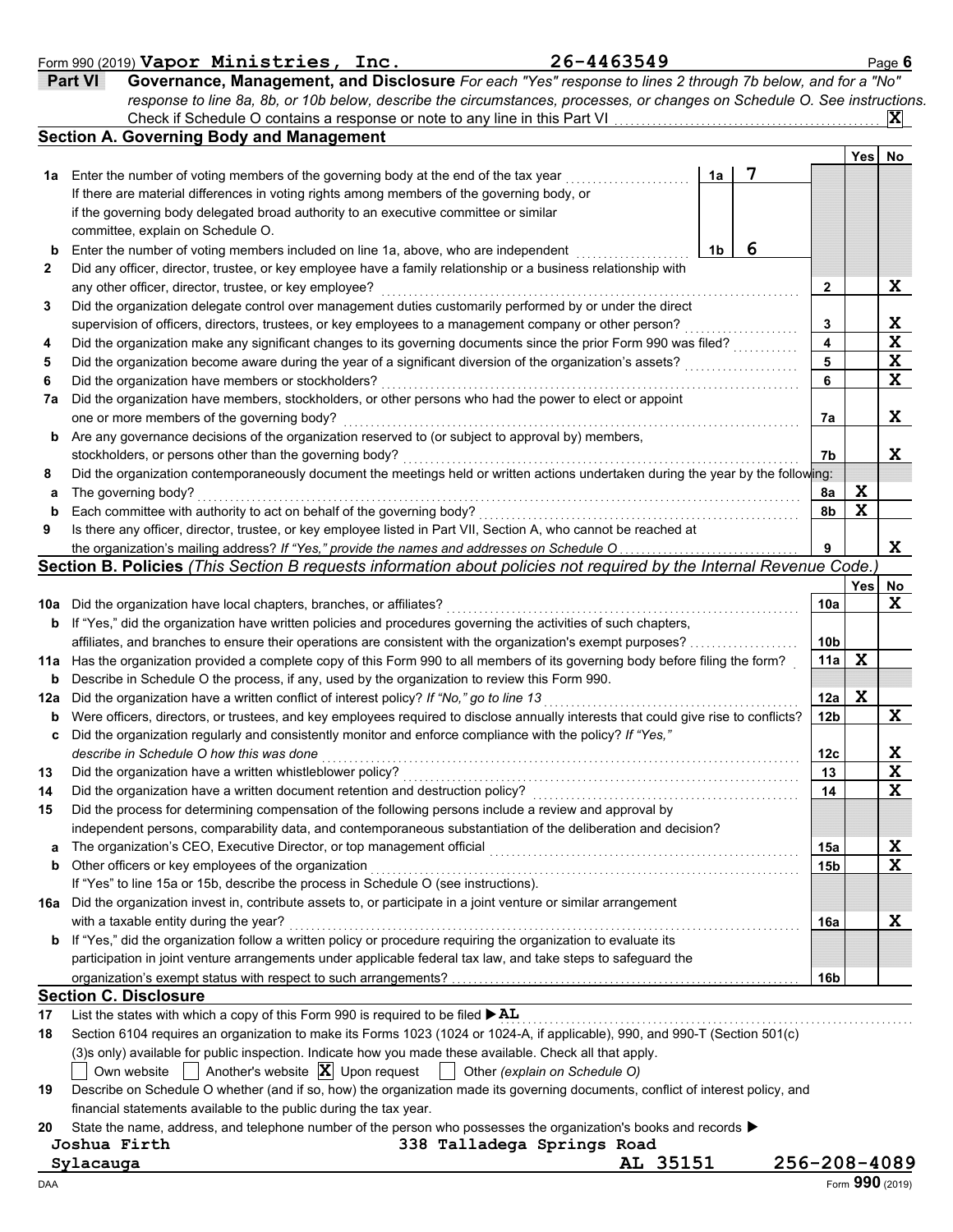|            | Part VII Compensation of Officers, Directors, Trustees, Key Employees, Highest Compensated Employees, and                         |
|------------|-----------------------------------------------------------------------------------------------------------------------------------|
|            | <b>Independent Contractors</b>                                                                                                    |
|            | Check if Schedule O contains a response or note to any line in this Part VII                                                      |
| Section A. | Officers, Directors, Trustees, Key Employees, and Highest Compensated Employees                                                   |
|            | 1a Complete this table for all persons required to be listed. Report compensation for the calendar year ending with or within the |

■ List all of the organization's **current** officers, directors, trustees (whether individuals or organizations), regardless of amount of compensation. Enter -0- in columns (D), (E), and (F) if no compensation was paid. organization's tax year.

List all of the organization's **current** key employees, if any. See instructions for definition of "key employee."

■ List all of the organization's **current** key employees, if any. See instructions for definition of "key employee."<br>■ List the organization's five **current** highest compensated employees (other than an officer, director,

who received reportable compensation (Box 5 of Form W-2 and/or Box 7 of Form 1099-MISC) of more than \$100,000 from the organization and any related organizations.

• List all of the organization's **former** officers, key employees, and highest compensated employees who received more than<br>00,000 of reportable compensation from the organization and any related organizations. \$100,000 of reportable compensation from the organization and any related organizations.

• List all of the organization's **former directors or trustees** that received, in the capacity as a former director or trustee of the prization and any related organizations organization, more than \$10,000 of reportable compensation from the organization and any related organizations. See instructions for the order in which to list the persons above.

Check this box if neither the organization nor any related organization compensated any current officer, director, or trustee.

| (A)<br>Name and title | (B)<br>Average<br>hours<br>per week<br>(list any               |                                   | (C)<br>Position<br>(do not check more than one<br>box, unless person is both an<br>officer and a director/trustee) |             |              |                                 |        | (D)<br>Reportable<br>compensation<br>from the<br>organization | (E)<br>Reportable<br>compensation<br>from related<br>organizations<br>(W-2/1099-MISC) | (F)<br>Estimated amount<br>of other<br>compensation<br>from the<br>organization and |
|-----------------------|----------------------------------------------------------------|-----------------------------------|--------------------------------------------------------------------------------------------------------------------|-------------|--------------|---------------------------------|--------|---------------------------------------------------------------|---------------------------------------------------------------------------------------|-------------------------------------------------------------------------------------|
|                       | hours for<br>related<br>organizations<br>below<br>dotted line) | Individual trustee<br>or director | Institutional trustee                                                                                              | Officer     | Key employee | Highest compensated<br>employee | Former | (W-2/1099-MISC)                                               |                                                                                       | related organizations                                                               |
| (1) Joshua Firth      | 50.00                                                          |                                   |                                                                                                                    |             |              |                                 |        |                                                               |                                                                                       |                                                                                     |
| VP US Profit Centers  | 5.00                                                           |                                   |                                                                                                                    | $\mathbf x$ |              |                                 |        | 73,500                                                        | $\mathbf 0$                                                                           | $\mathbf 0$                                                                         |
| (2) Conor Gallagher   |                                                                |                                   |                                                                                                                    |             |              |                                 |        |                                                               |                                                                                       |                                                                                     |
|                       | 50.00                                                          |                                   |                                                                                                                    |             |              |                                 |        |                                                               |                                                                                       |                                                                                     |
| Chief Oper Officer    | 5.00                                                           |                                   |                                                                                                                    | $\mathbf x$ |              |                                 |        | 60,000                                                        | $\mathbf 0$                                                                           | $\mathbf 0$                                                                         |
| (3) Jonathon McElveen |                                                                |                                   |                                                                                                                    |             |              |                                 |        |                                                               |                                                                                       |                                                                                     |
| Chief Exec Officer    | 60.00<br>5.00                                                  | $\mathbf x$                       |                                                                                                                    | $\mathbf x$ |              |                                 |        | 58,000                                                        | 0                                                                                     | $\mathbf 0$                                                                         |
| (4) Charlis Brock     |                                                                |                                   |                                                                                                                    |             |              |                                 |        |                                                               |                                                                                       |                                                                                     |
|                       | 0.00                                                           |                                   |                                                                                                                    |             |              |                                 |        |                                                               |                                                                                       |                                                                                     |
| Board member          | 0.00                                                           | $\mathbf x$                       |                                                                                                                    |             |              |                                 |        | $\mathbf 0$                                                   | 0                                                                                     | $\mathbf 0$                                                                         |
| (5) Brent Fielder     |                                                                |                                   |                                                                                                                    |             |              |                                 |        |                                                               |                                                                                       |                                                                                     |
| Board member          | 0.00<br>0.00                                                   | $\mathbf x$                       |                                                                                                                    |             |              |                                 |        | 0                                                             | 0                                                                                     | $\mathbf 0$                                                                         |
| (6) Jesse May         |                                                                |                                   |                                                                                                                    |             |              |                                 |        |                                                               |                                                                                       |                                                                                     |
|                       | 0.00                                                           |                                   |                                                                                                                    |             |              |                                 |        |                                                               |                                                                                       |                                                                                     |
| Board member          | 0.00                                                           | X                                 |                                                                                                                    |             |              |                                 |        | 0                                                             | 0                                                                                     | $\mathbf 0$                                                                         |
| (7) Brant McDuffie    |                                                                |                                   |                                                                                                                    |             |              |                                 |        |                                                               |                                                                                       |                                                                                     |
|                       | 0.00                                                           |                                   |                                                                                                                    |             |              |                                 |        |                                                               |                                                                                       |                                                                                     |
| Board member          | 0.00                                                           | $\mathbf x$                       |                                                                                                                    |             |              |                                 |        | $\mathbf 0$                                                   | 0                                                                                     | $\mathbf 0$                                                                         |
| (8) Kenneth Polk      | 0.00                                                           |                                   |                                                                                                                    |             |              |                                 |        |                                                               |                                                                                       |                                                                                     |
| Board member          | 0.00                                                           | $\mathbf x$                       |                                                                                                                    |             |              |                                 |        | 0                                                             | 0                                                                                     | $\mathbf 0$                                                                         |
| (9) David Pursell     |                                                                |                                   |                                                                                                                    |             |              |                                 |        |                                                               |                                                                                       |                                                                                     |
|                       | 0.00                                                           |                                   |                                                                                                                    |             |              |                                 |        |                                                               |                                                                                       |                                                                                     |
| Board member          | 0.00                                                           | $\mathbf X$                       |                                                                                                                    |             |              |                                 |        | 0                                                             | $\mathbf 0$                                                                           | 0                                                                                   |
| (10)                  |                                                                |                                   |                                                                                                                    |             |              |                                 |        |                                                               |                                                                                       |                                                                                     |
|                       |                                                                |                                   |                                                                                                                    |             |              |                                 |        |                                                               |                                                                                       |                                                                                     |
| (11)                  |                                                                |                                   |                                                                                                                    |             |              |                                 |        |                                                               |                                                                                       |                                                                                     |
|                       |                                                                |                                   |                                                                                                                    |             |              |                                 |        |                                                               |                                                                                       |                                                                                     |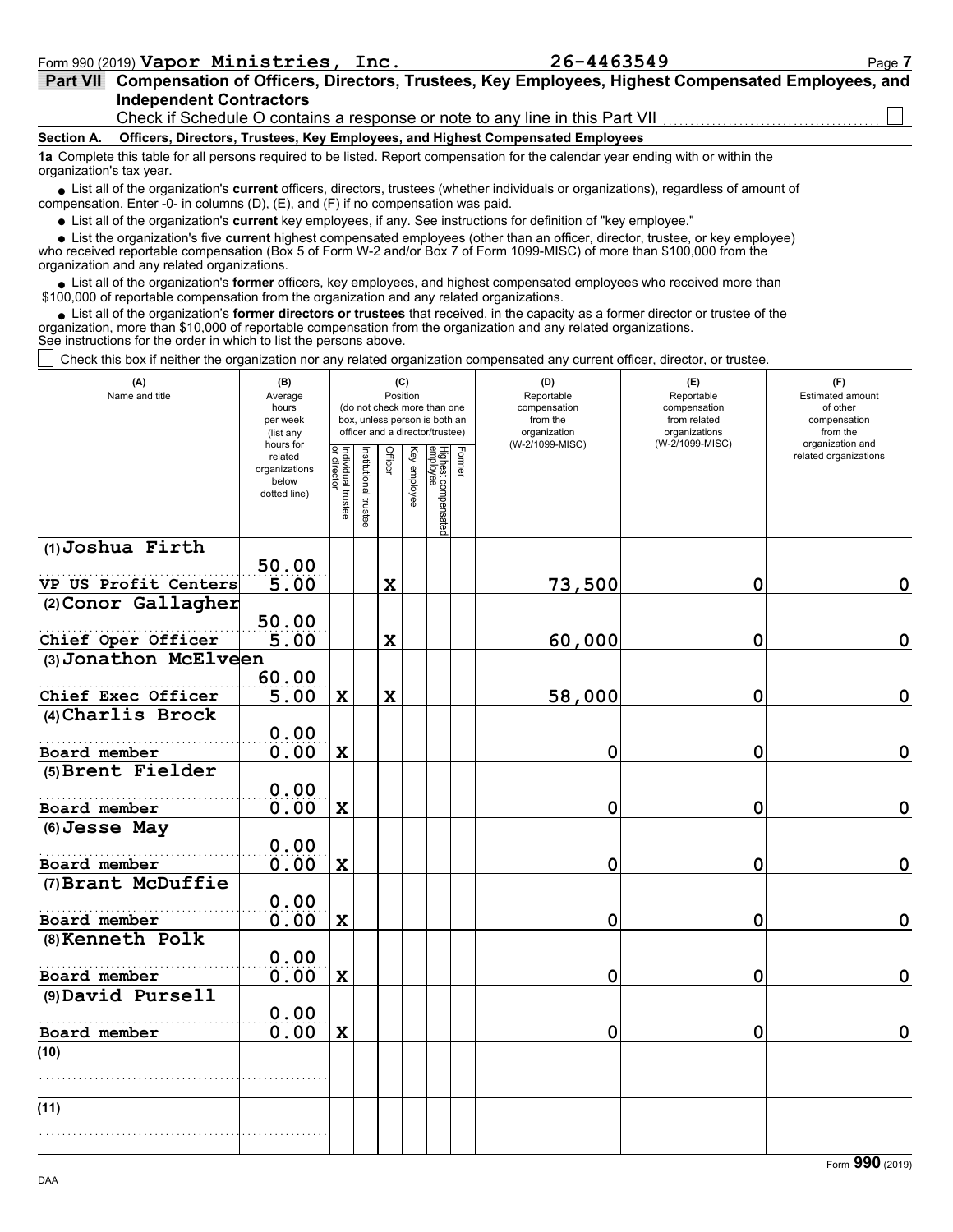|                   | Form 990 (2019) Vapor Ministries, Inc.                                                                                                                                                                                                                 |                                                                |                                   |                      |         |                                                                                                             |                                 |        | 26-4463549                                                    |                                                                                                        | Page 8                                                                 |
|-------------------|--------------------------------------------------------------------------------------------------------------------------------------------------------------------------------------------------------------------------------------------------------|----------------------------------------------------------------|-----------------------------------|----------------------|---------|-------------------------------------------------------------------------------------------------------------|---------------------------------|--------|---------------------------------------------------------------|--------------------------------------------------------------------------------------------------------|------------------------------------------------------------------------|
|                   | <b>Part VII</b>                                                                                                                                                                                                                                        |                                                                |                                   |                      |         |                                                                                                             |                                 |        |                                                               | Section A. Officers, Directors, Trustees, Key Employees, and Highest Compensated Employees (continued) |                                                                        |
|                   | (A)<br>Name and title                                                                                                                                                                                                                                  | (B)<br>Average<br>hours<br>per week<br>(list any               |                                   |                      | (C)     | Position<br>(do not check more than one<br>box, unless person is both an<br>officer and a director/trustee) |                                 |        | (D)<br>Reportable<br>compensation<br>from the<br>organization | (E)<br>Reportable<br>compensation<br>from related<br>organizations                                     | (F)<br><b>Estimated amount</b><br>of other<br>compensation<br>from the |
|                   |                                                                                                                                                                                                                                                        | hours for<br>related<br>organizations<br>below<br>dotted line) | Individual trustee<br>or director | nstitutional trustee | Officer | Key employee                                                                                                | Highest compensated<br>employee | Former | (W-2/1099-MISC)                                               | (W-2/1099-MISC)                                                                                        | organization and<br>related organizations                              |
|                   |                                                                                                                                                                                                                                                        |                                                                |                                   |                      |         |                                                                                                             |                                 |        |                                                               |                                                                                                        |                                                                        |
|                   |                                                                                                                                                                                                                                                        |                                                                |                                   |                      |         |                                                                                                             |                                 |        |                                                               |                                                                                                        |                                                                        |
|                   |                                                                                                                                                                                                                                                        |                                                                |                                   |                      |         |                                                                                                             |                                 |        |                                                               |                                                                                                        |                                                                        |
|                   |                                                                                                                                                                                                                                                        |                                                                |                                   |                      |         |                                                                                                             |                                 |        |                                                               |                                                                                                        |                                                                        |
|                   |                                                                                                                                                                                                                                                        |                                                                |                                   |                      |         |                                                                                                             |                                 |        |                                                               |                                                                                                        |                                                                        |
|                   |                                                                                                                                                                                                                                                        |                                                                |                                   |                      |         |                                                                                                             |                                 |        |                                                               |                                                                                                        |                                                                        |
|                   |                                                                                                                                                                                                                                                        |                                                                |                                   |                      |         |                                                                                                             |                                 |        |                                                               |                                                                                                        |                                                                        |
|                   |                                                                                                                                                                                                                                                        |                                                                |                                   |                      |         |                                                                                                             |                                 |        |                                                               |                                                                                                        |                                                                        |
|                   |                                                                                                                                                                                                                                                        |                                                                |                                   |                      |         |                                                                                                             |                                 |        | 191,500                                                       |                                                                                                        |                                                                        |
|                   | c Total from continuation sheets to Part VII, Section A                                                                                                                                                                                                |                                                                |                                   |                      |         |                                                                                                             |                                 |        | 191,500                                                       |                                                                                                        |                                                                        |
| d<br>$\mathbf{2}$ | Total number of individuals (including but not limited to those listed above) who received more than \$100,000 of                                                                                                                                      |                                                                |                                   |                      |         |                                                                                                             |                                 |        |                                                               |                                                                                                        |                                                                        |
|                   | reportable compensation from the organization $\bigtriangledown$                                                                                                                                                                                       |                                                                |                                   |                      |         |                                                                                                             |                                 |        |                                                               |                                                                                                        | <b>Yes</b><br>No                                                       |
| 3                 | Did the organization list any former officer, director, trustee, key employee, or highest compensated<br>employee on line 1a? If "Yes," complete Schedule J for such individual                                                                        |                                                                |                                   |                      |         |                                                                                                             |                                 |        |                                                               |                                                                                                        | X<br>3                                                                 |
| 4                 | For any individual listed on line 1a, is the sum of reportable compensation and other compensation from the<br>organization and related organizations greater than \$150,000? If "Yes," complete Schedule J for such                                   |                                                                |                                   |                      |         |                                                                                                             |                                 |        |                                                               |                                                                                                        |                                                                        |
|                   | individual<br>Did any person listed on line 1a receive or accrue compensation from any unrelated organization or individual                                                                                                                            |                                                                |                                   |                      |         |                                                                                                             |                                 |        |                                                               |                                                                                                        | X<br>4                                                                 |
| 5                 |                                                                                                                                                                                                                                                        |                                                                |                                   |                      |         |                                                                                                             |                                 |        |                                                               |                                                                                                        | X<br>5                                                                 |
|                   | <b>Section B. Independent Contractors</b>                                                                                                                                                                                                              |                                                                |                                   |                      |         |                                                                                                             |                                 |        |                                                               |                                                                                                        |                                                                        |
| 1                 | Complete this table for your five highest compensated independent contractors that received more than \$100,000 of<br>compensation from the organization. Report compensation for the calendar year ending with or within the organization's tax year. |                                                                |                                   |                      |         |                                                                                                             |                                 |        |                                                               |                                                                                                        |                                                                        |
|                   |                                                                                                                                                                                                                                                        | $(A)$<br>Name and business address                             |                                   |                      |         |                                                                                                             |                                 |        |                                                               | (B)<br>Description of services                                                                         | (C)<br>Compensation                                                    |
|                   |                                                                                                                                                                                                                                                        |                                                                |                                   |                      |         |                                                                                                             |                                 |        |                                                               |                                                                                                        |                                                                        |
|                   |                                                                                                                                                                                                                                                        |                                                                |                                   |                      |         |                                                                                                             |                                 |        |                                                               |                                                                                                        |                                                                        |
|                   |                                                                                                                                                                                                                                                        |                                                                |                                   |                      |         |                                                                                                             |                                 |        |                                                               |                                                                                                        |                                                                        |
|                   |                                                                                                                                                                                                                                                        |                                                                |                                   |                      |         |                                                                                                             |                                 |        |                                                               |                                                                                                        |                                                                        |
| $\mathbf{2}$      | Total number of independent contractors (including but not limited to those listed above) who                                                                                                                                                          |                                                                |                                   |                      |         |                                                                                                             |                                 |        |                                                               |                                                                                                        |                                                                        |
|                   | received more than \$100,000 of compensation from the organization ▶                                                                                                                                                                                   |                                                                |                                   |                      |         |                                                                                                             |                                 |        |                                                               | 0                                                                                                      |                                                                        |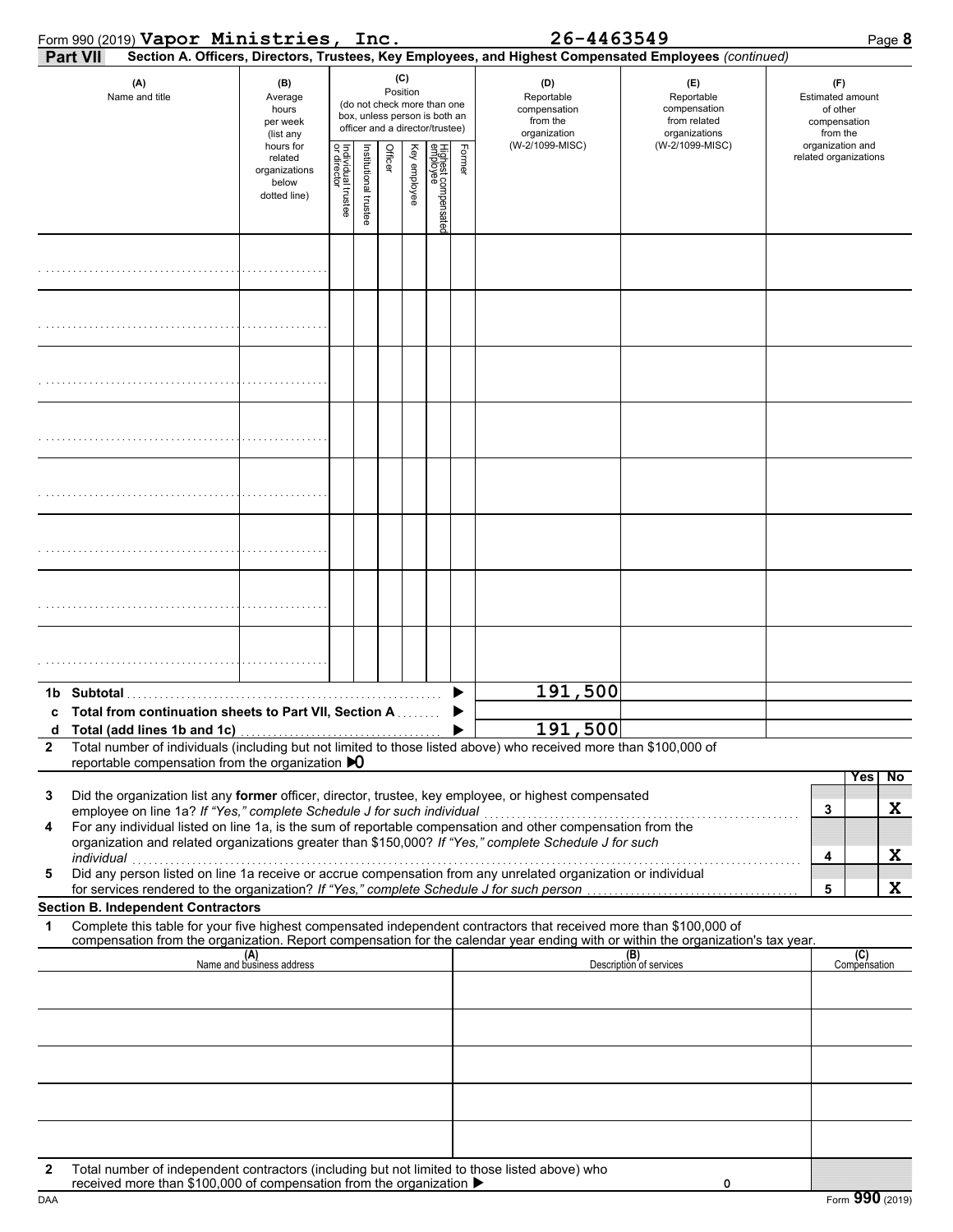|                  | Form 990 (2019) Vapor Ministries, Inc. | 26-4463549 | Page 9 |
|------------------|----------------------------------------|------------|--------|
| <b>Part VIII</b> | <b>Statement of Revenue</b>            |            |        |

**Part VIII Statement of Revenue**

Check if Schedule O contains a response or note to any line in this Part VIII ................................

|                              |                         |                                                       |          |            |                 |               |                      | (A)<br>Total revenue | (B)<br>Related or exempt<br>function revenue | (C)<br>Unrelated<br>business revenue | (D)<br>Revenue excluded<br>from tax under |
|------------------------------|-------------------------|-------------------------------------------------------|----------|------------|-----------------|---------------|----------------------|----------------------|----------------------------------------------|--------------------------------------|-------------------------------------------|
|                              |                         |                                                       |          |            |                 |               |                      |                      |                                              |                                      | sections 512-514                          |
| Contributions, Gifts, Grants |                         | 1a Federated campaigns                                |          |            | 1a              |               |                      |                      |                                              |                                      |                                           |
|                              |                         | <b>b</b> Membership dues<br>.                         |          |            | 1 <sub>b</sub>  |               |                      |                      |                                              |                                      |                                           |
|                              |                         | c Fundraising events                                  |          |            | 1 <sub>c</sub>  |               |                      |                      |                                              |                                      |                                           |
|                              |                         | d Related organizations                               |          |            | 1 <sub>d</sub>  |               |                      |                      |                                              |                                      |                                           |
|                              |                         | e Government grants (contributions)<br>               |          |            | 1e              |               |                      |                      |                                              |                                      |                                           |
|                              |                         | f All other contributions, gifts, grants,             |          |            |                 |               |                      |                      |                                              |                                      |                                           |
|                              |                         | and similar amounts not included above                |          |            | 1f              |               | 4,558,482            |                      |                                              |                                      |                                           |
|                              |                         | g Noncash contributions included in lines 1a-1f       |          |            | $1g$ \$         |               | 1,945,375            |                      |                                              |                                      |                                           |
|                              |                         |                                                       |          |            |                 |               |                      | 4,558,482            |                                              |                                      |                                           |
|                              |                         |                                                       |          |            |                 |               | <b>Business Code</b> |                      |                                              |                                      |                                           |
| Program Service<br>Revenue   | 2a                      |                                                       |          |            |                 |               |                      |                      |                                              |                                      |                                           |
|                              | b                       |                                                       |          |            |                 |               |                      |                      |                                              |                                      |                                           |
|                              | c                       |                                                       |          |            |                 |               |                      |                      |                                              |                                      |                                           |
|                              |                         |                                                       |          |            |                 |               |                      |                      |                                              |                                      |                                           |
|                              |                         |                                                       |          |            |                 |               |                      |                      |                                              |                                      |                                           |
|                              |                         | f All other program service revenue                   |          |            |                 |               |                      |                      |                                              |                                      |                                           |
|                              |                         |                                                       |          |            |                 |               | ▶                    |                      |                                              |                                      |                                           |
|                              | 3                       | Investment income (including dividends, interest, and |          |            |                 |               |                      |                      |                                              |                                      |                                           |
|                              |                         | other similar amounts)                                |          |            |                 |               |                      | 367                  |                                              |                                      | 367                                       |
|                              | 4                       | Income from investment of tax-exempt bond proceeds    |          |            |                 |               |                      |                      |                                              |                                      |                                           |
|                              | 5                       |                                                       |          |            |                 |               |                      |                      |                                              |                                      |                                           |
|                              |                         |                                                       |          | (i) Real   |                 | (ii) Personal |                      |                      |                                              |                                      |                                           |
|                              |                         | <b>6a</b> Gross rents                                 | 6a       |            | 9,400           |               |                      |                      |                                              |                                      |                                           |
|                              |                         | 6b<br>Less: rental expenses<br>6c                     |          | 9,400      |                 |               |                      |                      |                                              |                                      |                                           |
|                              | C Rental inc. or (loss) |                                                       |          |            |                 |               |                      |                      | 9,400                                        |                                      |                                           |
|                              |                         | 7a Gross amount from<br>(i) Securities                |          | (ii) Other |                 |               | 9,400                |                      |                                              |                                      |                                           |
|                              |                         | sales of assets                                       |          |            |                 |               |                      |                      |                                              |                                      |                                           |
|                              |                         | other than inventory                                  | 7a       |            |                 |               |                      |                      |                                              |                                      |                                           |
|                              |                         | <b>b</b> Less: cost or other                          |          |            |                 |               |                      |                      |                                              |                                      |                                           |
|                              |                         | basis and sales exps.                                 | 7b<br>7c |            |                 |               |                      |                      |                                              |                                      |                                           |
| Other Revenue                |                         | c Gain or (loss)                                      |          |            |                 |               |                      |                      |                                              |                                      |                                           |
|                              |                         | 8a Gross income from fundraising events               |          |            |                 |               |                      |                      |                                              |                                      |                                           |
|                              |                         | (not including \$                                     |          |            |                 |               |                      |                      |                                              |                                      |                                           |
|                              |                         | of contributions reported on line 1c).                |          |            |                 |               |                      |                      |                                              |                                      |                                           |
|                              |                         | See Part IV, line 18                                  |          |            | 8a              |               |                      |                      |                                              |                                      |                                           |
|                              |                         | <b>b</b> Less: direct expenses                        |          |            | 8b              |               |                      |                      |                                              |                                      |                                           |
|                              |                         | c Net income or (loss) from fundraising events        |          |            |                 |               |                      |                      |                                              |                                      |                                           |
|                              |                         | 9a Gross income from gaming activities.               |          |            |                 |               |                      |                      |                                              |                                      |                                           |
|                              |                         | See Part IV, line 19                                  |          |            | 9a              |               |                      |                      |                                              |                                      |                                           |
|                              |                         | <b>b</b> Less: direct expenses                        |          |            | 9 <sub>b</sub>  |               |                      |                      |                                              |                                      |                                           |
|                              |                         | c Net income or (loss) from gaming activities         |          |            |                 |               |                      |                      |                                              |                                      |                                           |
|                              |                         | 10a Gross sales of inventory, less                    |          |            |                 |               |                      |                      |                                              |                                      |                                           |
|                              |                         | returns and allowances                                |          |            | 10a             |               | 1,940,403            |                      |                                              |                                      |                                           |
|                              |                         | <b>b</b> Less: cost of goods sold                     |          |            | 10 <sub>b</sub> |               | 1,922,831            |                      |                                              |                                      |                                           |
|                              |                         | c Net income or (loss) from sales of inventory        |          |            |                 |               |                      | 17,572               | 17,572                                       |                                      |                                           |
|                              |                         |                                                       |          |            |                 |               | <b>Business Code</b> |                      |                                              |                                      |                                           |
| Miscellaneous<br>Revenue     | 11a                     | Other income                                          |          |            |                 |               |                      | 126                  | 126                                          |                                      |                                           |
|                              | b                       |                                                       |          |            |                 |               |                      |                      |                                              |                                      |                                           |
|                              |                         |                                                       |          |            |                 |               |                      |                      |                                              |                                      |                                           |
|                              |                         |                                                       |          |            |                 |               |                      |                      |                                              |                                      |                                           |
|                              |                         |                                                       |          |            |                 |               |                      | 126                  |                                              |                                      |                                           |
|                              |                         |                                                       |          |            |                 |               |                      | 4,585,947            | 17,698                                       | 0                                    | 9,767                                     |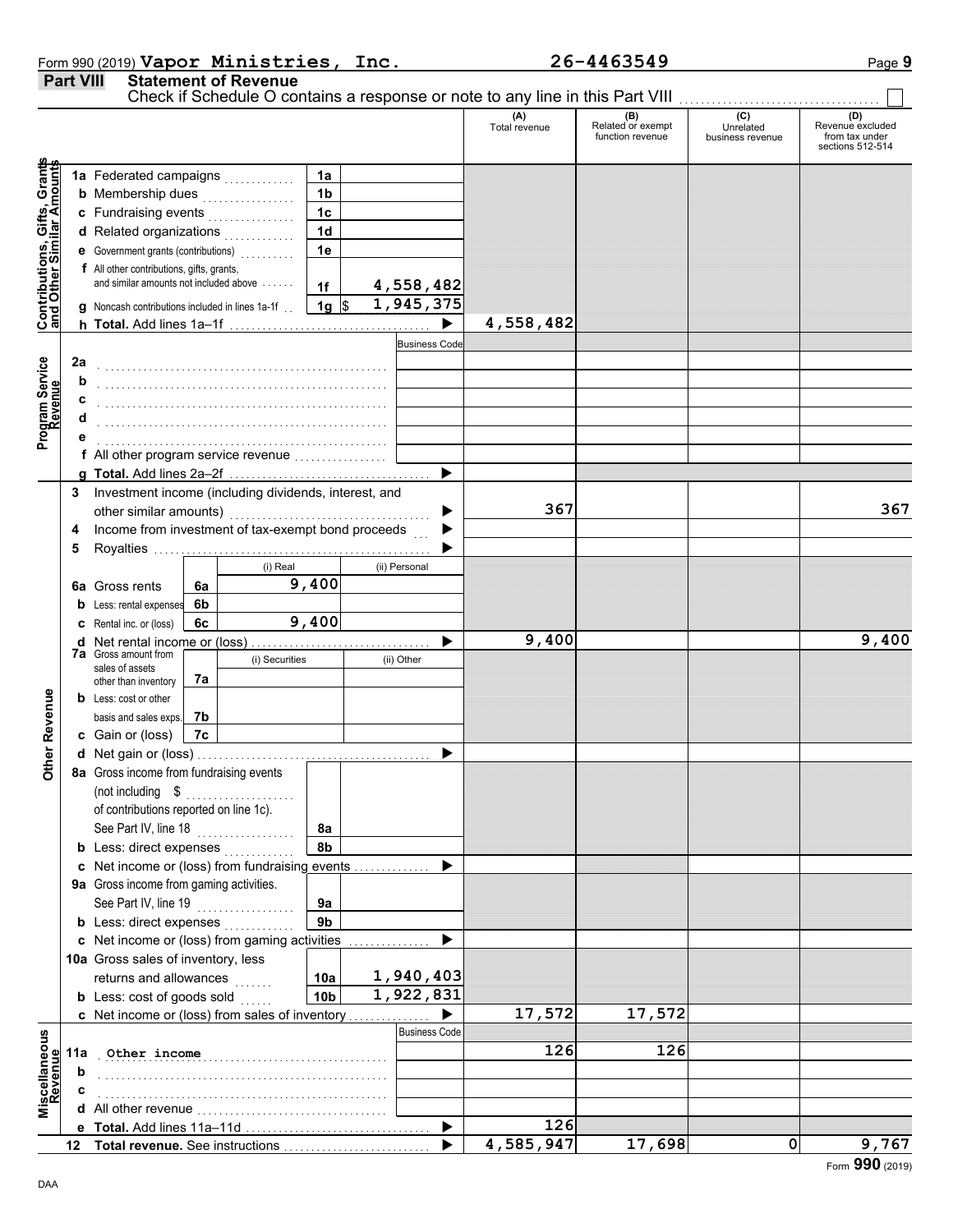| Form 990 (2019) Vapor Ministries,<br>Inc.                 | 26-4463549 | Page 10 |
|-----------------------------------------------------------|------------|---------|
| <b>Part IX</b><br><b>Statement of Functional Expenses</b> |            |         |

*Section 501(c)(3) and 501(c)(4) organizations must complete all columns. All other organizations must complete column (A).* Check if Schedule O contains a response or note to any line in this Part IX

|              | Do not include amounts reported on lines 6b,<br>7b, 8b, 9b, and 10b of Part VIII.                                                                                                                                                                                                                                                                                                                                                                                                                                       | (A)<br><b>Total expenses</b> | (B)<br>Program service<br>expenses | (C)<br>Management and<br>general expenses | (D)<br>Fundraising<br>expenses |
|--------------|-------------------------------------------------------------------------------------------------------------------------------------------------------------------------------------------------------------------------------------------------------------------------------------------------------------------------------------------------------------------------------------------------------------------------------------------------------------------------------------------------------------------------|------------------------------|------------------------------------|-------------------------------------------|--------------------------------|
| 1.           | Grants and other assistance to domestic organizations                                                                                                                                                                                                                                                                                                                                                                                                                                                                   |                              |                                    |                                           |                                |
|              |                                                                                                                                                                                                                                                                                                                                                                                                                                                                                                                         | 1,232,618                    | 1,232,618                          |                                           |                                |
|              | and domestic governments. See Part IV, line 21                                                                                                                                                                                                                                                                                                                                                                                                                                                                          |                              |                                    |                                           |                                |
| $\mathbf{2}$ | Grants and other assistance to domestic                                                                                                                                                                                                                                                                                                                                                                                                                                                                                 |                              |                                    |                                           |                                |
|              | individuals. See Part IV, line 22                                                                                                                                                                                                                                                                                                                                                                                                                                                                                       |                              |                                    |                                           |                                |
| 3            | Grants and other assistance to foreign                                                                                                                                                                                                                                                                                                                                                                                                                                                                                  |                              |                                    |                                           |                                |
|              | organizations, foreign governments, and foreign                                                                                                                                                                                                                                                                                                                                                                                                                                                                         |                              |                                    |                                           |                                |
|              | individuals. See Part IV, lines 15 and 16                                                                                                                                                                                                                                                                                                                                                                                                                                                                               |                              |                                    |                                           |                                |
| 4            | Benefits paid to or for members                                                                                                                                                                                                                                                                                                                                                                                                                                                                                         |                              |                                    |                                           |                                |
| 5            | Compensation of current officers, directors,                                                                                                                                                                                                                                                                                                                                                                                                                                                                            |                              |                                    |                                           |                                |
|              | trustees, and key employees                                                                                                                                                                                                                                                                                                                                                                                                                                                                                             | 191,500                      | 72,770                             | 91,920                                    | 26,810                         |
| 6            | Compensation not included above to disqualified                                                                                                                                                                                                                                                                                                                                                                                                                                                                         |                              |                                    |                                           |                                |
|              | persons (as defined under section 4958(f)(1)) and                                                                                                                                                                                                                                                                                                                                                                                                                                                                       |                              |                                    |                                           |                                |
|              | persons described in section 4958(c)(3)(B)                                                                                                                                                                                                                                                                                                                                                                                                                                                                              |                              |                                    |                                           |                                |
| 7            | Other salaries and wages                                                                                                                                                                                                                                                                                                                                                                                                                                                                                                | 1,159,941                    | 821,893                            | 299,626                                   | 38,422                         |
| 8            | .<br>Pension plan accruals and contributions (include                                                                                                                                                                                                                                                                                                                                                                                                                                                                   |                              |                                    |                                           |                                |
|              |                                                                                                                                                                                                                                                                                                                                                                                                                                                                                                                         |                              |                                    |                                           |                                |
|              | section 401(k) and 403(b) employer contributions)                                                                                                                                                                                                                                                                                                                                                                                                                                                                       |                              |                                    |                                           |                                |
| 9            |                                                                                                                                                                                                                                                                                                                                                                                                                                                                                                                         | 26,047                       | 24,585                             | 1,462                                     |                                |
| 10           | Payroll taxes                                                                                                                                                                                                                                                                                                                                                                                                                                                                                                           | 90,873                       | 64,098                             | $\overline{21}$ , 722                     | 5,053                          |
| 11           | Fees for services (nonemployees):                                                                                                                                                                                                                                                                                                                                                                                                                                                                                       |                              |                                    |                                           |                                |
|              | a Management                                                                                                                                                                                                                                                                                                                                                                                                                                                                                                            |                              |                                    |                                           |                                |
| b            |                                                                                                                                                                                                                                                                                                                                                                                                                                                                                                                         | 3,043                        | 49                                 | 2,994                                     |                                |
| c            |                                                                                                                                                                                                                                                                                                                                                                                                                                                                                                                         |                              | 15,530                             | $-15,530$                                 |                                |
|              |                                                                                                                                                                                                                                                                                                                                                                                                                                                                                                                         |                              |                                    |                                           |                                |
| е            | Professional fundraising services. See Part IV, line 17                                                                                                                                                                                                                                                                                                                                                                                                                                                                 |                              |                                    |                                           |                                |
| f            | Investment management fees                                                                                                                                                                                                                                                                                                                                                                                                                                                                                              |                              |                                    |                                           |                                |
| g            | Other. (If line 11g amount exceeds 10% of line 25, column                                                                                                                                                                                                                                                                                                                                                                                                                                                               |                              |                                    |                                           |                                |
|              | (A) amount, list line 11g expenses on Schedule O.) [11, 11, 11]                                                                                                                                                                                                                                                                                                                                                                                                                                                         | 136,365                      | 64,648                             |                                           | 1,000                          |
| 12           |                                                                                                                                                                                                                                                                                                                                                                                                                                                                                                                         | 34,241                       | 6,930                              | <u>70,717∣</u><br><mark>−2,505</mark> ∣   | 29,816                         |
|              |                                                                                                                                                                                                                                                                                                                                                                                                                                                                                                                         | 84,525                       | 41,463                             | 33,849                                    | 9,213                          |
| 13           |                                                                                                                                                                                                                                                                                                                                                                                                                                                                                                                         |                              |                                    |                                           |                                |
| 14           | Information technology<br>                                                                                                                                                                                                                                                                                                                                                                                                                                                                                              |                              |                                    |                                           |                                |
| 15           |                                                                                                                                                                                                                                                                                                                                                                                                                                                                                                                         |                              |                                    |                                           |                                |
| 16           |                                                                                                                                                                                                                                                                                                                                                                                                                                                                                                                         | 524,919                      | 513,279                            | 9,978                                     | 1,662                          |
| 17           | $\begin{minipage}[c]{0.9\linewidth} \begin{tabular}{l} \hline \textbf{Travel} \end{tabular} \end{minipage} \end{minipage} \begin{minipage}[c]{0.9\linewidth} \begin{tabular}{l} \hline \textbf{True} \end{tabular} \end{minipage} \end{minipage} \begin{minipage}[c]{0.9\linewidth} \begin{tabular}{l} \hline \textbf{True} \end{tabular} \end{minipage} \end{minipage} \begin{minipage}[c]{0.9\linewidth} \begin{tabular}{l} \hline \textbf{True} \end{tabular} \end{minipage} \end{minipage} \begin{minipage}[c]{0.9$ | 256,950                      | 206,929                            | 33,884                                    | 16,137                         |
| 18           | Payments of travel or entertainment expenses                                                                                                                                                                                                                                                                                                                                                                                                                                                                            |                              |                                    |                                           |                                |
|              | for any federal, state, or local public officials                                                                                                                                                                                                                                                                                                                                                                                                                                                                       |                              |                                    |                                           |                                |
| 19           | Conferences, conventions, and meetings                                                                                                                                                                                                                                                                                                                                                                                                                                                                                  | 58,523                       | 1,352                              | 14,195                                    | 42,976                         |
| 20           | Interest                                                                                                                                                                                                                                                                                                                                                                                                                                                                                                                |                              |                                    |                                           |                                |
| 21           |                                                                                                                                                                                                                                                                                                                                                                                                                                                                                                                         |                              |                                    |                                           |                                |
| 22           | Depreciation, depletion, and amortization                                                                                                                                                                                                                                                                                                                                                                                                                                                                               | 115,952                      | 74,380                             | 35,349                                    | 6,223                          |
| 23           | Insurance <b>Committee Committee Committee Committee</b>                                                                                                                                                                                                                                                                                                                                                                                                                                                                | 156,713                      | 63,828                             | 80,265                                    | 12,620                         |
| 24           | Other expenses. Itemize expenses not covered                                                                                                                                                                                                                                                                                                                                                                                                                                                                            |                              |                                    |                                           |                                |
|              | above (List miscellaneous expenses on line 24e. If                                                                                                                                                                                                                                                                                                                                                                                                                                                                      |                              |                                    |                                           |                                |
|              | line 24e amount exceeds 10% of line 25, column                                                                                                                                                                                                                                                                                                                                                                                                                                                                          |                              |                                    |                                           |                                |
|              | (A) amount, list line 24e expenses on Schedule O.)                                                                                                                                                                                                                                                                                                                                                                                                                                                                      |                              |                                    |                                           |                                |
|              |                                                                                                                                                                                                                                                                                                                                                                                                                                                                                                                         | 133,583                      |                                    | 42,666                                    |                                |
| a            | Supplies                                                                                                                                                                                                                                                                                                                                                                                                                                                                                                                |                              | 74,239                             |                                           | 16,678                         |
| b            | Sales taxes                                                                                                                                                                                                                                                                                                                                                                                                                                                                                                             | 105,329                      | 104,779                            | 550                                       |                                |
| C            | Dues and subscriptions                                                                                                                                                                                                                                                                                                                                                                                                                                                                                                  | 41,410                       | 9,609                              | 17,319                                    | 14,482                         |
| d            | Training                                                                                                                                                                                                                                                                                                                                                                                                                                                                                                                | 20,040                       | 10,425                             | 6,155                                     | 3,460                          |
| е            | All other expenses                                                                                                                                                                                                                                                                                                                                                                                                                                                                                                      | 8,233                        |                                    | 8,233                                     |                                |
| 25           | Total functional expenses. Add lines 1 through 24e                                                                                                                                                                                                                                                                                                                                                                                                                                                                      | 4,380,805                    | 3,403,404                          | 752,849                                   | 224,552                        |
| 26           | Joint costs. Complete this line only if the<br>organization reported in column (B) joint costs<br>from a combined educational campaign and                                                                                                                                                                                                                                                                                                                                                                              |                              |                                    |                                           |                                |
|              | fundraising solicitation. Check here<br>∣ if<br>following SOP 98-2 (ASC 958-720)                                                                                                                                                                                                                                                                                                                                                                                                                                        |                              |                                    |                                           |                                |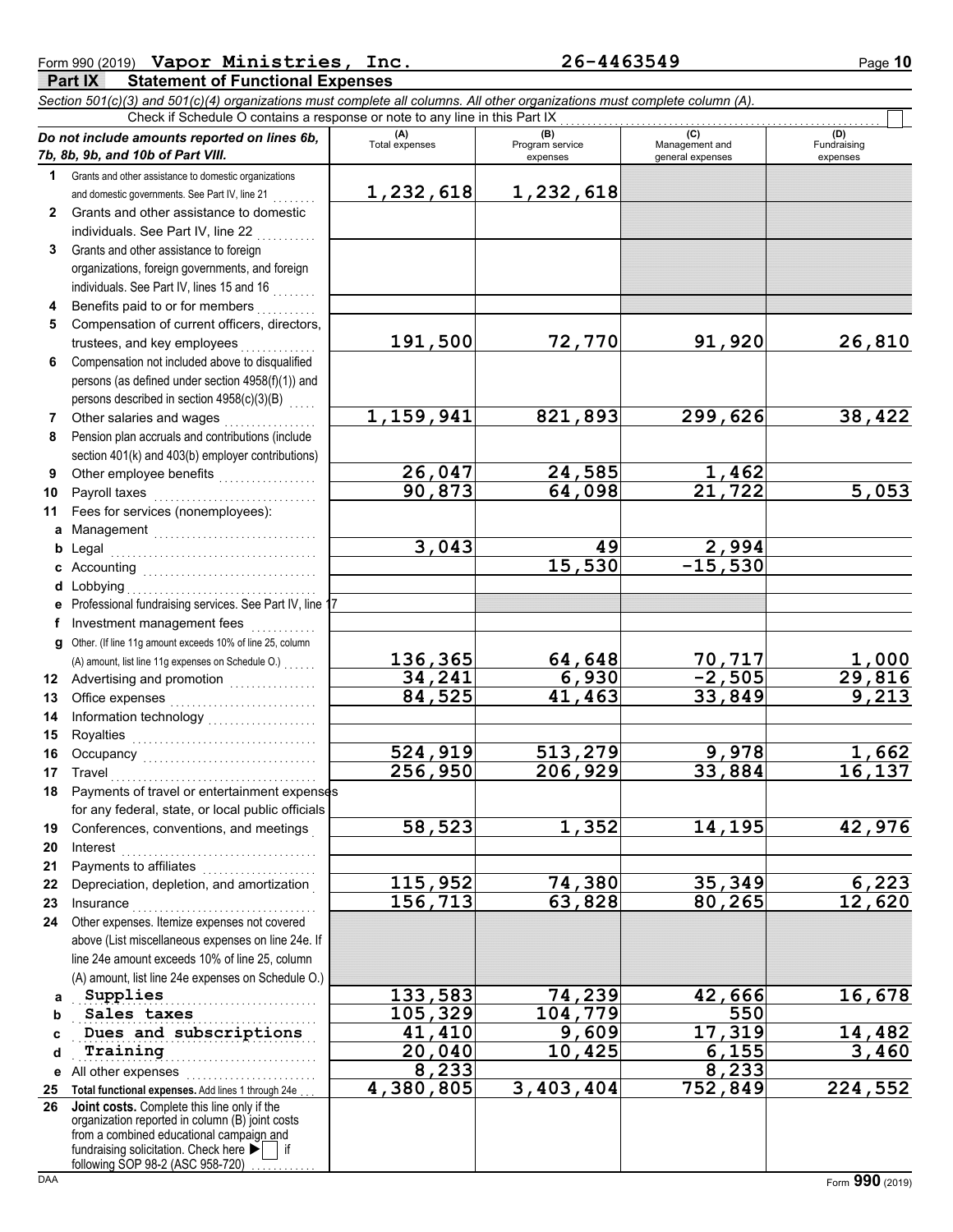|  | Form 990 $(2019)$ Vapor Ministries, | Inc. | 26-4463549 | Page 11 |
|--|-------------------------------------|------|------------|---------|
|  |                                     |      |            |         |

|                             | Part X | <b>Balance Sheet</b>                                                                                                                                                                                                           |                 |                             |                         |                         |                           |
|-----------------------------|--------|--------------------------------------------------------------------------------------------------------------------------------------------------------------------------------------------------------------------------------|-----------------|-----------------------------|-------------------------|-------------------------|---------------------------|
|                             |        | Check if Schedule O contains a response or note to any line in this Part X                                                                                                                                                     |                 |                             |                         |                         |                           |
|                             |        |                                                                                                                                                                                                                                |                 |                             | (A)                     |                         | (B)                       |
|                             |        |                                                                                                                                                                                                                                |                 |                             | Beginning of year       |                         | End of year               |
|                             | 1      | Cash-non-interest-bearing                                                                                                                                                                                                      |                 |                             | 664,863                 | $\mathbf{1}$            | 1,012,913                 |
|                             | 2      |                                                                                                                                                                                                                                | 25,333          | $\overline{2}$              | 25,367                  |                         |                           |
|                             | 3      |                                                                                                                                                                                                                                |                 | 3                           |                         |                         |                           |
|                             | 4      | Accounts receivable, net                                                                                                                                                                                                       |                 | 157                         | $\overline{\mathbf{4}}$ |                         |                           |
|                             | 5      | Loans and other receivables from any current or former officer, director,                                                                                                                                                      |                 |                             |                         |                         |                           |
|                             |        | trustee, key employee, creator or founder, substantial contributor, or 35%                                                                                                                                                     |                 |                             |                         |                         |                           |
|                             |        | controlled entity or family member of any of these persons                                                                                                                                                                     |                 |                             |                         | 5                       |                           |
|                             | 6      | Loans and other receivables from other disqualified persons (as defined                                                                                                                                                        |                 |                             |                         |                         |                           |
|                             |        | under section 4958(f)(1)), and persons described in section 4958(c)(3)(B)                                                                                                                                                      |                 |                             |                         | 6                       |                           |
| Assets                      | 7      | Notes and loans receivable, net                                                                                                                                                                                                |                 |                             |                         | $\overline{7}$          |                           |
|                             | 8      | Inventories for sale or use                                                                                                                                                                                                    |                 |                             | 206,742                 | 8                       | 184,019                   |
|                             | 9      | Prepaid expenses and deferred charges                                                                                                                                                                                          |                 |                             | 76,409                  | 9                       | 18,700                    |
|                             |        | 10a Land, buildings, and equipment: cost or other                                                                                                                                                                              |                 |                             |                         |                         |                           |
|                             |        | basis. Complete Part VI of Schedule D                                                                                                                                                                                          | 10a             |                             |                         |                         |                           |
|                             |        | <b>b</b> Less: accumulated depreciation<br>.                                                                                                                                                                                   | 10 <sub>b</sub> | $\frac{2,254,663}{642,415}$ | 1,643,649 10c           |                         | 1,612,248                 |
|                             | 11     | Investments-publicly traded securities                                                                                                                                                                                         |                 |                             |                         | 11                      |                           |
|                             | 12     | Investments-other securities. See Part IV, line 11                                                                                                                                                                             |                 |                             |                         | 12                      |                           |
|                             | 13     | Investments-program-related. See Part IV, line 11                                                                                                                                                                              |                 |                             | 13                      |                         |                           |
|                             | 14     | Intangible assets                                                                                                                                                                                                              |                 |                             |                         | 14                      |                           |
|                             | 15     | Other assets. See Part IV, line 11                                                                                                                                                                                             |                 |                             | 28,650                  | 15                      |                           |
|                             | 16     |                                                                                                                                                                                                                                |                 |                             | 2,645,803               | 16                      | $\overline{2}$ , 853, 247 |
|                             | 17     | Accounts payable and accrued expenses [[11] [11] Accounts payable and accrued expenses [[11] [11] Accounts are not approximate and accrued to a set of the set of the set of the set of the set of the set of the set of the s |                 | 71,243                      | 17                      | 73,545                  |                           |
|                             | 18     | Grants payable                                                                                                                                                                                                                 |                 |                             | 18                      |                         |                           |
|                             | 19     | Deferred revenue                                                                                                                                                                                                               |                 |                             | 19                      |                         |                           |
|                             | 20     | Tax-exempt bond liabilities                                                                                                                                                                                                    |                 |                             | 20                      |                         |                           |
|                             | 21     | Escrow or custodial account liability. Complete Part IV of Schedule D                                                                                                                                                          |                 |                             |                         | 21                      |                           |
|                             | 22     | Loans and other payables to any current or former officer, director,                                                                                                                                                           |                 |                             |                         |                         |                           |
|                             |        | trustee, key employee, creator or founder, substantial contributor, or 35%                                                                                                                                                     |                 |                             |                         |                         |                           |
| Liabilities                 |        | controlled entity or family member of any of these persons                                                                                                                                                                     |                 |                             |                         | 22                      |                           |
|                             | 23     | Secured mortgages and notes payable to unrelated third parties                                                                                                                                                                 |                 |                             |                         | 23                      |                           |
|                             | 24     | Unsecured notes and loans payable to unrelated third parties                                                                                                                                                                   |                 |                             |                         | 24                      |                           |
|                             | 25     | Other liabilities (including federal income tax, payables to related third                                                                                                                                                     |                 |                             |                         |                         |                           |
|                             |        | parties, and other liabilities not included on lines 17-24). Complete Part X                                                                                                                                                   |                 |                             |                         |                         |                           |
|                             |        | of Schedule D                                                                                                                                                                                                                  |                 |                             |                         | 25                      |                           |
|                             | 26     |                                                                                                                                                                                                                                |                 |                             | 71,243                  | 26                      | 73,545                    |
|                             |        | Organizations that follow FASB ASC 958, check here X                                                                                                                                                                           |                 |                             |                         |                         |                           |
|                             |        | and complete lines 27, 28, 32, and 33.                                                                                                                                                                                         |                 |                             |                         |                         |                           |
|                             | 27     | Net assets without donor restrictions                                                                                                                                                                                          |                 | 2,269,566                   | 27                      | 2, 261, 366<br>518, 336 |                           |
|                             | 28     | Net assets with donor restrictions                                                                                                                                                                                             |                 | 304,994                     | 28                      |                         |                           |
|                             |        | Organizations that do not follow FASB ASC 958, check here                                                                                                                                                                      |                 |                             |                         |                         |                           |
| Net Assets or Fund Balances |        | and complete lines 29 through 33.                                                                                                                                                                                              |                 |                             |                         |                         |                           |
|                             | 29     | Capital stock or trust principal, or current funds                                                                                                                                                                             |                 |                             |                         | 29                      |                           |
|                             | 30     | Paid-in or capital surplus, or land, building, or equipment fund                                                                                                                                                               |                 |                             |                         | 30                      |                           |
|                             | 31     | Retained earnings, endowment, accumulated income, or other funds                                                                                                                                                               |                 |                             |                         | 31                      |                           |
|                             | 32     | Total net assets or fund balances                                                                                                                                                                                              |                 |                             | $\overline{2,574,560}$  | 32                      | 2,779,702                 |
|                             | 33     |                                                                                                                                                                                                                                |                 |                             | $\overline{2,645,803}$  | 33                      | 2,853,247                 |

Form **990** (2019)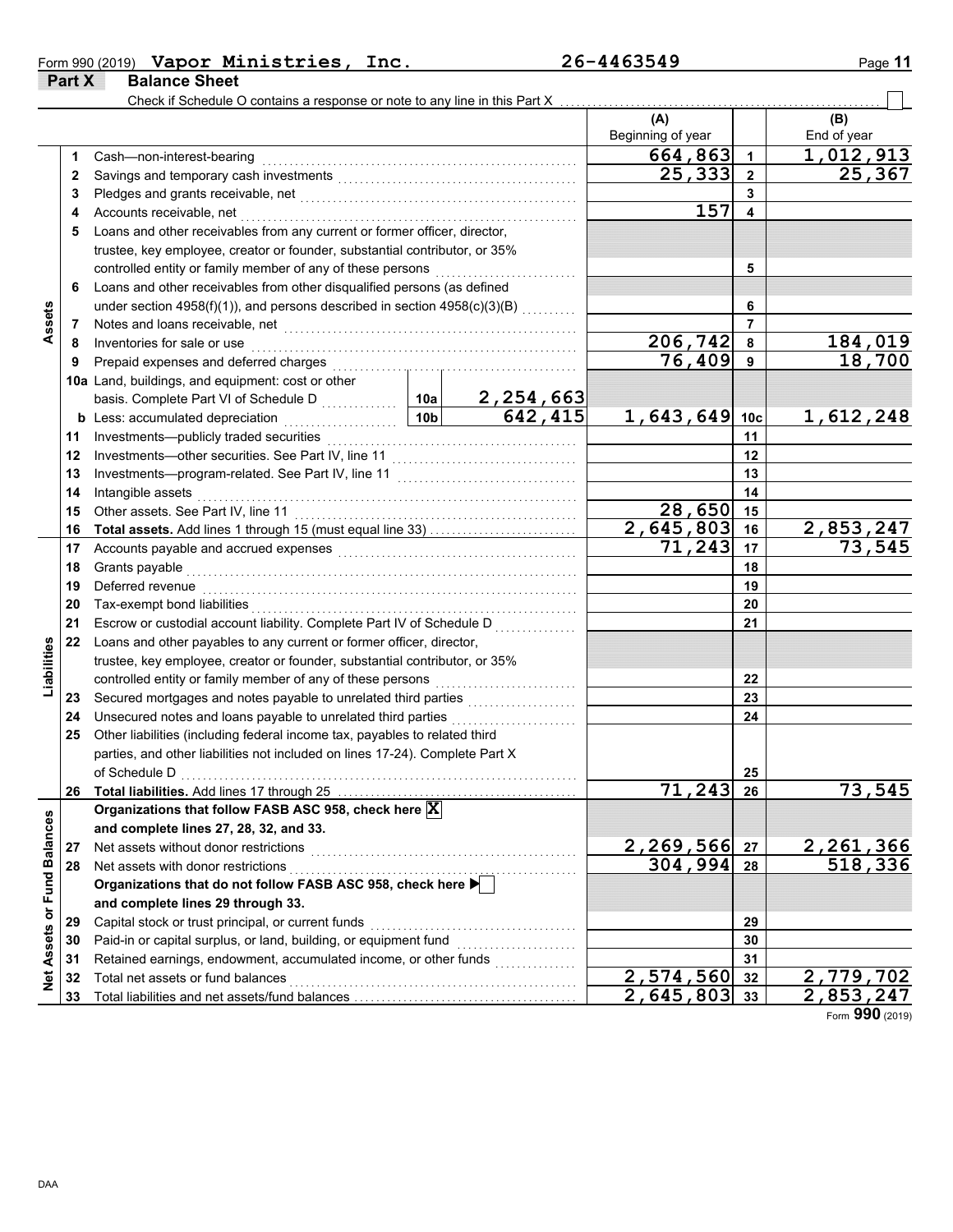|              | 26-4463549<br>Form 990 (2019) Vapor Ministries, Inc.                                                                                                                                                                           |                |                        |            | Page 12  |
|--------------|--------------------------------------------------------------------------------------------------------------------------------------------------------------------------------------------------------------------------------|----------------|------------------------|------------|----------|
|              | <b>Reconciliation of Net Assets</b><br><b>Part XI</b>                                                                                                                                                                          |                |                        |            |          |
|              |                                                                                                                                                                                                                                |                |                        |            |          |
|              |                                                                                                                                                                                                                                |                | $\overline{4,585,947}$ |            |          |
| $\mathbf{2}$ |                                                                                                                                                                                                                                |                | 4,380,805              |            |          |
| 3            | Revenue less expenses. Subtract line 2 from line 1                                                                                                                                                                             |                |                        |            | 205, 142 |
| 4            | Net assets or fund balances at beginning of year (must equal Part X, line 32, column (A))                                                                                                                                      |                | 2,574,560              |            |          |
| 5            | Net unrealized gains (losses) on investments [11] production and the contract of the set of the set of the set of the set of the set of the set of the set of the set of the set of the set of the set of the set of the set o |                |                        |            |          |
| 6            | Donated services and use of facilities <b>constructs</b> and the construction of the service of facilities <b>constructs</b>                                                                                                   | 6              |                        |            |          |
| 7            | Investment expenses                                                                                                                                                                                                            | $\overline{7}$ |                        |            |          |
| 8            | Prior period adjustments                                                                                                                                                                                                       | 8              |                        |            |          |
| 9            | Other changes in net assets or fund balances (explain on Schedule O)                                                                                                                                                           | 9              |                        |            |          |
| 10           | Net assets or fund balances at end of year. Combine lines 3 through 9 (must equal Part X, line                                                                                                                                 |                |                        |            |          |
|              | $32$ , column $(B)$ )                                                                                                                                                                                                          | 10             | 2,779,702              |            |          |
|              | <b>Financial Statements and Reporting</b><br><b>Part XII</b>                                                                                                                                                                   |                |                        |            |          |
|              |                                                                                                                                                                                                                                |                |                        |            |          |
|              |                                                                                                                                                                                                                                |                |                        | <b>Yes</b> | No       |
| 1            | Accounting method used to prepare the Form 990:  <br>$ \mathbf{X} $ Accrual<br>Cash<br>Other                                                                                                                                   |                |                        |            |          |
|              | If the organization changed its method of accounting from a prior year or checked "Other," explain in                                                                                                                          |                |                        |            |          |
|              | Schedule O.                                                                                                                                                                                                                    |                |                        |            |          |
|              | 2a Were the organization's financial statements compiled or reviewed by an independent accountant?                                                                                                                             |                | 2a                     |            | X        |
|              | If "Yes," check a box below to indicate whether the financial statements for the year were compiled or                                                                                                                         |                |                        |            |          |
|              | reviewed on a separate basis, consolidated basis, or both:                                                                                                                                                                     |                |                        |            |          |
|              | Separate basis     Consolidated basis<br>Both consolidated and separate basis                                                                                                                                                  |                |                        |            |          |
|              | b Were the organization's financial statements audited by an independent accountant?                                                                                                                                           |                | 2 <sub>b</sub>         | x          |          |
|              | If "Yes," check a box below to indicate whether the financial statements for the year were audited on a                                                                                                                        |                |                        |            |          |
|              | separate basis, consolidated basis, or both:                                                                                                                                                                                   |                |                        |            |          |
|              | Separate basis $ \mathbf{X} $ Consolidated basis<br>  Both consolidated and separate basis                                                                                                                                     |                |                        |            |          |
|              | c If "Yes" to line 2a or 2b, does the organization have a committee that assumes responsibility for oversight of                                                                                                               |                |                        |            |          |
|              | the audit, review, or compilation of its financial statements and selection of an independent accountant?                                                                                                                      |                | 2c                     | X          |          |
|              | If the organization changed either its oversight process or selection process during the tax year, explain on                                                                                                                  |                |                        |            |          |
|              | Schedule O.                                                                                                                                                                                                                    |                |                        |            |          |
|              | 3a As a result of a federal award, was the organization required to undergo an audit or audits as set forth in the                                                                                                             |                |                        |            |          |
|              | Single Audit Act and OMB Circular A-133?                                                                                                                                                                                       |                | 3a                     |            | X        |
|              | b If "Yes," did the organization undergo the required audit or audits? If the organization did not undergo the                                                                                                                 |                |                        |            |          |
|              | required audit or audits, explain why on Schedule O and describe any steps taken to undergo such audits                                                                                                                        |                | 3 <sub>b</sub>         |            |          |

Form **990** (2019)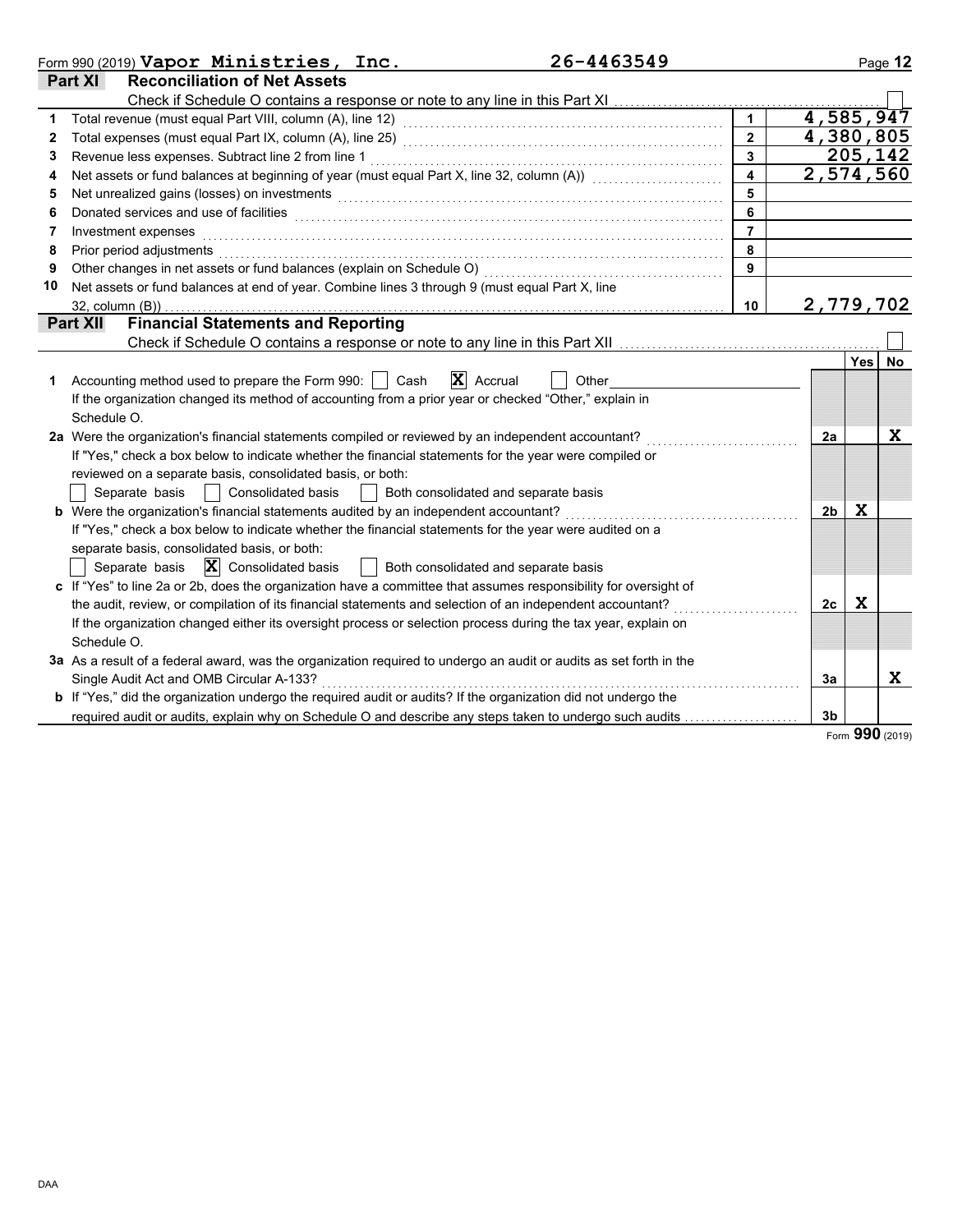| <b>SCHEDULE A</b>   |  |  |
|---------------------|--|--|
| (Form 990 or 990.F) |  |  |

## **Public Charity Status and Public Support**

**Complete if the organization is a section 501(c)(3) organization or a section 4947(a)(1) nonexempt charitable trust. (Form 990 or 990-EZ)**

Internal Revenue Service Department of the Treasury Attach to Form 990 or Form 990-EZ.

| 2019                  |
|-----------------------|
| <b>Open to Public</b> |
| Inspection            |

OMB No. 1545-0047

| Go to www.irs.gov/Form990 for instructions and the latest information. |  |
|------------------------------------------------------------------------|--|
|                                                                        |  |

|     | Name of the organization<br><b>Employer identification number</b><br>26-4463549<br>Vapor Ministries,<br>Inc. |                                                                                           |                                                            |                                                                                                                                                                                                                                                                |     |                                       |                               |                                     |  |  |
|-----|--------------------------------------------------------------------------------------------------------------|-------------------------------------------------------------------------------------------|------------------------------------------------------------|----------------------------------------------------------------------------------------------------------------------------------------------------------------------------------------------------------------------------------------------------------------|-----|---------------------------------------|-------------------------------|-------------------------------------|--|--|
|     | Part I                                                                                                       |                                                                                           |                                                            | Reason for Public Charity Status (All organizations must complete this part.) See instructions.                                                                                                                                                                |     |                                       |                               |                                     |  |  |
|     |                                                                                                              |                                                                                           |                                                            | The organization is not a private foundation because it is: (For lines 1 through 12, check only one box.)                                                                                                                                                      |     |                                       |                               |                                     |  |  |
| 1   |                                                                                                              |                                                                                           |                                                            | A church, convention of churches, or association of churches described in section 170(b)(1)(A)(i).                                                                                                                                                             |     |                                       |                               |                                     |  |  |
| 2   |                                                                                                              | A school described in section 170(b)(1)(A)(ii). (Attach Schedule E (Form 990 or 990-EZ).) |                                                            |                                                                                                                                                                                                                                                                |     |                                       |                               |                                     |  |  |
| 3   |                                                                                                              |                                                                                           |                                                            | A hospital or a cooperative hospital service organization described in section 170(b)(1)(A)(iii).                                                                                                                                                              |     |                                       |                               |                                     |  |  |
|     |                                                                                                              |                                                                                           |                                                            | A medical research organization operated in conjunction with a hospital described in section 170(b)(1)(A)(iii). Enter the hospital's name,                                                                                                                     |     |                                       |                               |                                     |  |  |
|     |                                                                                                              | city, and state:                                                                          |                                                            |                                                                                                                                                                                                                                                                |     |                                       |                               |                                     |  |  |
| 5   |                                                                                                              |                                                                                           |                                                            | An organization operated for the benefit of a college or university owned or operated by a governmental unit described in                                                                                                                                      |     |                                       |                               |                                     |  |  |
|     |                                                                                                              |                                                                                           | section 170(b)(1)(A)(iv). (Complete Part II.)              |                                                                                                                                                                                                                                                                |     |                                       |                               |                                     |  |  |
| 6   |                                                                                                              |                                                                                           |                                                            | A federal, state, or local government or governmental unit described in section 170(b)(1)(A)(v).                                                                                                                                                               |     |                                       |                               |                                     |  |  |
| 7   |                                                                                                              |                                                                                           | described in section 170(b)(1)(A)(vi). (Complete Part II.) | An organization that normally receives a substantial part of its support from a governmental unit or from the general public                                                                                                                                   |     |                                       |                               |                                     |  |  |
| 8   |                                                                                                              |                                                                                           |                                                            | A community trust described in section 170(b)(1)(A)(vi). (Complete Part II.)                                                                                                                                                                                   |     |                                       |                               |                                     |  |  |
| 9   |                                                                                                              |                                                                                           |                                                            | An agricultural research organization described in section 170(b)(1)(A)(ix) operated in conjunction with a land-grant college                                                                                                                                  |     |                                       |                               |                                     |  |  |
|     |                                                                                                              | university:                                                                               |                                                            | or university or a non-land-grant college of agriculture (see instructions). Enter the name, city, and state of the college or                                                                                                                                 |     |                                       |                               |                                     |  |  |
| 10  | X                                                                                                            |                                                                                           |                                                            | An organization that normally receives: (1) more than 33 1/3% of its support from contributions, membership fees, and gross                                                                                                                                    |     |                                       |                               |                                     |  |  |
|     |                                                                                                              |                                                                                           |                                                            | receipts from activities related to its exempt functions—subject to certain exceptions, and (2) no more than 33 1/3% of its                                                                                                                                    |     |                                       |                               |                                     |  |  |
|     |                                                                                                              |                                                                                           |                                                            | support from gross investment income and unrelated business taxable income (less section 511 tax) from businesses                                                                                                                                              |     |                                       |                               |                                     |  |  |
| 11  |                                                                                                              |                                                                                           |                                                            | acquired by the organization after June 30, 1975. See section 509(a)(2). (Complete Part III.)<br>An organization organized and operated exclusively to test for public safety. See section 509(a)(4).                                                          |     |                                       |                               |                                     |  |  |
| 12  |                                                                                                              |                                                                                           |                                                            | An organization organized and operated exclusively for the benefit of, to perform the functions of, or to carry out the purposes                                                                                                                               |     |                                       |                               |                                     |  |  |
|     |                                                                                                              |                                                                                           |                                                            | of one or more publicly supported organizations described in section 509(a)(1) or section 509(a)(2). See section 509(a)(3).<br>Check the box in lines 12a through 12d that describes the type of supporting organization and complete lines 12e, 12f, and 12g. |     |                                       |                               |                                     |  |  |
|     | а                                                                                                            |                                                                                           |                                                            | Type I. A supporting organization operated, supervised, or controlled by its supported organization(s), typically by giving                                                                                                                                    |     |                                       |                               |                                     |  |  |
|     |                                                                                                              |                                                                                           |                                                            | the supported organization(s) the power to regularly appoint or elect a majority of the directors or trustees of the                                                                                                                                           |     |                                       |                               |                                     |  |  |
|     |                                                                                                              |                                                                                           |                                                            | supporting organization. You must complete Part IV, Sections A and B.                                                                                                                                                                                          |     |                                       |                               |                                     |  |  |
|     | b                                                                                                            |                                                                                           |                                                            | Type II. A supporting organization supervised or controlled in connection with its supported organization(s), by having                                                                                                                                        |     |                                       |                               |                                     |  |  |
|     |                                                                                                              |                                                                                           |                                                            | control or management of the supporting organization vested in the same persons that control or manage the supported                                                                                                                                           |     |                                       |                               |                                     |  |  |
|     |                                                                                                              |                                                                                           |                                                            | organization(s). You must complete Part IV, Sections A and C.                                                                                                                                                                                                  |     |                                       |                               |                                     |  |  |
|     | c                                                                                                            |                                                                                           |                                                            | Type III functionally integrated. A supporting organization operated in connection with, and functionally integrated with,<br>its supported organization(s) (see instructions). You must complete Part IV, Sections A, D, and E.                               |     |                                       |                               |                                     |  |  |
|     | d                                                                                                            |                                                                                           |                                                            | Type III non-functionally integrated. A supporting organization operated in connection with its supported organization(s)                                                                                                                                      |     |                                       |                               |                                     |  |  |
|     |                                                                                                              |                                                                                           |                                                            | that is not functionally integrated. The organization generally must satisfy a distribution requirement and an attentiveness<br>requirement (see instructions). You must complete Part IV, Sections A and D, and Part V.                                       |     |                                       |                               |                                     |  |  |
|     | е                                                                                                            |                                                                                           |                                                            | Check this box if the organization received a written determination from the IRS that it is a Type I, Type II, Type III                                                                                                                                        |     |                                       |                               |                                     |  |  |
|     |                                                                                                              |                                                                                           |                                                            | functionally integrated, or Type III non-functionally integrated supporting organization.                                                                                                                                                                      |     |                                       |                               |                                     |  |  |
|     | f                                                                                                            |                                                                                           | Enter the number of supported organizations                |                                                                                                                                                                                                                                                                |     |                                       |                               |                                     |  |  |
|     | g                                                                                                            |                                                                                           |                                                            | Provide the following information about the supported organization(s).                                                                                                                                                                                         |     |                                       |                               |                                     |  |  |
|     |                                                                                                              | (i) Name of supported                                                                     | (ii) EIN                                                   | (iii) Type of organization                                                                                                                                                                                                                                     |     | (iv) Is the organization              | (v) Amount of monetary        | (vi) Amount of                      |  |  |
|     |                                                                                                              | organization                                                                              |                                                            | (described on lines 1-10<br>above (see instructions))                                                                                                                                                                                                          |     | listed in your governing<br>document? | support (see<br>instructions) | other support (see<br>instructions) |  |  |
|     |                                                                                                              |                                                                                           |                                                            |                                                                                                                                                                                                                                                                | Yes | No                                    |                               |                                     |  |  |
| (A) |                                                                                                              |                                                                                           |                                                            |                                                                                                                                                                                                                                                                |     |                                       |                               |                                     |  |  |
|     |                                                                                                              |                                                                                           |                                                            |                                                                                                                                                                                                                                                                |     |                                       |                               |                                     |  |  |
| (B) |                                                                                                              |                                                                                           |                                                            |                                                                                                                                                                                                                                                                |     |                                       |                               |                                     |  |  |
|     |                                                                                                              |                                                                                           |                                                            |                                                                                                                                                                                                                                                                |     |                                       |                               |                                     |  |  |
| (C) |                                                                                                              |                                                                                           |                                                            |                                                                                                                                                                                                                                                                |     |                                       |                               |                                     |  |  |
| (D) |                                                                                                              |                                                                                           |                                                            |                                                                                                                                                                                                                                                                |     |                                       |                               |                                     |  |  |
|     |                                                                                                              |                                                                                           |                                                            |                                                                                                                                                                                                                                                                |     |                                       |                               |                                     |  |  |
| (E) |                                                                                                              |                                                                                           |                                                            |                                                                                                                                                                                                                                                                |     |                                       |                               |                                     |  |  |

**For Paperwork Reduction Act Notice, see the Instructions for Form 990 or 990-EZ.**

**Schedule A (Form 990 or 990-EZ) 2019**

**Total**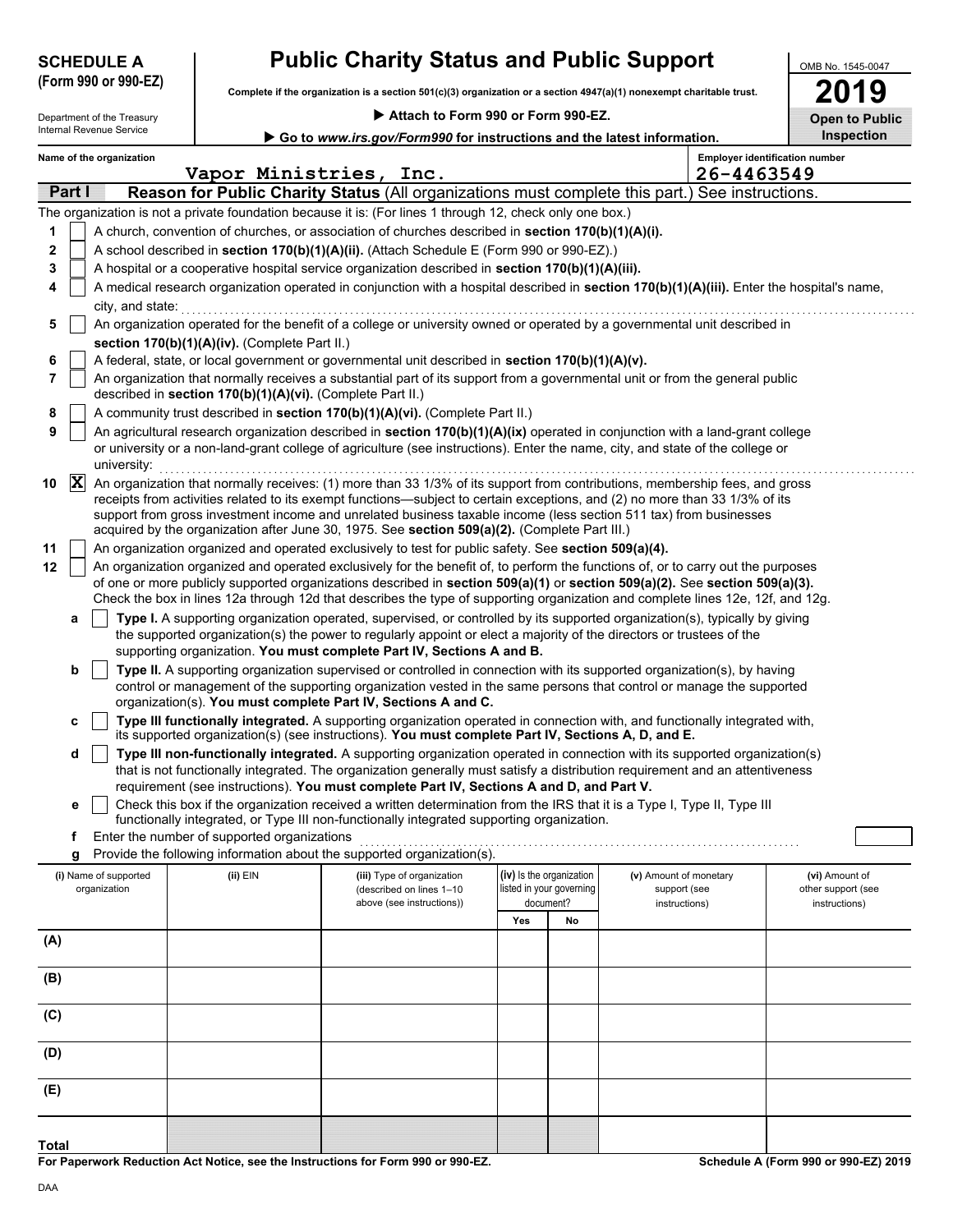| 16a 33 1/3% support test—2019. If the organization did not check the box on line 13, and line 14 is 33 1/3% or more, check this      |
|--------------------------------------------------------------------------------------------------------------------------------------|
| box and stop here. The organization qualifies as a publicly supported organization                                                   |
| <b>b</b> 33 1/3% support test—2018. If the organization did not check a box on line 13 or 16a, and line 15 is 33 1/3% or more, check |
| this box and <b>stop here.</b> The organization qualifies as a publicly supported organization                                       |
|                                                                                                                                      |

First five years. If the Form 990 is for the organization's first, second, third, fourth, or fifth tax year as a section 501(c)(3)

**14** Public support percentage for 2019 (line 6, column (f) divided by line 11, column (f)) . . . . . . . . . . . . . . . . . . . . . . . . . . . . . . . . . . . . . .

**(a)** 2015

|     | and box and <b>stop nore.</b> The organization qualifies as a publicly supported organization                              |  |
|-----|----------------------------------------------------------------------------------------------------------------------------|--|
| 17a | 10%-facts-and-circumstances test-2019. If the organization did not check a box on line 13, 16a, or 16b, and line 14 is     |  |
|     | 10% or more, and if the organization meets the "facts-and-circumstances" test, check this box and stop here. Explain in    |  |
|     | Part VI how the organization meets the "facts-and-circumstances" test. The organization qualifies as a publicly supported  |  |
|     | organization                                                                                                               |  |
| b   | 10%-facts-and-circumstances test-2018. If the organization did not check a box on line 13, 16a, 16b, or 17a, and line      |  |
|     | 15 is 10% or more, and if the organization meets the "facts-and-circumstances" test, check this box and <b>stop here.</b>  |  |
|     | Explain in Part VI how the organization meets the "facts-and-circumstances" test. The organization qualifies as a publicly |  |
|     | supported organization                                                                                                     |  |
| 18  | Private foundation. If the organization did not check a box on line 13, 16a, 16b, 17a, or 17b, check this box and see      |  |
|     | instructions                                                                                                               |  |
|     |                                                                                                                            |  |

|--|

**Schedule A (Form 990 or 990-EZ) 2019**

**12**

**14 15** **% %**

► Γ

|         | Schedule A (Form 990 or 990-EZ) 2019 | Vapor Ministries, Inc. | 26-4463549                                                                                                        | Page 2 |
|---------|--------------------------------------|------------------------|-------------------------------------------------------------------------------------------------------------------|--------|
| Part II |                                      |                        | Support Schedule for Organizations Described in Sections 170(b)(1)(A)(iv) and 170(b)(1)(A)(vi)                    |        |
|         |                                      |                        | (Complete only if you checked the box on line 5, 7, or 8 of Part I or if the organization failed to qualify under |        |
|         |                                      |                        | Part III. If the organization fails to qualify under the tests listed below, please complete Part III.)           |        |

**Calendar year (or fiscal year beginning in) (f)** Total X

**Calendar year (or fiscal year beginning in) ▶ (a)** 2015 | (b) 2016 | (c) 2017 | (d) 2018 | (e) 2019 | (f) Total

X **(b)** 2016 **(c)** 2017 **(d)** 2018 **(e)** 2019

**(a)** 2015 **(b)** 2016 **(c)** 2017 **(d)** 2018 **(e)** 2019

DAA

**13 12 11**

**9**

**10**

**8**

**7**

**6**

**4**

**5**

**3**

**2**

**1**

(Explain in Part VI.) . . . . . . . . . . . . . . . . . .

loss from the sale of capital assets Other income. Do not include gain or is regularly carried on . . . . . . . . . . . . . . . activities, whether or not the business Net income from unrelated business

rents, royalties, and income from payments received on securities loans. Gross income from interest, dividends,

similar sources . . . . . . . . . . . . . . . . . . . . . . . .

**Total support.** Add lines 7 through 10

organization, check this box and stop here

Gross receipts from related activities, etc. (see instructions) ........

**Section C. Computation of Public Support Percentage**

15 Public support percentage from 2018 Schedule A, Part II, line 14

governmental unit or publicly

shown on line 11, column (f)

each person (other than a

Amounts from line 4

**Section B. Total Support**

line 1 that exceeds 2% of the amount supported organization) included on

Public support. Subtract line 5 from line 4

The portion of total contributions by **Total.** Add lines 1 through 3 . . . . . . . . .

The value of services or facilities

Tax revenues levied for the

to or expended on its behalf organization's benefit and either paid

furnished by a governmental unit to the organization without charge

include any "unusual grants.") ......... membership fees received. (Do not Gifts, grants, contributions, and

**Section A. Public Support**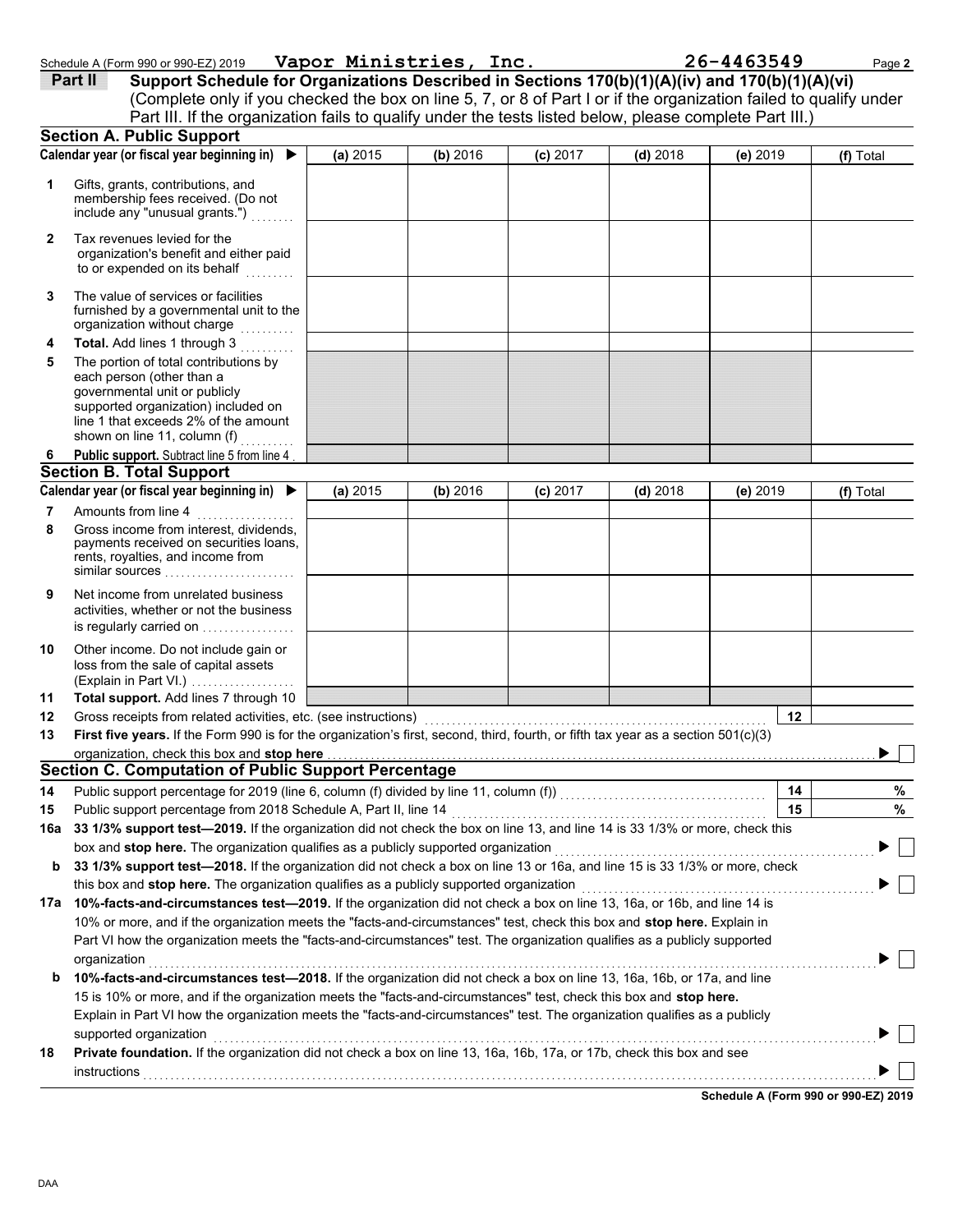DAA

|              | Schedule A (Form 990 or 990-EZ) 2019                                                                                                                                                                                                                                                                | Vapor Ministries, Inc. |             |            |            | 26-4463549 | Page 3       |
|--------------|-----------------------------------------------------------------------------------------------------------------------------------------------------------------------------------------------------------------------------------------------------------------------------------------------------|------------------------|-------------|------------|------------|------------|--------------|
|              | Support Schedule for Organizations Described in Section 509(a)(2)<br>Part III<br>(Complete only if you checked the box on line 10 of Part I or if the organization failed to qualify under Part II.<br>If the organization fails to qualify under the tests listed below, please complete Part II.) |                        |             |            |            |            |              |
|              | <b>Section A. Public Support</b>                                                                                                                                                                                                                                                                    |                        |             |            |            |            |              |
|              | Calendar year (or fiscal year beginning in)                                                                                                                                                                                                                                                         | (a) 2015               | (b) 2016    | $(c)$ 2017 | $(d)$ 2018 | (e) 2019   | (f) Total    |
| 1            | Gifts, grants, contributions, and membership fees<br>received. (Do not include any "unusual grants.")                                                                                                                                                                                               | 7,707                  | 5,221,345   | 3,199,616  | 3,819,639  | 4,558,482  | 16,806,789   |
| $\mathbf{2}$ | Gross receipts from admissions, merchandise<br>sold or services performed, or facilities<br>furnished in any activity that is related to the<br>organization's tax-exempt purpose                                                                                                                   | 1,057,126              | 1,023,477   | 1,141,439  | 1,327,072  | 1,940,529  | 6,489,643    |
| 3            | Gross receipts from activities that are not an<br>unrelated trade or business under section 513                                                                                                                                                                                                     |                        |             |            |            |            |              |
| 4            | Tax revenues levied for the<br>organization's benefit and either paid<br>to or expended on its behalf                                                                                                                                                                                               |                        |             |            |            |            |              |
| 5            | The value of services or facilities<br>furnished by a governmental unit to the<br>organization without charge                                                                                                                                                                                       |                        |             |            |            |            |              |
| 6            | Total. Add lines 1 through 5                                                                                                                                                                                                                                                                        | 1,064,833              | 6,244,822   | 4,341,055  | 5,146,711  | 6,499,011  | 23, 296, 432 |
|              | <b>7a</b> Amounts included on lines 1, 2, and 3<br>received from disqualified persons                                                                                                                                                                                                               |                        |             |            |            |            |              |
|              | <b>b</b> Amounts included on lines 2 and 3<br>received from other than disqualified<br>persons that exceed the greater of \$5,000<br>or 1% of the amount on line 13 for the year                                                                                                                    |                        |             |            |            |            |              |
|              | c Add lines 7a and 7b                                                                                                                                                                                                                                                                               |                        |             |            |            |            |              |
| 8            | Public support. (Subtract line 7c from<br>line $6.$ )                                                                                                                                                                                                                                               |                        |             |            |            |            | 23, 296, 432 |
|              | <b>Section B. Total Support</b>                                                                                                                                                                                                                                                                     |                        |             |            |            |            |              |
|              | Calendar year (or fiscal year beginning in)                                                                                                                                                                                                                                                         | (a) 2015               | (b) 2016    | $(c)$ 2017 | $(d)$ 2018 | (e) 2019   | (f) Total    |
| 9            | Amounts from line 6                                                                                                                                                                                                                                                                                 | 1,064,833              | 6,244,822   | 4,341,055  | 5,146,711  | 6,499,011  | 23, 296, 432 |
|              | <b>10a</b> Gross income from interest, dividends,<br>payments received on securities loans, rents,<br>royalties, and income from similar sources                                                                                                                                                    | 12,000                 | 12,011      | 12,011     | 11,935     | 9,767      | 57,724       |
|              | <b>b</b> Unrelated business taxable income (less<br>section 511 taxes) from businesses<br>acquired after June 30, 1975                                                                                                                                                                              |                        |             |            |            |            |              |
|              | c Add lines 10a and 10b                                                                                                                                                                                                                                                                             | 12,000                 | 12,011      | 12,011     | 11,935     | 9,767      | 57,724       |
| 11           | Net income from unrelated business<br>activities not included in line 10b, whether<br>or not the business is regularly carried on.                                                                                                                                                                  |                        |             |            |            |            |              |
| 12           | Other income. Do not include gain or<br>loss from the sale of capital assets<br>(Explain in Part VI.)                                                                                                                                                                                               |                        |             |            |            |            |              |
| 13           | Total support. (Add lines 9, 10c, 11,                                                                                                                                                                                                                                                               |                        |             |            |            |            |              |
|              | and 12.)<br>.                                                                                                                                                                                                                                                                                       | 1,076,833              | 6, 256, 833 | 4,353,066  | 5,158,646  | 6,508,778  | 23, 354, 156 |
| 14           | First five years. If the Form 990 is for the organization's first, second, third, fourth, or fifth tax year as a section 501(c)(3)<br>organization, check this box and stop here                                                                                                                    |                        |             |            |            |            |              |
|              | <b>Section C. Computation of Public Support Percentage</b>                                                                                                                                                                                                                                          |                        |             |            |            |            |              |
| 15           | Public support percentage for 2019 (line 8, column (f), divided by line 13, column (f)) [[[[[[[[[[[[[[[[[[[[[                                                                                                                                                                                       |                        |             |            |            | 15         | 99.75%       |
| 16           |                                                                                                                                                                                                                                                                                                     |                        |             |            |            | 16         | 99.67%       |
|              | Section D. Computation of Investment Income Percentage                                                                                                                                                                                                                                              |                        |             |            |            |            |              |
| 17           | Investment income percentage for 2019 (line 10c, column (f), divided by line 13, column (f))                                                                                                                                                                                                        |                        |             |            |            | 17         | $\%$         |

**18** Investment income percentage from **2018** Schedule A, Part III, line 17 . . . . . . . . . . . . . . . . . . . . . . . . . . . . . . . . . . . . . . . . . . . . . . . . . . . .

**19a 33 1/3% support tests—2019.** If the organization did not check the box on line 14, and line 15 is more than 33 1/3%, and line **X**17 is not more than 33 1/3%, check this box and **stop here.** The organization qualifies as a publicly supported organization . . . . . . . . . . . . . . .  $\blacktriangleright$ **b** 33 1/3% support tests-2018. If the organization did not check a box on line 14 or line 19a, and line 16 is more than 33 1/3%, and

line 18 is not more than 33 1/3%, check this box and **stop here.** The organization qualifies as a publicly supported organization . . . . . . . . . .

**20 Private foundation.** If the organization did not check a box on line 14, 19a, or 19b, check this box and see instructions . . . . . . . . . . . . . . . . . . .

**Schedule A (Form 990 or 990-EZ) 2019**

**18**

% %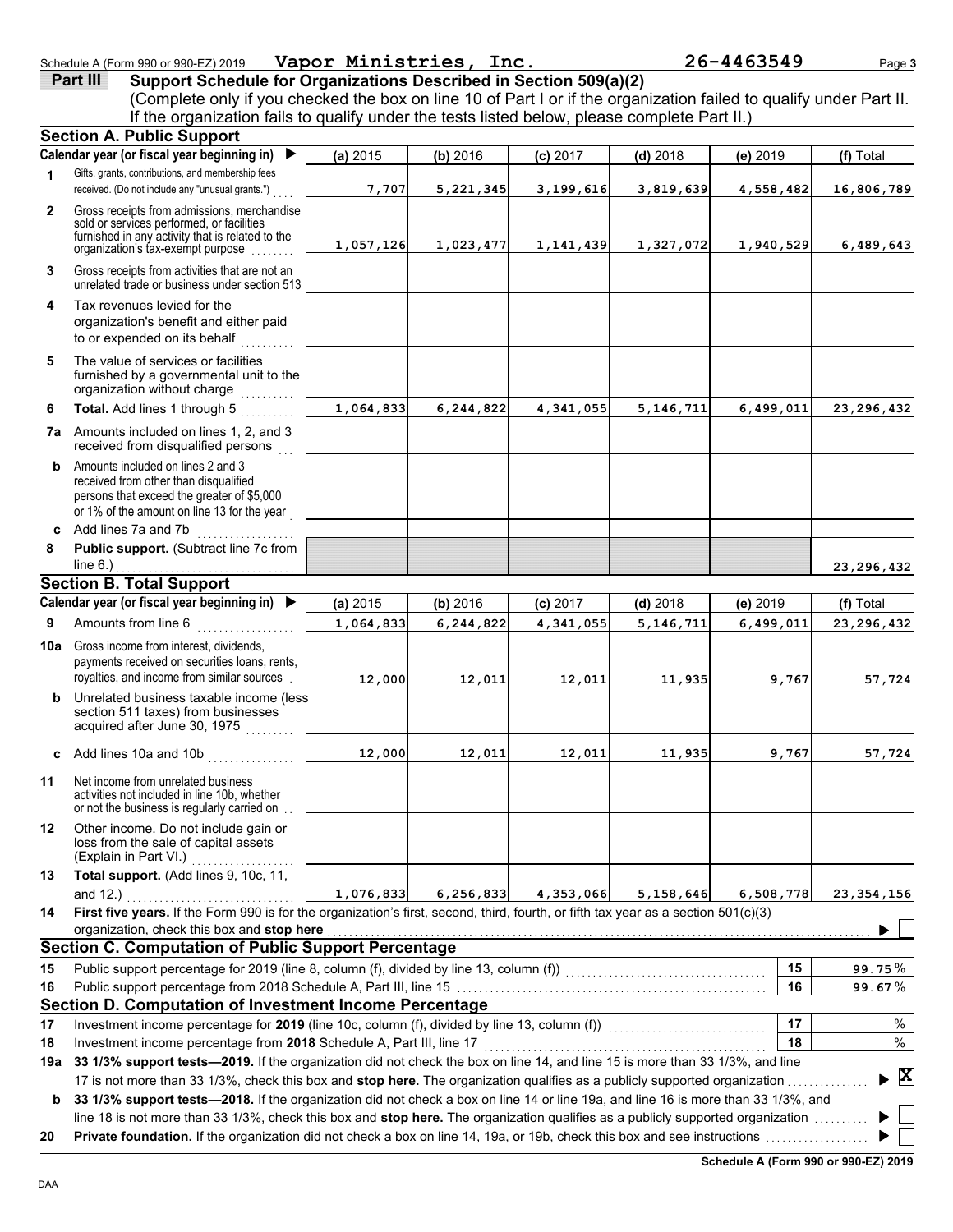| Schedule A (Form 990 or 990-EZ) 2019 | Vapor Ministries, | Inc. | 26-4463549 | Page 4 |
|--------------------------------------|-------------------|------|------------|--------|
|                                      |                   |      |            |        |

**Part IV Supporting Organizations** Sections A, D, and E. If you checked 12d of Part I, complete Sections A and D, and complete Part V.) (Complete only if you checked a box in line 12 on Part I. If you checked 12a of Part I, complete Sections A and B. If you checked 12b of Part I, complete Sections A and C. If you checked 12c of Part I, complete

### **Section A. All Supporting Organizations**

- Are all of the organization's supported organizations listed by name in the organization's governing documents? *If "No," describe in Part VI how the supported organizations are designated. If designated by class or purpose, describe the designation. If historic and continuing relationship, explain.* **1**
- Did the organization have any supported organization that does not have an IRS determination of status under section 509(a)(1) or (2)? *If "Yes," explain in Part VI how the organization determined that the supported organization was described in section 509(a)(1) or (2).* **2**
- **3a** Did the organization have a supported organization described in section 501(c)(4), (5), or (6)? *If "Yes," answer (b) and (c) below.*
- **b** Did the organization confirm that each supported organization qualified under section 501(c)(4), (5), or (6) and satisfied the public support tests under section 509(a)(2)? *If "Yes," describe in Part VI when and how the organization made the determination.*
- **c** Did the organization ensure that all support to such organizations was used exclusively for section 170(c)(2)(B) purposes? *If "Yes," explain in Part VI what controls the organization put in place to ensure such use.*
- **4a** Was any supported organization not organized in the United States ("foreign supported organization")? *If "Yes," and if you checked 12a or 12b in Part I, answer (b) and (c) below.*
- **b** Did the organization have ultimate control and discretion in deciding whether to make grants to the foreign supported organization? *If "Yes," describe in Part VI how the organization had such control and discretion despite being controlled or supervised by or in connection with its supported organizations.*
- **c** Did the organization support any foreign supported organization that does not have an IRS determination under sections 501(c)(3) and 509(a)(1) or (2)? *If "Yes," explain in Part VI what controls the organization used to ensure that all support to the foreign supported organization was used exclusively for section 170(c)(2)(B) purposes.*
- **5a** Did the organization add, substitute, or remove any supported organizations during the tax year? *If "Yes," answer (b) and (c) below (if applicable). Also, provide detail in Part VI, including (i) the names and EIN numbers of the supported organizations added, substituted, or removed; (ii) the reasons for each such action; (iii) the authority under the organization's organizing document authorizing such action; and (iv) how the action was accomplished (such as by amendment to the organizing document).*
- **b Type I or Type II only.** Was any added or substituted supported organization part of a class already designated in the organization's organizing document?
- **c Substitutions only.** Was the substitution the result of an event beyond the organization's control?
- **6** Did the organization provide support (whether in the form of grants or the provision of services or facilities) to anyone other than (i) its supported organizations, (ii) individuals that are part of the charitable class benefited by one or more of its supported organizations, or (iii) other supporting organizations that also support or benefit one or more of the filing organization's supported organizations? *If "Yes," provide detail in Part VI.*
- **7** Did the organization provide a grant, loan, compensation, or other similar payment to a substantial contributor (as defined in section 4958(c)(3)(C)), a family member of a substantial contributor, or a 35% controlled entity with regard to a substantial contributor? *If "Yes," complete Part I of Schedule L (Form 990 or 990-EZ).*
- **8** Did the organization make a loan to a disqualified person (as defined in section 4958) not described in line 7? *If "Yes," complete Part I of Schedule L (Form 990 or 990-EZ).*
- **9a** Was the organization controlled directly or indirectly at any time during the tax year by one or more disqualified persons as defined in section 4946 (other than foundation managers and organizations described in section 509(a)(1) or (2))? *If "Yes," provide detail in Part VI.*
- **b** Did one or more disqualified persons (as defined in line 9a) hold a controlling interest in any entity in which the supporting organization had an interest? *If "Yes," provide detail in Part VI.*
- **c** Did a disqualified person (as defined in line 9a) have an ownership interest in, or derive any personal benefit from, assets in which the supporting organization also had an interest? *If "Yes," provide detail in Part VI.*
- **10a** Was the organization subject to the excess business holdings rules of section 4943 because of section 4943(f) (regarding certain Type II supporting organizations, and all Type III non-functionally integrated supporting organizations)? *If "Yes," answer 10b below.*
- **b** Did the organization have any excess business holdings in the tax year? *(Use Schedule C, Form 4720, to determine whether the organization had excess business holdings.)*

**Yes No 1 2 3a 3b 3c 4a 4b 4c 5a 5b 5c 6 7 8 9a 9b 9c 10a**

**Schedule A (Form 990 or 990-EZ) 2019 10b**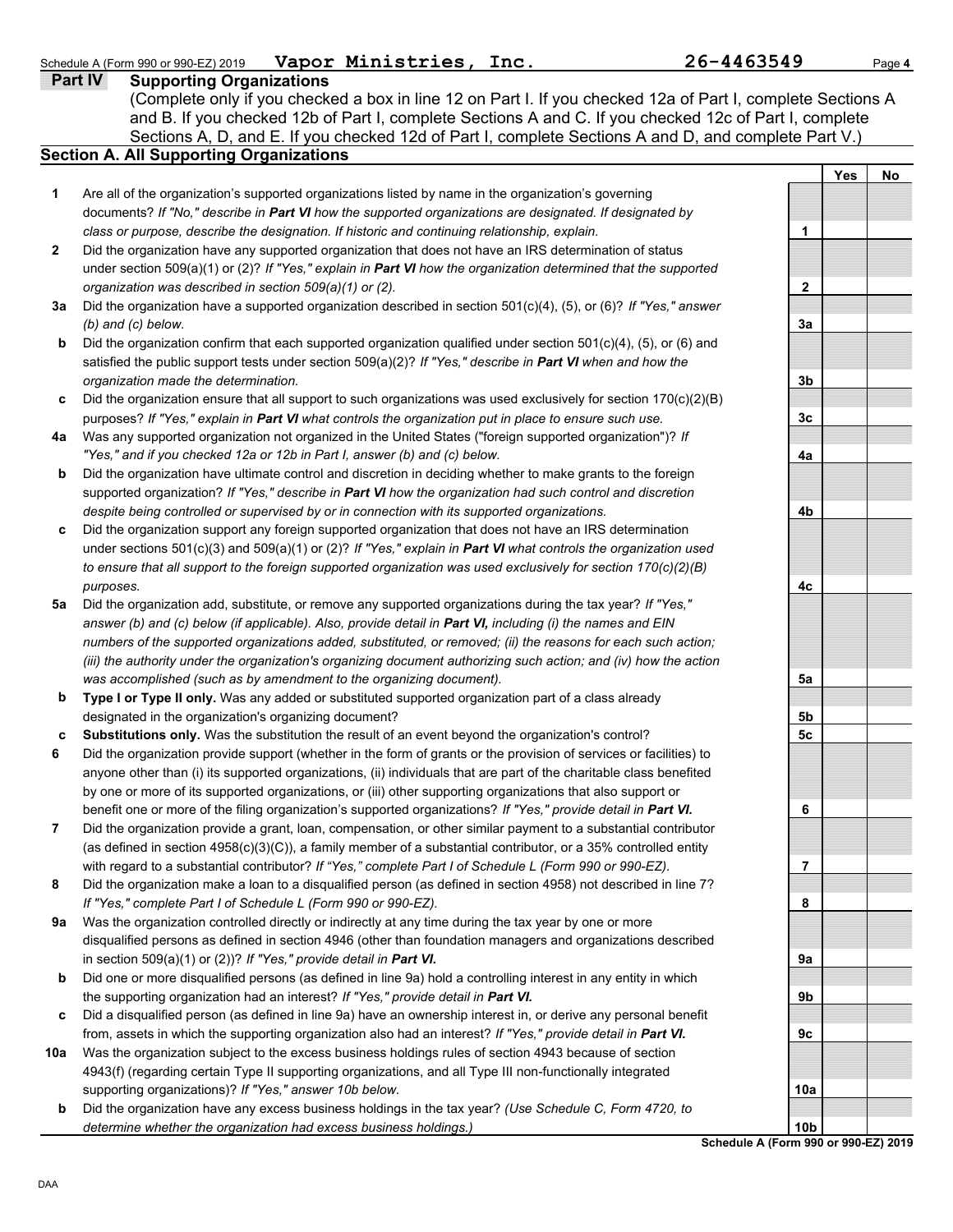Schedule A (Form 990 or 990-EZ) 2019 Page **5 Vapor Ministries, Inc. 26-4463549**

**Part IV Supporting Organizations** *(continued)*

**Yes No**

| 11           | Has the organization accepted a gift or contribution from any of the following persons?                                           |                                      |            |    |
|--------------|-----------------------------------------------------------------------------------------------------------------------------------|--------------------------------------|------------|----|
|              | a A person who directly or indirectly controls, either alone or together with persons described in (b) and (c)                    |                                      |            |    |
|              | below, the governing body of a supported organization?                                                                            | 11a                                  |            |    |
|              | <b>b</b> A family member of a person described in (a) above?                                                                      | 11 <sub>b</sub>                      |            |    |
|              | c A 35% controlled entity of a person described in (a) or (b) above? If "Yes" to a, b, or c, provide detail in Part VI.           | 11c                                  |            |    |
|              | <b>Section B. Type I Supporting Organizations</b>                                                                                 |                                      |            |    |
|              |                                                                                                                                   |                                      | <b>Yes</b> | No |
| 1            | Did the directors, trustees, or membership of one or more supported organizations have the power to                               |                                      |            |    |
|              | regularly appoint or elect at least a majority of the organization's directors or trustees at all times during the                |                                      |            |    |
|              | tax year? If "No," describe in Part VI how the supported organization(s) effectively operated, supervised, or                     |                                      |            |    |
|              | controlled the organization's activities. If the organization had more than one supported organization,                           |                                      |            |    |
|              | describe how the powers to appoint and/or remove directors or trustees were allocated among the supported                         |                                      |            |    |
|              | organizations and what conditions or restrictions, if any, applied to such powers during the tax year.                            | 1                                    |            |    |
| $\mathbf{2}$ | Did the organization operate for the benefit of any supported organization other than the supported                               |                                      |            |    |
|              | organization(s) that operated, supervised, or controlled the supporting organization? If "Yes," explain in Part                   |                                      |            |    |
|              | VI how providing such benefit carried out the purposes of the supported organization(s) that operated,                            |                                      |            |    |
|              | supervised, or controlled the supporting organization.                                                                            | $\mathbf 2$                          |            |    |
|              | <b>Section C. Type II Supporting Organizations</b>                                                                                |                                      |            |    |
|              |                                                                                                                                   |                                      | Yes        | No |
| 1            | Were a majority of the organization's directors or trustees during the tax year also a majority of the directors                  |                                      |            |    |
|              | or trustees of each of the organization's supported organization(s)? If "No," describe in Part VI how control                     |                                      |            |    |
|              | or management of the supporting organization was vested in the same persons that controlled or managed                            |                                      |            |    |
|              | the supported organization(s).                                                                                                    | 1                                    |            |    |
|              | <b>Section D. All Type III Supporting Organizations</b>                                                                           |                                      |            |    |
|              |                                                                                                                                   |                                      | Yes        | No |
| 1            | Did the organization provide to each of its supported organizations, by the last day of the fifth month of the                    |                                      |            |    |
|              | organization's tax year, (i) a written notice describing the type and amount of support provided during the prior tax             |                                      |            |    |
|              | year, (ii) a copy of the Form 990 that was most recently filed as of the date of notification, and (iii) copies of the            |                                      |            |    |
|              | organization's governing documents in effect on the date of notification, to the extent not previously provided?                  | 1                                    |            |    |
| $\mathbf{2}$ | Were any of the organization's officers, directors, or trustees either (i) appointed or elected by the supported                  |                                      |            |    |
|              | organization(s) or (ii) serving on the governing body of a supported organization? If "No," explain in Part VI how                |                                      |            |    |
|              | the organization maintained a close and continuous working relationship with the supported organization(s).                       | 2                                    |            |    |
| 3            | By reason of the relationship described in (2), did the organization's supported organizations have a                             |                                      |            |    |
|              | significant voice in the organization's investment policies and in directing the use of the organization's                        |                                      |            |    |
|              | income or assets at all times during the tax year? If "Yes," describe in Part VI the role the organization's                      |                                      |            |    |
|              | supported organizations played in this regard.                                                                                    | 3                                    |            |    |
|              | Section E. Type III Functionally-Integrated Supporting Organizations                                                              |                                      |            |    |
|              | Check the box next to the method that the organization used to satisfy the Integral Part Test during the year (see instructions). |                                      |            |    |
| а            | The organization satisfied the Activities Test. Complete line 2 below.                                                            |                                      |            |    |
| b            | The organization is the parent of each of its supported organizations. Complete line 3 below.                                     |                                      |            |    |
| C            | The organization supported a governmental entity. Describe in Part VI how you supported a government entity (see instructions).   |                                      |            |    |
|              |                                                                                                                                   |                                      |            |    |
| 2            | Activities Test. Answer (a) and (b) below.                                                                                        |                                      | Yes        | No |
| а            | Did substantially all of the organization's activities during the tax year directly further the exempt purposes of                |                                      |            |    |
|              | the supported organization(s) to which the organization was responsive? If "Yes," then in Part VI identify                        |                                      |            |    |
|              | those supported organizations and explain how these activities directly furthered their exempt purposes,                          |                                      |            |    |
|              | how the organization was responsive to those supported organizations, and how the organization determined                         |                                      |            |    |
|              | that these activities constituted substantially all of its activities.                                                            | 2a                                   |            |    |
| b            | Did the activities described in (a) constitute activities that, but for the organization's involvement, one or more               |                                      |            |    |
|              | of the organization's supported organization(s) would have been engaged in? If "Yes," explain in Part VI the                      |                                      |            |    |
|              | reasons for the organization's position that its supported organization(s) would have engaged in these                            |                                      |            |    |
|              | activities but for the organization's involvement.                                                                                | 2b                                   |            |    |
| 3            | Parent of Supported Organizations. Answer (a) and (b) below.                                                                      |                                      |            |    |
| a            | Did the organization have the power to regularly appoint or elect a majority of the officers, directors, or                       |                                      |            |    |
|              | trustees of each of the supported organizations? Provide details in Part VI.                                                      | 3a                                   |            |    |
| b            | Did the organization exercise a substantial degree of direction over the policies, programs, and activities of each               |                                      |            |    |
|              | of its supported organizations? If "Yes," describe in Part VI the role played by the organization in this regard.                 | 3 <sub>b</sub>                       |            |    |
| DAA          |                                                                                                                                   | Schedule A (Form 990 or 990-EZ) 2019 |            |    |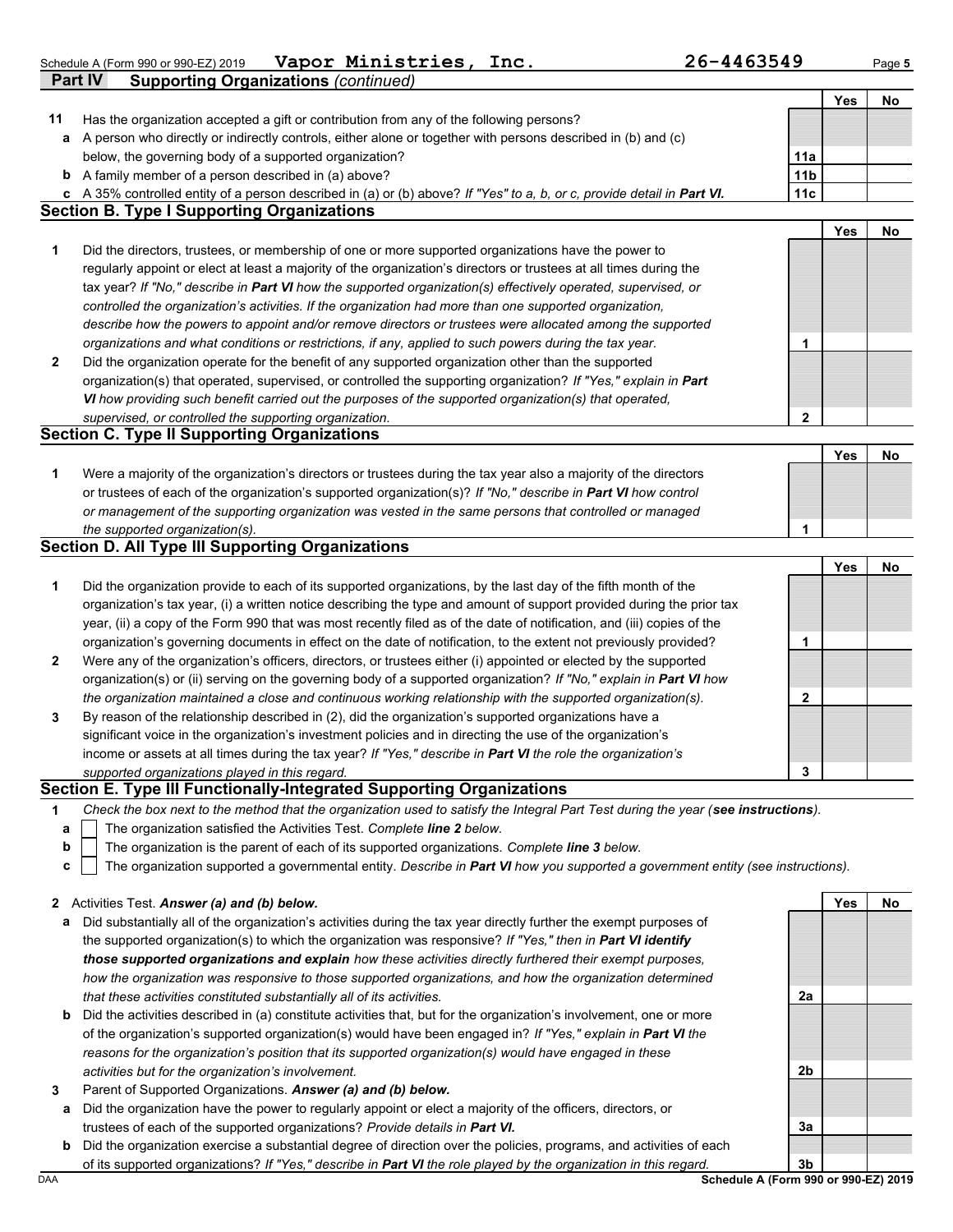| Check here if the organization satisfied the Integral Part Test as a qualifying trust on Nov. 20, 1970 (explain in Part VI). See<br>1 |                                                                                                                           |                |                                |  |  |  |  |  |
|---------------------------------------------------------------------------------------------------------------------------------------|---------------------------------------------------------------------------------------------------------------------------|----------------|--------------------------------|--|--|--|--|--|
|                                                                                                                                       | instructions. All other Type III non-functionally integrated supporting organizations must complete Sections A through E. |                |                                |  |  |  |  |  |
| <b>Section A - Adjusted Net Income</b>                                                                                                |                                                                                                                           | (A) Prior Year | (B) Current Year<br>(optional) |  |  |  |  |  |
| Net short-term capital gain<br>1.                                                                                                     | 1                                                                                                                         |                |                                |  |  |  |  |  |
| $\mathbf{2}$<br>Recoveries of prior-year distributions                                                                                | $\mathbf{2}$                                                                                                              |                |                                |  |  |  |  |  |
| 3<br>Other gross income (see instructions)                                                                                            | 3                                                                                                                         |                |                                |  |  |  |  |  |
| 4<br>Add lines 1 through 3.                                                                                                           | 4                                                                                                                         |                |                                |  |  |  |  |  |
| Depreciation and depletion<br>5                                                                                                       | 5                                                                                                                         |                |                                |  |  |  |  |  |
| Portion of operating expenses paid or incurred for production or<br>6                                                                 |                                                                                                                           |                |                                |  |  |  |  |  |
| collection of gross income or for management, conservation, or                                                                        |                                                                                                                           |                |                                |  |  |  |  |  |
| maintenance of property held for production of income (see instructions)                                                              | 6                                                                                                                         |                |                                |  |  |  |  |  |
| Other expenses (see instructions)<br>7                                                                                                | $\overline{7}$                                                                                                            |                |                                |  |  |  |  |  |
| 8<br>Adjusted Net Income (subtract lines 5, 6, and 7 from line 4)                                                                     | 8                                                                                                                         |                |                                |  |  |  |  |  |
| <b>Section B - Minimum Asset Amount</b>                                                                                               |                                                                                                                           | (A) Prior Year | (B) Current Year<br>(optional) |  |  |  |  |  |
| Aggregate fair market value of all non-exempt-use assets (see<br>1                                                                    |                                                                                                                           |                |                                |  |  |  |  |  |
| instructions for short tax year or assets held for part of year):                                                                     |                                                                                                                           |                |                                |  |  |  |  |  |
| a Average monthly value of securities                                                                                                 | 1a                                                                                                                        |                |                                |  |  |  |  |  |
| <b>b</b> Average monthly cash balances                                                                                                | 1b                                                                                                                        |                |                                |  |  |  |  |  |
| c Fair market value of other non-exempt-use assets                                                                                    | 1c                                                                                                                        |                |                                |  |  |  |  |  |
| Total (add lines 1a, 1b, and 1c)<br>d                                                                                                 | 1d                                                                                                                        |                |                                |  |  |  |  |  |
| <b>Discount</b> claimed for blockage or other<br>е                                                                                    |                                                                                                                           |                |                                |  |  |  |  |  |
| factors (explain in detail in Part VI):                                                                                               |                                                                                                                           |                |                                |  |  |  |  |  |
| $\mathbf{2}$<br>Acquisition indebtedness applicable to non-exempt-use assets                                                          | $\mathbf{2}$                                                                                                              |                |                                |  |  |  |  |  |
| 3<br>Subtract line 2 from line 1d.                                                                                                    | 3                                                                                                                         |                |                                |  |  |  |  |  |
| Cash deemed held for exempt use. Enter 1-1/2% of line 3 (for greater amount,<br>4                                                     |                                                                                                                           |                |                                |  |  |  |  |  |
| see instructions)                                                                                                                     | 4                                                                                                                         |                |                                |  |  |  |  |  |
| 5.<br>Net value of non-exempt-use assets (subtract line 4 from line 3)                                                                | 5                                                                                                                         |                |                                |  |  |  |  |  |
| 6<br>Multiply line 5 by .035.                                                                                                         | 6                                                                                                                         |                |                                |  |  |  |  |  |
| $\overline{7}$<br>Recoveries of prior-year distributions                                                                              | $\overline{7}$                                                                                                            |                |                                |  |  |  |  |  |
| Minimum Asset Amount (add line 7 to line 6)<br>8                                                                                      | 8                                                                                                                         |                |                                |  |  |  |  |  |
| <b>Section C - Distributable Amount</b>                                                                                               |                                                                                                                           |                | <b>Current Year</b>            |  |  |  |  |  |
| Adjusted net income for prior year (from Section A, line 8, Column A)<br>1                                                            | 1                                                                                                                         |                |                                |  |  |  |  |  |
| Enter 85% of line 1.<br>$\mathbf{2}$                                                                                                  | $\mathbf{2}$                                                                                                              |                |                                |  |  |  |  |  |
| 3<br>Minimum asset amount for prior year (from Section B, line 8, Column A)                                                           | 3                                                                                                                         |                |                                |  |  |  |  |  |
| Enter greater of line 2 or line 3.<br>4                                                                                               | 4                                                                                                                         |                |                                |  |  |  |  |  |
| 5<br>Income tax imposed in prior year                                                                                                 | 5                                                                                                                         |                |                                |  |  |  |  |  |
| Distributable Amount. Subtract line 5 from line 4, unless subject to<br>6                                                             |                                                                                                                           |                |                                |  |  |  |  |  |
| emergency temporary reduction (see instructions)                                                                                      | 6                                                                                                                         |                |                                |  |  |  |  |  |

**7** | Check here if the current year is the organization's first as a non-functionally integrated Type III supporting organization (see

instructions).

**Schedule A (Form 990 or 990-EZ) 2019**

Schedule A (Form 990 or 990-EZ) 2019 Page **6 Vapor Ministries, Inc. 26-4463549**

**Part V Type III Non-Functionally Integrated 509(a)(3) Supporting Organizations**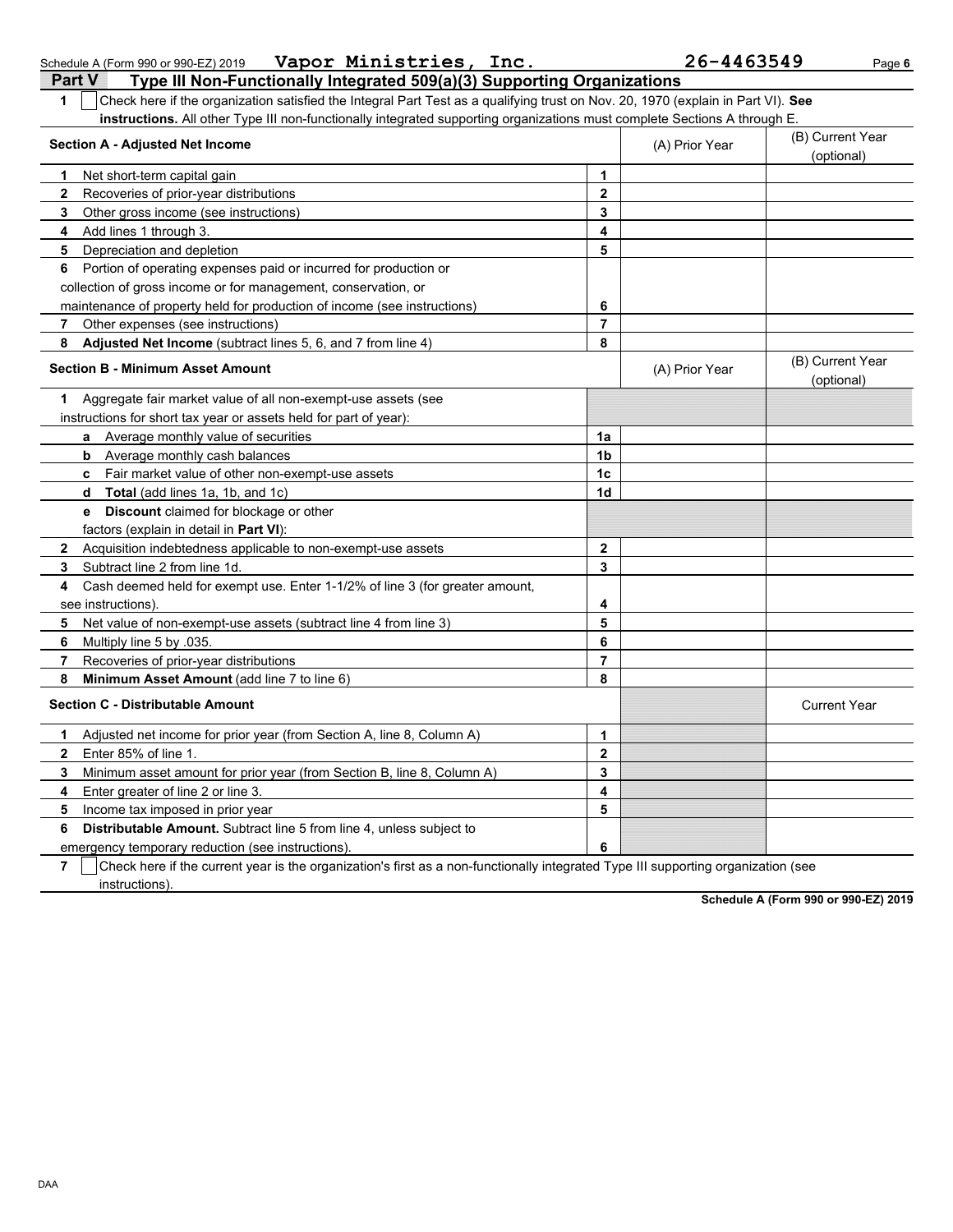Schedule A (Form 990 or 990-EZ) 2019 **Vapor Ministries, Inc. Z6-4463549** Page 7 m 990 or 990-EZ) 2019 **Vapor Ministries, Inc.** 26-4463549

| <b>Part V</b> | Type III Non-Functionally Integrated 509(a)(3) Supporting Organizations (continued)                                         |                             |                                       |                                                |  |  |  |  |
|---------------|-----------------------------------------------------------------------------------------------------------------------------|-----------------------------|---------------------------------------|------------------------------------------------|--|--|--|--|
|               | <b>Section D - Distributions</b>                                                                                            |                             |                                       | <b>Current Year</b>                            |  |  |  |  |
| 1             | Amounts paid to supported organizations to accomplish exempt purposes                                                       |                             |                                       |                                                |  |  |  |  |
| $\mathbf{2}$  | Amounts paid to perform activity that directly furthers exempt purposes of supported                                        |                             |                                       |                                                |  |  |  |  |
|               | organizations, in excess of income from activity                                                                            |                             |                                       |                                                |  |  |  |  |
| 3             | Administrative expenses paid to accomplish exempt purposes of supported organizations                                       |                             |                                       |                                                |  |  |  |  |
| 4             | Amounts paid to acquire exempt-use assets                                                                                   |                             |                                       |                                                |  |  |  |  |
| 5             | Qualified set-aside amounts (prior IRS approval required)                                                                   |                             |                                       |                                                |  |  |  |  |
| 6             | Other distributions (describe in Part VI). See instructions.                                                                |                             |                                       |                                                |  |  |  |  |
| 7             | Total annual distributions. Add lines 1 through 6.                                                                          |                             |                                       |                                                |  |  |  |  |
| 8             | Distributions to attentive supported organizations to which the organization is responsive                                  |                             |                                       |                                                |  |  |  |  |
|               | (provide details in Part VI). See instructions.                                                                             |                             |                                       |                                                |  |  |  |  |
| 9             | Distributable amount for 2019 from Section C, line 6                                                                        |                             |                                       |                                                |  |  |  |  |
| 10            | Line 8 amount divided by line 9 amount                                                                                      |                             |                                       |                                                |  |  |  |  |
|               |                                                                                                                             | (i)                         | (ii)                                  | (iii)                                          |  |  |  |  |
|               | <b>Section E - Distribution Allocations (see instructions)</b>                                                              | <b>Excess Distributions</b> | <b>Underdistributions</b><br>Pre-2019 | <b>Distributable</b><br><b>Amount for 2019</b> |  |  |  |  |
| 1             | Distributable amount for 2019 from Section C, line 6                                                                        |                             |                                       |                                                |  |  |  |  |
| $\mathbf{2}$  | Underdistributions, if any, for years prior to 2019<br>(reasonable cause required-explain in Part VI). See<br>instructions. |                             |                                       |                                                |  |  |  |  |
| 3             | Excess distributions carryover, if any, to 2019                                                                             |                             |                                       |                                                |  |  |  |  |
|               | a From 2014                                                                                                                 |                             |                                       |                                                |  |  |  |  |
|               | $b$ From 2015                                                                                                               |                             |                                       |                                                |  |  |  |  |
|               | <b>c</b> From 2016                                                                                                          |                             |                                       |                                                |  |  |  |  |
|               | <b>d</b> From 2017                                                                                                          |                             |                                       |                                                |  |  |  |  |
|               | <b>e</b> From 2018                                                                                                          |                             |                                       |                                                |  |  |  |  |
|               | f Total of lines 3a through e                                                                                               |                             |                                       |                                                |  |  |  |  |
|               | g Applied to underdistributions of prior years                                                                              |                             |                                       |                                                |  |  |  |  |
|               | <b>h</b> Applied to 2019 distributable amount                                                                               |                             |                                       |                                                |  |  |  |  |
|               | Carryover from 2014 not applied (see instructions)                                                                          |                             |                                       |                                                |  |  |  |  |
|               | Remainder. Subtract lines 3g, 3h, and 3i from 3f.                                                                           |                             |                                       |                                                |  |  |  |  |
| 4             | Distributions for 2019 from                                                                                                 |                             |                                       |                                                |  |  |  |  |
|               | \$<br>Section D, line 7:                                                                                                    |                             |                                       |                                                |  |  |  |  |
|               | a Applied to underdistributions of prior years                                                                              |                             |                                       |                                                |  |  |  |  |
|               | <b>b</b> Applied to 2019 distributable amount                                                                               |                             |                                       |                                                |  |  |  |  |
|               | c Remainder. Subtract lines 4a and 4b from 4.                                                                               |                             |                                       |                                                |  |  |  |  |
|               |                                                                                                                             |                             |                                       |                                                |  |  |  |  |
| 5             | Remaining underdistributions for years prior to 2019, if                                                                    |                             |                                       |                                                |  |  |  |  |
|               | any. Subtract lines 3g and 4a from line 2. For result                                                                       |                             |                                       |                                                |  |  |  |  |
|               | greater than zero, explain in Part VI. See instructions.                                                                    |                             |                                       |                                                |  |  |  |  |
| 6             | Remaining underdistributions for 2019. Subtract lines 3h                                                                    |                             |                                       |                                                |  |  |  |  |
|               | and 4b from line 1. For result greater than zero, explain in                                                                |                             |                                       |                                                |  |  |  |  |
|               | Part VI. See instructions.                                                                                                  |                             |                                       |                                                |  |  |  |  |
| 7             | Excess distributions carryover to 2020. Add lines 3j                                                                        |                             |                                       |                                                |  |  |  |  |
|               | and 4c.                                                                                                                     |                             |                                       |                                                |  |  |  |  |
| 8             | Breakdown of line 7:                                                                                                        |                             |                                       |                                                |  |  |  |  |
|               | a Excess from 2015                                                                                                          |                             |                                       |                                                |  |  |  |  |
|               | <b>b</b> Excess from 2016                                                                                                   |                             |                                       |                                                |  |  |  |  |
|               | c Excess from 2017                                                                                                          |                             |                                       |                                                |  |  |  |  |
|               | d Excess from 2018                                                                                                          |                             |                                       |                                                |  |  |  |  |
|               | e Excess from 2019                                                                                                          |                             |                                       |                                                |  |  |  |  |

**Schedule A (Form 990 or 990-EZ) 2019**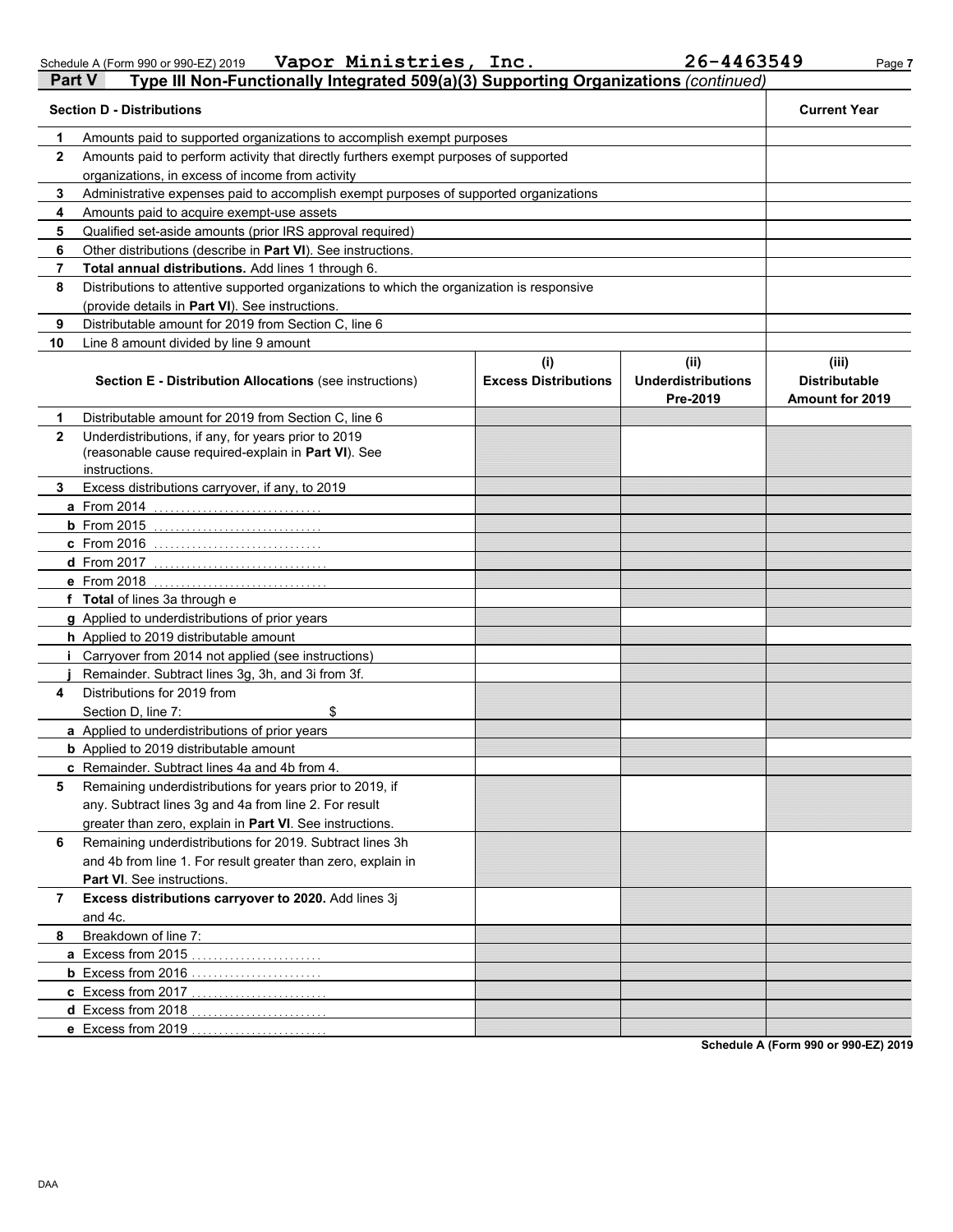|         | Schedule A (Form 990 or 990-EZ) 2019                                                           | Vapor Ministries, Inc. |  | 26-4463549                                                                                                                                                                                                                                                                                                                                                        | Page 8 |
|---------|------------------------------------------------------------------------------------------------|------------------------|--|-------------------------------------------------------------------------------------------------------------------------------------------------------------------------------------------------------------------------------------------------------------------------------------------------------------------------------------------------------------------|--------|
| Part VI |                                                                                                |                        |  | Supplemental Information. Provide the explanations required by Part II, line 10; Part II, line 17a or 17b; Part<br>III, line 12; Part IV, Section A, lines 1, 2, 3b, 3c, 4b, 4c, 5a, 6, 9a, 9b, 9c, 11a, 11b, and 11c; Part IV, Section<br>B, lines 1 and 2; Part IV, Section C, line 1; Part IV, Section D, lines 2 and 3; Part IV, Section E, lines 1c, 2a, 2b, |        |
|         | lines 2, 5, and 6. Also complete this part for any additional information. (See instructions.) |                        |  | 3a, and 3b; Part V, line 1; Part V, Section B, line 1e; Part V, Section D, lines 5, 6, and 8; and Part V, Section E,                                                                                                                                                                                                                                              |        |
|         |                                                                                                |                        |  |                                                                                                                                                                                                                                                                                                                                                                   |        |
|         |                                                                                                |                        |  |                                                                                                                                                                                                                                                                                                                                                                   |        |
|         |                                                                                                |                        |  |                                                                                                                                                                                                                                                                                                                                                                   |        |
|         |                                                                                                |                        |  |                                                                                                                                                                                                                                                                                                                                                                   |        |
|         |                                                                                                |                        |  |                                                                                                                                                                                                                                                                                                                                                                   |        |
|         |                                                                                                |                        |  |                                                                                                                                                                                                                                                                                                                                                                   |        |
|         |                                                                                                |                        |  |                                                                                                                                                                                                                                                                                                                                                                   |        |
|         |                                                                                                |                        |  |                                                                                                                                                                                                                                                                                                                                                                   |        |
|         |                                                                                                |                        |  |                                                                                                                                                                                                                                                                                                                                                                   |        |
|         |                                                                                                |                        |  |                                                                                                                                                                                                                                                                                                                                                                   |        |
|         |                                                                                                |                        |  |                                                                                                                                                                                                                                                                                                                                                                   |        |
|         |                                                                                                |                        |  |                                                                                                                                                                                                                                                                                                                                                                   |        |
|         |                                                                                                |                        |  |                                                                                                                                                                                                                                                                                                                                                                   |        |
|         |                                                                                                |                        |  |                                                                                                                                                                                                                                                                                                                                                                   |        |
|         |                                                                                                |                        |  |                                                                                                                                                                                                                                                                                                                                                                   |        |
|         |                                                                                                |                        |  |                                                                                                                                                                                                                                                                                                                                                                   |        |
|         |                                                                                                |                        |  |                                                                                                                                                                                                                                                                                                                                                                   |        |
|         |                                                                                                |                        |  |                                                                                                                                                                                                                                                                                                                                                                   |        |
|         |                                                                                                |                        |  |                                                                                                                                                                                                                                                                                                                                                                   |        |
|         |                                                                                                |                        |  |                                                                                                                                                                                                                                                                                                                                                                   |        |
|         |                                                                                                |                        |  |                                                                                                                                                                                                                                                                                                                                                                   |        |
|         |                                                                                                |                        |  |                                                                                                                                                                                                                                                                                                                                                                   |        |
|         |                                                                                                |                        |  |                                                                                                                                                                                                                                                                                                                                                                   |        |
|         |                                                                                                |                        |  |                                                                                                                                                                                                                                                                                                                                                                   |        |
|         |                                                                                                |                        |  |                                                                                                                                                                                                                                                                                                                                                                   |        |
|         |                                                                                                |                        |  |                                                                                                                                                                                                                                                                                                                                                                   |        |
|         |                                                                                                |                        |  |                                                                                                                                                                                                                                                                                                                                                                   |        |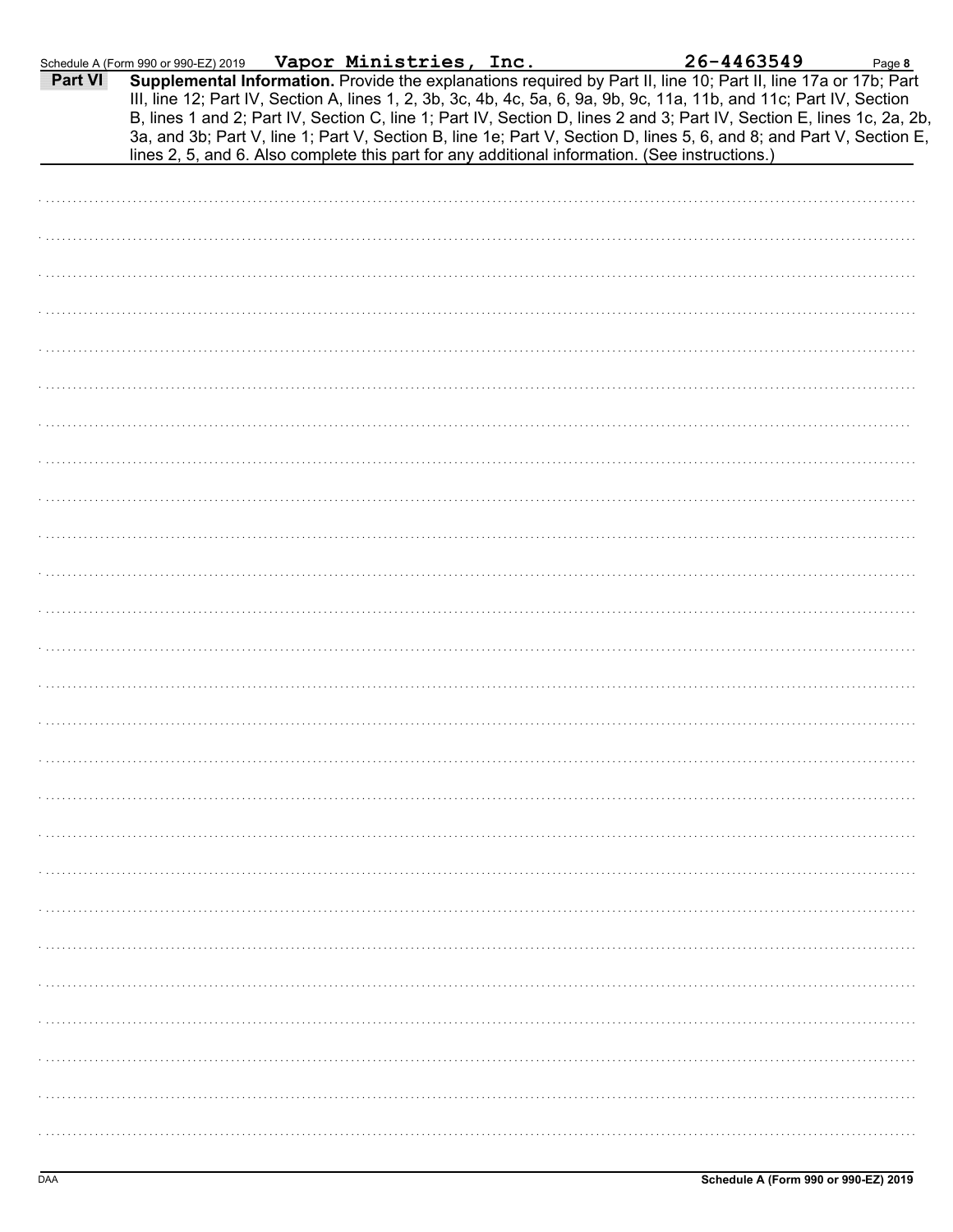Department of the Treasury Internal Revenue Service **Name of the organization**

### **SCHEDULE D Supplemental Financial Statements**

Attach to Form 990. **(Form 990)** ● **P** Complete if the organization answered "Yes" on Form 990,<br>Part IV, line 6, 7, 8, 9, 10, 11a, 11b, 11c, 11d, 11e, 11f, 12a, or 12b.

**2019 Open to Public Inspection**

OMB No. 1545-0047

▶ Go to www.irs.gov/Form990 for instructions and the latest information.

**Employer identification number**

|              | Vapor Ministries, Inc.                                                                                                                      |                                                | 26-4463549                                                                                                                                                                                                                                                                                                |
|--------------|---------------------------------------------------------------------------------------------------------------------------------------------|------------------------------------------------|-----------------------------------------------------------------------------------------------------------------------------------------------------------------------------------------------------------------------------------------------------------------------------------------------------------|
|              | Organizations Maintaining Donor Advised Funds or Other Similar Funds or Accounts.<br>Part I                                                 |                                                |                                                                                                                                                                                                                                                                                                           |
|              | Complete if the organization answered "Yes" on Form 990, Part IV, line 6.                                                                   |                                                |                                                                                                                                                                                                                                                                                                           |
|              |                                                                                                                                             | (a) Donor advised funds                        | (b) Funds and other accounts                                                                                                                                                                                                                                                                              |
| 1            | Total number at end of year                                                                                                                 |                                                |                                                                                                                                                                                                                                                                                                           |
| 2            |                                                                                                                                             |                                                |                                                                                                                                                                                                                                                                                                           |
| 3            |                                                                                                                                             |                                                |                                                                                                                                                                                                                                                                                                           |
| 4            | Aggregate value at end of year                                                                                                              |                                                |                                                                                                                                                                                                                                                                                                           |
| 5            | Did the organization inform all donors and donor advisors in writing that the assets held in donor advised                                  |                                                |                                                                                                                                                                                                                                                                                                           |
|              |                                                                                                                                             |                                                | Yes<br><b>No</b>                                                                                                                                                                                                                                                                                          |
| 6            | Did the organization inform all grantees, donors, and donor advisors in writing that grant funds can be used                                |                                                |                                                                                                                                                                                                                                                                                                           |
|              | only for charitable purposes and not for the benefit of the donor or donor advisor, or for any other purpose                                |                                                |                                                                                                                                                                                                                                                                                                           |
|              | conferring impermissible private benefit?                                                                                                   |                                                | <b>Yes</b><br>No                                                                                                                                                                                                                                                                                          |
|              | Part II<br><b>Conservation Easements.</b>                                                                                                   |                                                |                                                                                                                                                                                                                                                                                                           |
|              | Complete if the organization answered "Yes" on Form 990, Part IV, line 7.                                                                   |                                                |                                                                                                                                                                                                                                                                                                           |
| 1.           | Purpose(s) of conservation easements held by the organization (check all that apply).                                                       |                                                |                                                                                                                                                                                                                                                                                                           |
|              | Preservation of land for public use (for example, recreation or education   Preservation of a historically important land area              |                                                |                                                                                                                                                                                                                                                                                                           |
|              | Protection of natural habitat                                                                                                               | Preservation of a certified historic structure |                                                                                                                                                                                                                                                                                                           |
|              | Preservation of open space                                                                                                                  |                                                |                                                                                                                                                                                                                                                                                                           |
| $\mathbf{2}$ | Complete lines 2a through 2d if the organization held a qualified conservation contribution in the form of a conservation                   |                                                |                                                                                                                                                                                                                                                                                                           |
|              | easement on the last day of the tax year.                                                                                                   |                                                | Held at the End of the Tax Year                                                                                                                                                                                                                                                                           |
| a            | Total number of conservation easements                                                                                                      |                                                | 2a                                                                                                                                                                                                                                                                                                        |
| b            |                                                                                                                                             |                                                | 2 <sub>b</sub>                                                                                                                                                                                                                                                                                            |
| c            | Number of conservation easements on a certified historic structure included in (a) [11] Number of conservation                              |                                                | 2c                                                                                                                                                                                                                                                                                                        |
|              | d Number of conservation easements included in (c) acquired after 7/25/06, and not on a                                                     |                                                |                                                                                                                                                                                                                                                                                                           |
|              | historic structure listed in the National Register                                                                                          |                                                | 2d                                                                                                                                                                                                                                                                                                        |
| 3.           | Number of conservation easements modified, transferred, released, extinguished, or terminated by the organization during the                |                                                |                                                                                                                                                                                                                                                                                                           |
|              | tax year $\blacktriangleright$                                                                                                              |                                                |                                                                                                                                                                                                                                                                                                           |
| 4            | Number of states where property subject to conservation easement is located >                                                               |                                                |                                                                                                                                                                                                                                                                                                           |
| 5            | Does the organization have a written policy regarding the periodic monitoring, inspection, handling of                                      |                                                |                                                                                                                                                                                                                                                                                                           |
|              | violations, and enforcement of the conservation easements it holds?                                                                         |                                                | Yes<br>No                                                                                                                                                                                                                                                                                                 |
| 6            | Staff and volunteer hours devoted to monitoring, inspecting, handling of violations, and enforcing conservation easements during the year   |                                                |                                                                                                                                                                                                                                                                                                           |
|              |                                                                                                                                             |                                                |                                                                                                                                                                                                                                                                                                           |
| 7            | Amount of expenses incurred in monitoring, inspecting, handling of violations, and enforcing conservation easements during the year<br>► \$ |                                                |                                                                                                                                                                                                                                                                                                           |
|              |                                                                                                                                             |                                                |                                                                                                                                                                                                                                                                                                           |
|              | Does each conservation easement reported on line $2(d)$ above satisfy the requirements of section $170(h)(4)(B)(i)$                         |                                                |                                                                                                                                                                                                                                                                                                           |
|              | In Part XIII, describe how the organization reports conservation easements in its revenue and expense statement and                         |                                                |                                                                                                                                                                                                                                                                                                           |
| 9            | balance sheet, and include, if applicable, the text of the footnote to the organization's financial statements that describes the           |                                                |                                                                                                                                                                                                                                                                                                           |
|              | organization's accounting for conservation easements.                                                                                       |                                                |                                                                                                                                                                                                                                                                                                           |
|              | Organizations Maintaining Collections of Art, Historical Treasures, or Other Similar Assets.<br>Part III                                    |                                                |                                                                                                                                                                                                                                                                                                           |
|              | Complete if the organization answered "Yes" on Form 990, Part IV, line 8.                                                                   |                                                |                                                                                                                                                                                                                                                                                                           |
|              | 1a If the organization elected, as permitted under FASB ASC 958, not to report in its revenue statement and balance sheet works             |                                                |                                                                                                                                                                                                                                                                                                           |
|              | of art, historical treasures, or other similar assets held for public exhibition, education, or research in furtherance of public           |                                                |                                                                                                                                                                                                                                                                                                           |
|              | service, provide in Part XIII the text of the footnote to its financial statements that describes these items.                              |                                                |                                                                                                                                                                                                                                                                                                           |
|              | <b>b</b> If the organization elected, as permitted under FASB ASC 958, to report in its revenue statement and balance sheet works of        |                                                |                                                                                                                                                                                                                                                                                                           |
|              | art, historical treasures, or other similar assets held for public exhibition, education, or research in furtherance of public service,     |                                                |                                                                                                                                                                                                                                                                                                           |
|              | provide the following amounts relating to these items:                                                                                      |                                                |                                                                                                                                                                                                                                                                                                           |
|              |                                                                                                                                             |                                                | $\frac{1}{2}$ , $\frac{1}{2}$ , $\frac{1}{2}$ , $\frac{1}{2}$ , $\frac{1}{2}$ , $\frac{1}{2}$ , $\frac{1}{2}$ , $\frac{1}{2}$ , $\frac{1}{2}$ , $\frac{1}{2}$ , $\frac{1}{2}$ , $\frac{1}{2}$ , $\frac{1}{2}$ , $\frac{1}{2}$ , $\frac{1}{2}$ , $\frac{1}{2}$ , $\frac{1}{2}$ , $\frac{1}{2}$ , $\frac{1$ |
|              | (ii) Assets included in Form 990, Part X                                                                                                    |                                                |                                                                                                                                                                                                                                                                                                           |
| $\mathbf{2}$ | If the organization received or held works of art, historical treasures, or other similar assets for financial gain, provide the            |                                                |                                                                                                                                                                                                                                                                                                           |
|              | following amounts required to be reported under FASB ASC 958 relating to these items:                                                       |                                                |                                                                                                                                                                                                                                                                                                           |
| а            | Revenue included on Form 990, Part VIII, line 1                                                                                             |                                                |                                                                                                                                                                                                                                                                                                           |
|              |                                                                                                                                             |                                                |                                                                                                                                                                                                                                                                                                           |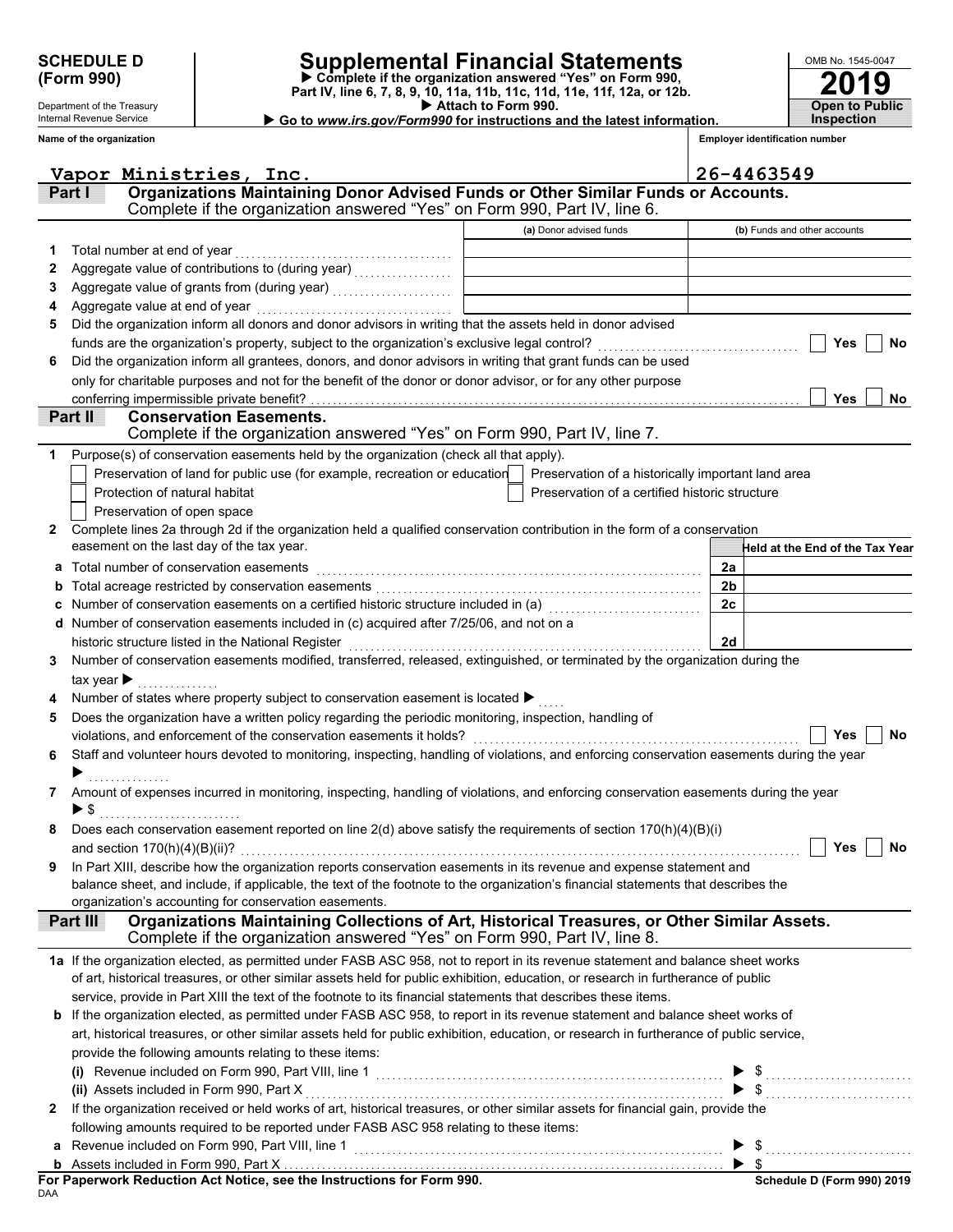|   | Schedule D (Form 990) 2019 Vapor Ministries, Inc.                                                                                                                                                                                   |                                         |                                    |                           | 26-4463549                      | Page 2              |
|---|-------------------------------------------------------------------------------------------------------------------------------------------------------------------------------------------------------------------------------------|-----------------------------------------|------------------------------------|---------------------------|---------------------------------|---------------------|
|   | Organizations Maintaining Collections of Art, Historical Treasures, or Other Similar Assets (continued)<br>Part III                                                                                                                 |                                         |                                    |                           |                                 |                     |
| 3 | Using the organization's acquisition, accession, and other records, check any of the following that make significant use of its<br>collection items (check all that apply):                                                         |                                         |                                    |                           |                                 |                     |
| a | Public exhibition                                                                                                                                                                                                                   | d                                       | Loan or exchange program           |                           |                                 |                     |
| b | Scholarly research                                                                                                                                                                                                                  | е                                       |                                    |                           |                                 |                     |
| c | Preservation for future generations                                                                                                                                                                                                 |                                         |                                    |                           |                                 |                     |
|   | Provide a description of the organization's collections and explain how they further the organization's exempt purpose in Part                                                                                                      |                                         |                                    |                           |                                 |                     |
| 5 | XIII.                                                                                                                                                                                                                               |                                         |                                    |                           |                                 |                     |
|   | During the year, did the organization solicit or receive donations of art, historical treasures, or other similar                                                                                                                   |                                         |                                    |                           |                                 | <b>Yes</b><br>No    |
|   | <b>Escrow and Custodial Arrangements.</b><br><b>Part IV</b>                                                                                                                                                                         |                                         |                                    |                           |                                 |                     |
|   | Complete if the organization answered "Yes" on Form 990, Part IV, line 9, or reported an amount on Form                                                                                                                             |                                         |                                    |                           |                                 |                     |
|   | 990, Part X, line 21.                                                                                                                                                                                                               |                                         |                                    |                           |                                 |                     |
|   | 1a Is the organization an agent, trustee, custodian or other intermediary for contributions or other assets not                                                                                                                     |                                         |                                    |                           |                                 |                     |
|   | included on Form 990, Part X?<br>b If "Yes," explain the arrangement in Part XIII and complete the following table:                                                                                                                 |                                         |                                    |                           |                                 | <b>Yes</b><br>No    |
|   |                                                                                                                                                                                                                                     |                                         |                                    |                           |                                 | Amount              |
|   | c Beginning balance                                                                                                                                                                                                                 |                                         |                                    |                           | 1c                              |                     |
|   |                                                                                                                                                                                                                                     |                                         |                                    |                           | 1d                              |                     |
| е |                                                                                                                                                                                                                                     |                                         |                                    |                           | 1e                              |                     |
|   | f Ending balance encourance and the contract of the contract of the contract of the contract of the contract of the contract of the contract of the contract of the contract of the contract of the contract of the contract o      |                                         |                                    |                           | 1f                              |                     |
|   | 2a Did the organization include an amount on Form 990, Part X, line 21, for escrow or custodial account liability?                                                                                                                  |                                         |                                    |                           |                                 | Yes<br>No           |
|   |                                                                                                                                                                                                                                     |                                         |                                    |                           |                                 |                     |
|   | <b>Endowment Funds.</b><br>Part V                                                                                                                                                                                                   |                                         |                                    |                           |                                 |                     |
|   | Complete if the organization answered "Yes" on Form 990, Part IV, line 10.                                                                                                                                                          |                                         |                                    |                           |                                 |                     |
|   |                                                                                                                                                                                                                                     | (a) Current year                        | (b) Prior year                     | (c) Two years back        | (d) Three years back            | (e) Four years back |
|   | 1a Beginning of year balance <i>minimum</i>                                                                                                                                                                                         |                                         |                                    |                           |                                 |                     |
|   | <b>b</b> Contributions<br>c Net investment earnings, gains, and                                                                                                                                                                     |                                         |                                    |                           |                                 |                     |
|   |                                                                                                                                                                                                                                     |                                         |                                    |                           |                                 |                     |
|   | d Grants or scholarships                                                                                                                                                                                                            |                                         |                                    |                           |                                 |                     |
|   | e Other expenditures for facilities and                                                                                                                                                                                             |                                         |                                    |                           |                                 |                     |
|   |                                                                                                                                                                                                                                     |                                         |                                    |                           |                                 |                     |
|   |                                                                                                                                                                                                                                     |                                         |                                    |                           |                                 |                     |
|   | End of year balance <i>manufactured</i> in the set of the set of the set of the set of the set of the set of the set of the set of the set of the set of the set of the set of the set of the set of the set of the set of the set  |                                         |                                    |                           |                                 |                     |
|   | 2 Provide the estimated percentage of the current year end balance (line 1g, column (a)) held as:                                                                                                                                   |                                         |                                    |                           |                                 |                     |
|   | a Board designated or quasi-endowment >                                                                                                                                                                                             |                                         |                                    |                           |                                 |                     |
|   | <b>b</b> Permanent endowment $\blacktriangleright$                                                                                                                                                                                  |                                         |                                    |                           |                                 |                     |
|   | c Term endowment $\blacktriangleright$<br>The percentages on lines 2a, 2b, and 2c should equal 100%.                                                                                                                                |                                         |                                    |                           |                                 |                     |
|   | 3a Are there endowment funds not in the possession of the organization that are held and administered for the                                                                                                                       |                                         |                                    |                           |                                 |                     |
|   | organization by:                                                                                                                                                                                                                    |                                         |                                    |                           |                                 | Yes<br>No           |
|   | (i) Unrelated organizations <i>communication</i> and the contract of the contract of the contract of the contract of the contract of the contract of the contract of the contract of the contract of the contract of the contract o |                                         |                                    |                           |                                 | 3a(i)               |
|   | (ii) Related organizations                                                                                                                                                                                                          |                                         |                                    |                           |                                 | 3a(ii)              |
|   |                                                                                                                                                                                                                                     |                                         |                                    |                           |                                 | 3b                  |
|   | Describe in Part XIII the intended uses of the organization's endowment funds.                                                                                                                                                      |                                         |                                    |                           |                                 |                     |
|   | Land, Buildings, and Equipment.<br><b>Part VI</b>                                                                                                                                                                                   |                                         |                                    |                           |                                 |                     |
|   | Complete if the organization answered "Yes" on Form 990, Part IV, line 11a. See Form 990, Part X, line 10.                                                                                                                          |                                         |                                    |                           |                                 |                     |
|   | Description of property                                                                                                                                                                                                             | (a) Cost or other basis<br>(investment) | (b) Cost or other basis<br>(other) |                           | (c) Accumulated<br>depreciation | (d) Book value      |
|   |                                                                                                                                                                                                                                     |                                         |                                    | 102,000                   |                                 | 102,000             |
|   | <b>b</b> Buildings <b>Manual</b> Buildings <b>Constitution Buildings</b>                                                                                                                                                            |                                         |                                    | $\overline{1}$ , 130, 729 | 261,847                         | 868,882             |
|   |                                                                                                                                                                                                                                     |                                         |                                    | 589,262                   | 123,219                         | 466,043             |
|   |                                                                                                                                                                                                                                     |                                         |                                    | 378,883                   | 249,227                         | 129,656             |
|   |                                                                                                                                                                                                                                     |                                         |                                    | 53,789                    | 8,122                           | 45,667              |
|   | Total. Add lines 1a through 1e. (Column (d) must equal Form 990, Part X, column (B), line 10c.)                                                                                                                                     |                                         |                                    |                           |                                 | 1,612,248           |

**Schedule D (Form 990) 2019**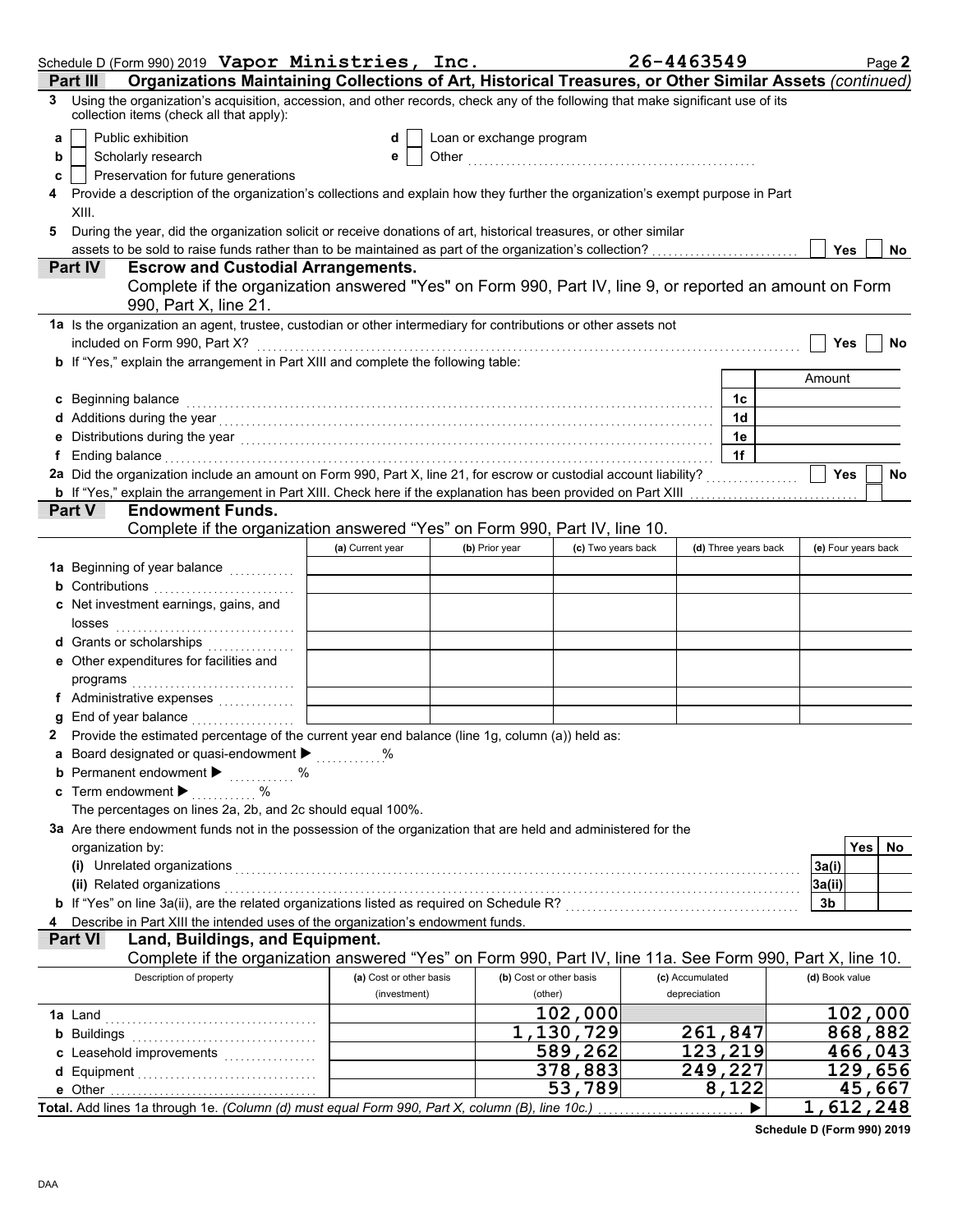|  |  | Schedule D (Form 990) 2019 Vapor Ministries, Inc |  |
|--|--|--------------------------------------------------|--|
|  |  | <b>Part VII Investments - Other Securities.</b>  |  |

|                           | Complete if the organization answered "Yes" on Form 990, Part IV, line 11b. See Form 990, Part X, line 12.                                           |                |                                                              |                |
|---------------------------|------------------------------------------------------------------------------------------------------------------------------------------------------|----------------|--------------------------------------------------------------|----------------|
|                           | (a) Description of security or category<br>(including name of security)                                                                              | (b) Book value | (c) Method of valuation:<br>Cost or end-of-year market value |                |
| (1) Financial derivatives |                                                                                                                                                      |                |                                                              |                |
|                           | (2) Closely held equity interests                                                                                                                    |                |                                                              |                |
| (3) Other                 |                                                                                                                                                      |                |                                                              |                |
| (A)                       |                                                                                                                                                      |                |                                                              |                |
| (B)                       |                                                                                                                                                      |                |                                                              |                |
| (C)                       |                                                                                                                                                      |                |                                                              |                |
| (D)                       |                                                                                                                                                      |                |                                                              |                |
| (E)                       |                                                                                                                                                      |                |                                                              |                |
| (F)                       |                                                                                                                                                      |                |                                                              |                |
| (G)                       |                                                                                                                                                      |                |                                                              |                |
| (H)                       |                                                                                                                                                      |                |                                                              |                |
|                           | Total. (Column (b) must equal Form 990, Part X, col. (B) line 12.)                                                                                   |                |                                                              |                |
| <b>Part VIII</b>          | <b>Investments - Program Related.</b><br>Complete if the organization answered "Yes" on Form 990, Part IV, line 11c. See Form 990, Part X, line 13.  |                |                                                              |                |
|                           | (a) Description of investment                                                                                                                        | (b) Book value | (c) Method of valuation:                                     |                |
|                           |                                                                                                                                                      |                | Cost or end-of-year market value                             |                |
| (1)                       |                                                                                                                                                      |                |                                                              |                |
| (2)                       |                                                                                                                                                      |                |                                                              |                |
| (3)                       |                                                                                                                                                      |                |                                                              |                |
| (4)                       |                                                                                                                                                      |                |                                                              |                |
| (5)                       |                                                                                                                                                      |                |                                                              |                |
| (6)                       |                                                                                                                                                      |                |                                                              |                |
| (7)                       |                                                                                                                                                      |                |                                                              |                |
| (8)                       |                                                                                                                                                      |                |                                                              |                |
| (9)                       |                                                                                                                                                      |                |                                                              |                |
| Part IX                   | Total. (Column (b) must equal Form 990, Part X, col. (B) line 13.)<br><b>Other Assets.</b>                                                           |                |                                                              |                |
|                           | Complete if the organization answered "Yes" on Form 990, Part IV, line 11d. See Form 990, Part X, line 15.                                           |                |                                                              |                |
|                           | (a) Description                                                                                                                                      |                |                                                              | (b) Book value |
| (1)                       |                                                                                                                                                      |                |                                                              |                |
| (2)                       |                                                                                                                                                      |                |                                                              |                |
| (3)                       |                                                                                                                                                      |                |                                                              |                |
| (4)                       |                                                                                                                                                      |                |                                                              |                |
| (5)                       |                                                                                                                                                      |                |                                                              |                |
| (6)                       |                                                                                                                                                      |                |                                                              |                |
| (7)                       |                                                                                                                                                      |                |                                                              |                |
| (8)                       |                                                                                                                                                      |                |                                                              |                |
| (9)                       | Total. (Column (b) must equal Form 990, Part X, col. (B) line 15.)                                                                                   |                |                                                              |                |
| Part X                    | <b>Other Liabilities.</b>                                                                                                                            |                |                                                              |                |
|                           | Complete if the organization answered "Yes" on Form 990, Part IV, line 11e or 11f. See Form 990, Part X,                                             |                |                                                              |                |
|                           | line 25.                                                                                                                                             |                |                                                              |                |
| 1.                        | (a) Description of liability                                                                                                                         |                |                                                              | (b) Book value |
| (1)                       | Federal income taxes                                                                                                                                 |                |                                                              |                |
| (2)                       |                                                                                                                                                      |                |                                                              |                |
| (3)                       |                                                                                                                                                      |                |                                                              |                |
| (4)                       |                                                                                                                                                      |                |                                                              |                |
| (5)                       |                                                                                                                                                      |                |                                                              |                |
| (6)                       |                                                                                                                                                      |                |                                                              |                |
| (7)                       |                                                                                                                                                      |                |                                                              |                |
| (8)<br>(9)                |                                                                                                                                                      |                |                                                              |                |
|                           | Total. (Column (b) must equal Form 990, Part X, col. (B) line 25.)                                                                                   |                |                                                              |                |
|                           | 2. Liability for uncertain tax positions. In Part XIII, provide the text of the footnote to the organization's financial statements that reports the |                |                                                              |                |

organization's liability for uncertain tax positions under FASB ASC 740. Check here if the text of the footnote has been provided in Part XIII

 $\overline{\phantom{a}}$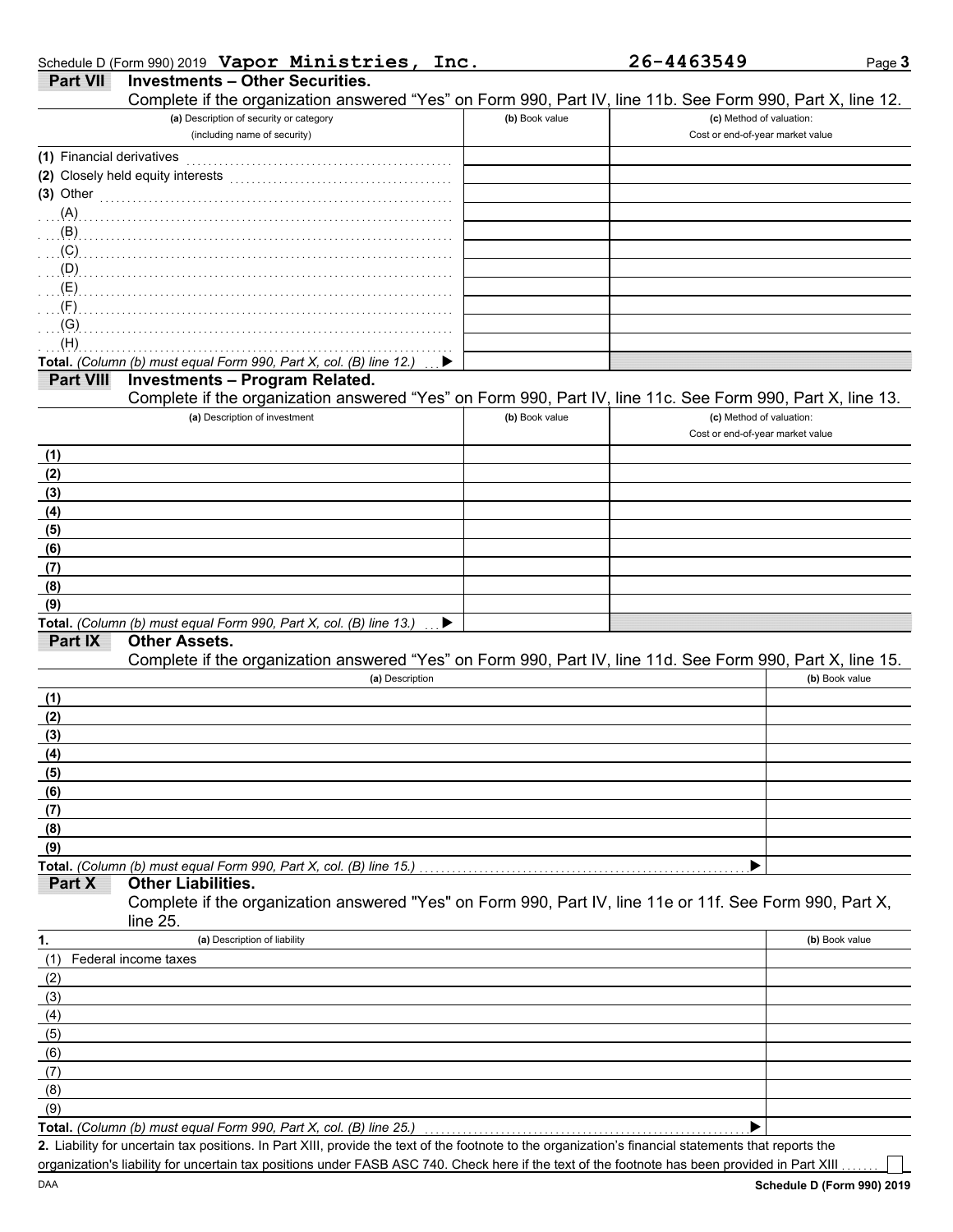|    | Schedule D (Form 990) 2019 Vapor Ministries, Inc.                                                                                                                                                                              |                | 26-4463549 | Page 4 |
|----|--------------------------------------------------------------------------------------------------------------------------------------------------------------------------------------------------------------------------------|----------------|------------|--------|
|    | Reconciliation of Revenue per Audited Financial Statements With Revenue per Return.<br>Part XI                                                                                                                                 |                |            |        |
|    | Complete if the organization answered "Yes" on Form 990, Part IV, line 12a.                                                                                                                                                    |                |            |        |
| 1  | Total revenue, gains, and other support per audited financial statements                                                                                                                                                       |                | 1          |        |
| 2  | Amounts included on line 1 but not on Form 990, Part VIII, line 12:                                                                                                                                                            |                |            |        |
| a  | Net unrealized gains (losses) on investments [11] with an intervention of the state of the state of the state of the state of the state of the state of the state of the state of the state of the state of the state of the s | 2a             |            |        |
| b  |                                                                                                                                                                                                                                | 2 <sub>b</sub> |            |        |
| c  | Recoveries of prior year grants <b>contained</b> and <b>contained a set of prior</b> year grants                                                                                                                               | 2c             |            |        |
| d  |                                                                                                                                                                                                                                | 2d             |            |        |
| е  | Add lines 2a through 2d [11] Additional Property of the Additional Property and The Additional Property and Property and Property and Property and Property and Property and Property and Property and Property and Property a |                | 2e         |        |
| 3  |                                                                                                                                                                                                                                |                | 3          |        |
| 4  | Amounts included on Form 990, Part VIII, line 12, but not on line 1:                                                                                                                                                           |                |            |        |
| а  |                                                                                                                                                                                                                                | 4а             |            |        |
| b  |                                                                                                                                                                                                                                | 4b             |            |        |
| c  | Add lines 4a and 4b                                                                                                                                                                                                            |                | 4с         |        |
| 5  |                                                                                                                                                                                                                                |                | 5          |        |
|    | Reconciliation of Expenses per Audited Financial Statements With Expenses per Return.<br><b>Part XII</b>                                                                                                                       |                |            |        |
|    | Complete if the organization answered "Yes" on Form 990, Part IV, line 12a.                                                                                                                                                    |                |            |        |
| 1. | Total expenses and losses per audited financial statements                                                                                                                                                                     |                | 1          |        |
| 2  | Amounts included on line 1 but not on Form 990, Part IX, line 25:                                                                                                                                                              |                |            |        |
| a  | Donated services and use of facilities [11] contained a service of facilities [11] contained a service of facilities [11] contained a service of facilities [11] contained a service of facilities [11] contained a service of | 2a             |            |        |
| b  | Prior year adjustments [11, 12] March 2014 (12) March 2014 (12) March 2014 (12) March 2014 (12) March 2014 (12)                                                                                                                | 2 <sub>b</sub> |            |        |
| c  | Other losses                                                                                                                                                                                                                   | 2c             |            |        |
| d  |                                                                                                                                                                                                                                | 2d             |            |        |
| е  |                                                                                                                                                                                                                                |                | 2e         |        |
| 3  |                                                                                                                                                                                                                                |                | 3          |        |
| 4  | Amounts included on Form 990, Part IX, line 25, but not on line 1:                                                                                                                                                             |                |            |        |
| а  |                                                                                                                                                                                                                                | 4а             |            |        |
| b  |                                                                                                                                                                                                                                | 4 <sub>b</sub> |            |        |
|    | c Add lines 4a and 4b                                                                                                                                                                                                          |                | 4c         |        |
|    |                                                                                                                                                                                                                                |                | 5          |        |
|    | Part XIII Supplemental Information.                                                                                                                                                                                            |                |            |        |
|    | Provide the descriptions required for Part II, lines 3, 5, and 9; Part III, lines 1a and 4; Part IV, lines 1b and 2b; Part V, line 4; Part X, line                                                                             |                |            |        |
|    | 2; Part XI, lines 2d and 4b; and Part XII, lines 2d and 4b. Also complete this part to provide any additional information.                                                                                                     |                |            |        |
|    |                                                                                                                                                                                                                                |                |            |        |
|    |                                                                                                                                                                                                                                |                |            |        |
|    |                                                                                                                                                                                                                                |                |            |        |
|    |                                                                                                                                                                                                                                |                |            |        |
|    |                                                                                                                                                                                                                                |                |            |        |
|    |                                                                                                                                                                                                                                |                |            |        |
|    |                                                                                                                                                                                                                                |                |            |        |
|    |                                                                                                                                                                                                                                |                |            |        |
|    |                                                                                                                                                                                                                                |                |            |        |
|    |                                                                                                                                                                                                                                |                |            |        |
|    |                                                                                                                                                                                                                                |                |            |        |
|    |                                                                                                                                                                                                                                |                |            |        |
|    |                                                                                                                                                                                                                                |                |            |        |
|    |                                                                                                                                                                                                                                |                |            |        |
|    |                                                                                                                                                                                                                                |                |            |        |
|    |                                                                                                                                                                                                                                |                |            |        |
|    |                                                                                                                                                                                                                                |                |            |        |
|    |                                                                                                                                                                                                                                |                |            |        |
|    |                                                                                                                                                                                                                                |                |            |        |
|    |                                                                                                                                                                                                                                |                |            |        |
|    |                                                                                                                                                                                                                                |                |            |        |
|    |                                                                                                                                                                                                                                |                |            |        |
|    |                                                                                                                                                                                                                                |                |            |        |
|    |                                                                                                                                                                                                                                |                |            |        |
|    |                                                                                                                                                                                                                                |                |            |        |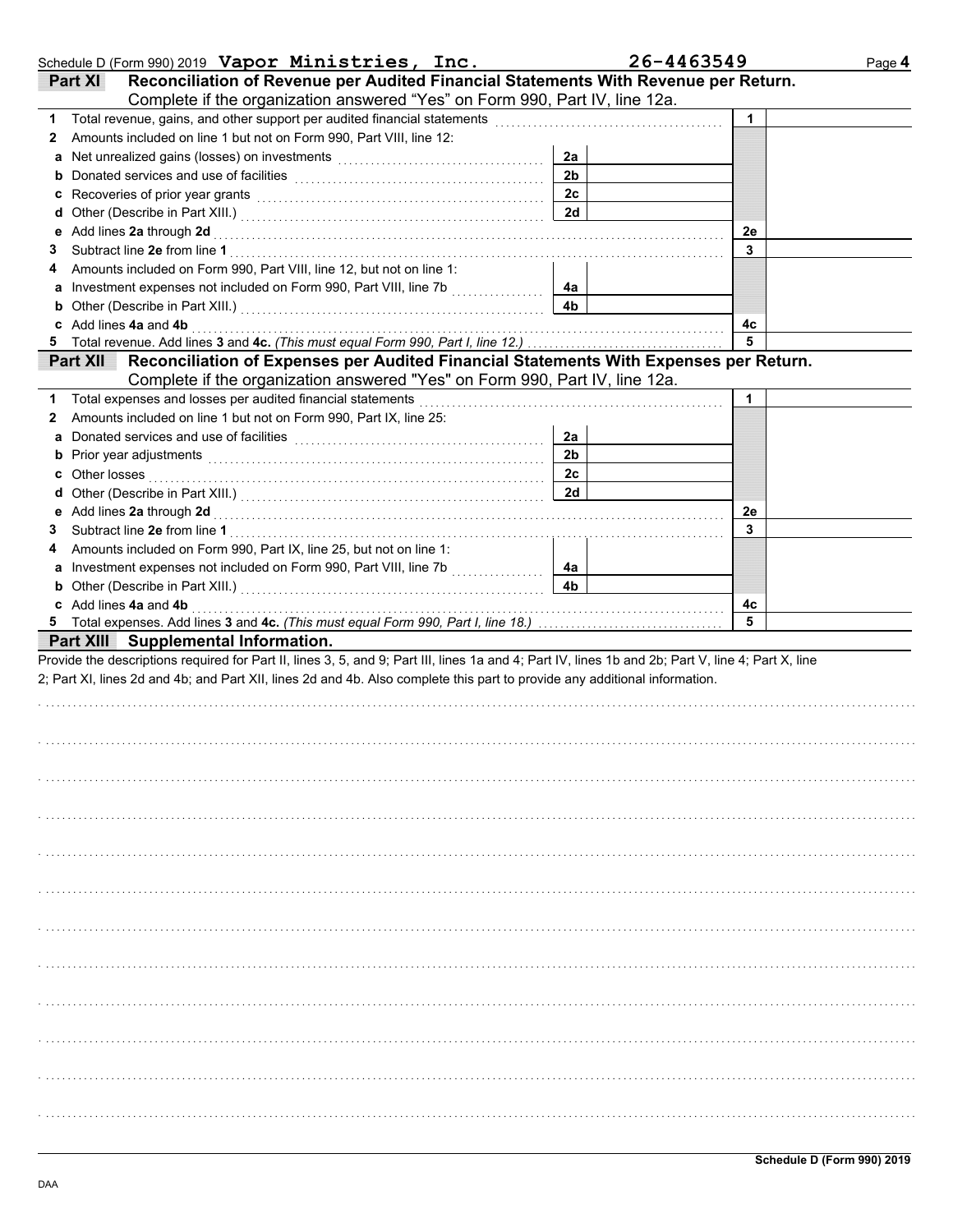| Schedule D (Form 990) 2019 Vapor Ministries, Inc.     |  |  |
|-------------------------------------------------------|--|--|
| <b>Part XIII Supplemental Information (continued)</b> |  |  |

| . |  |  |  |  |
|---|--|--|--|--|
| . |  |  |  |  |
|   |  |  |  |  |
|   |  |  |  |  |
|   |  |  |  |  |
|   |  |  |  |  |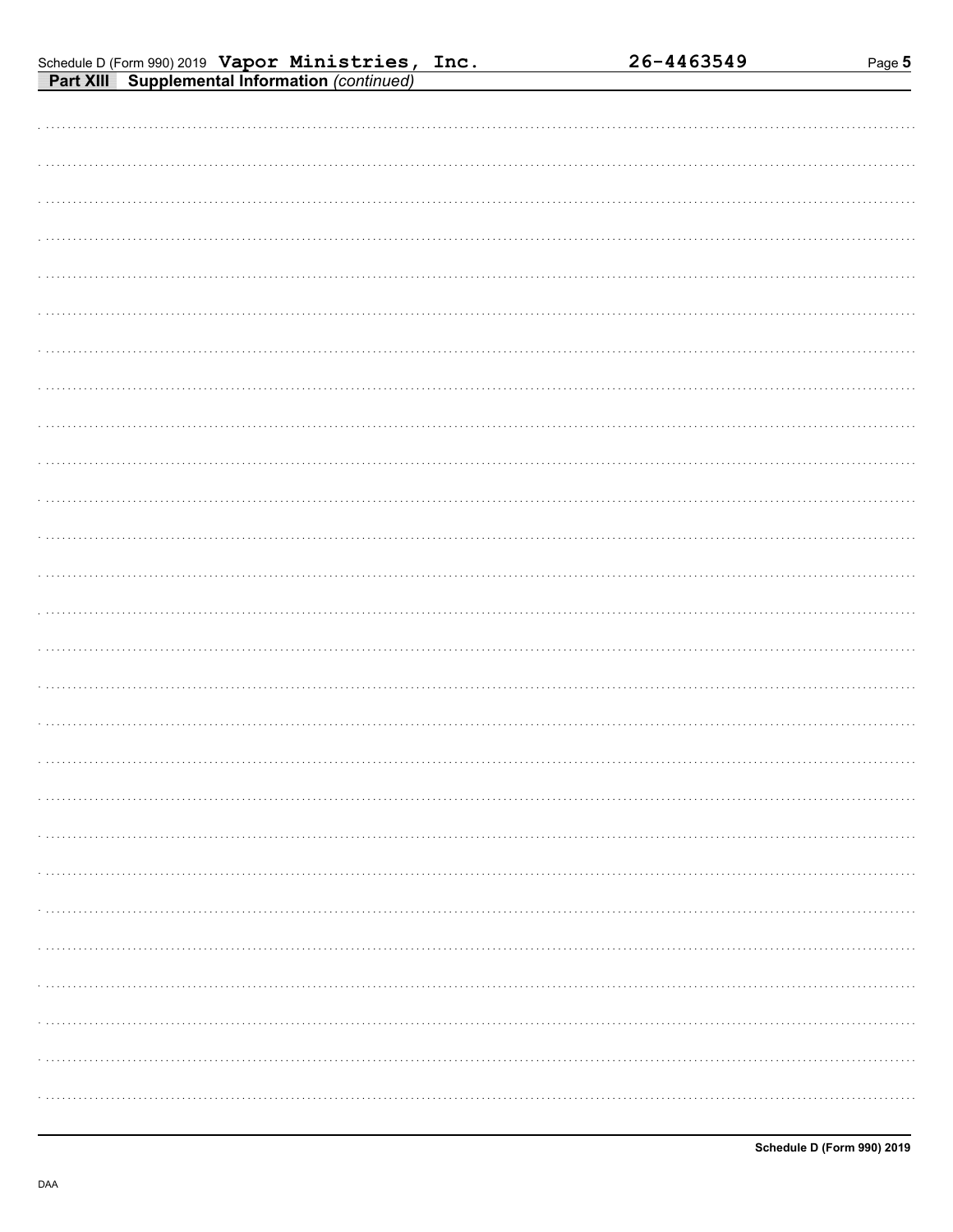| <b>SCHEDULE I</b><br>(Form 990)                                             |                                                                                                                                                                                                                                                                                                                                                                                                                 |                  |                                        | <b>Grants and Other Assistance to Organizations,</b><br>Governments, and Individuals in the United States<br>Complete if the organization answered "Yes" on Form 990, Part IV, line 21 or 22.<br>Attach to Form 990. |                                       |                                                             |                                          | OMB No. 1545-0047<br>2019<br><b>Open to Public</b>                                                                                       |
|-----------------------------------------------------------------------------|-----------------------------------------------------------------------------------------------------------------------------------------------------------------------------------------------------------------------------------------------------------------------------------------------------------------------------------------------------------------------------------------------------------------|------------------|----------------------------------------|----------------------------------------------------------------------------------------------------------------------------------------------------------------------------------------------------------------------|---------------------------------------|-------------------------------------------------------------|------------------------------------------|------------------------------------------------------------------------------------------------------------------------------------------|
| Department of the Treasury<br>Internal Revenue Service                      |                                                                                                                                                                                                                                                                                                                                                                                                                 |                  |                                        | Go to www.irs.gov/Form990 for the latest information.                                                                                                                                                                |                                       |                                                             |                                          | <b>Inspection</b>                                                                                                                        |
| Name of the organization                                                    | Vapor Ministries, Inc.                                                                                                                                                                                                                                                                                                                                                                                          |                  |                                        |                                                                                                                                                                                                                      |                                       |                                                             |                                          | <b>Employer identification number</b><br>26-4463549                                                                                      |
| Part I                                                                      | <b>General Information on Grants and Assistance</b>                                                                                                                                                                                                                                                                                                                                                             |                  |                                        |                                                                                                                                                                                                                      |                                       |                                                             |                                          |                                                                                                                                          |
| $\mathbf 1$                                                                 | Does the organization maintain records to substantiate the amount of the grants or assistance, the grantees' eligibility for the grants or assistance, and<br>the selection criteria used to award the grants or assistance?<br>The Sciencian chief a used to award the grants or assistance?<br>2 Describe in Part IV the organization's procedures for monitoring the use of grant funds in the United States |                  |                                        |                                                                                                                                                                                                                      |                                       |                                                             |                                          | $\overline{X}$ Yes<br>No                                                                                                                 |
| Part II                                                                     | Part IV, line 21, for any recipient that received more than \$5,000. Part II can be duplicated if additional space is needed.                                                                                                                                                                                                                                                                                   |                  |                                        |                                                                                                                                                                                                                      |                                       |                                                             |                                          | Grants and Other Assistance to Domestic Organizations and Domestic Governments. Complete if the organization answered "Yes" on Form 990, |
| $\mathbf 1$                                                                 | (a) Name and address of organization<br>or government                                                                                                                                                                                                                                                                                                                                                           | $(b)$ EIN        | $(c)$ IRC<br>section<br>if applicable) | (d) Amount of cash<br>grant                                                                                                                                                                                          | (e) Amount of non-<br>cash assistance | (f) Method of valuation<br>(book, FMV, appraisal,<br>other) | (g) Description of<br>noncash assistance | (h) Purpose of grant<br>or assistance                                                                                                    |
| (1) Vapor Sports Ministries, Inc.<br>338 Talladega Springs Rd.<br>Sylacauga | AL 35151                                                                                                                                                                                                                                                                                                                                                                                                        | 03-0566373 501c3 |                                        | 1,232,618                                                                                                                                                                                                            |                                       |                                                             |                                          | See supp. informatio                                                                                                                     |
| (2)                                                                         |                                                                                                                                                                                                                                                                                                                                                                                                                 |                  |                                        |                                                                                                                                                                                                                      |                                       |                                                             |                                          |                                                                                                                                          |
| (3)                                                                         |                                                                                                                                                                                                                                                                                                                                                                                                                 |                  |                                        |                                                                                                                                                                                                                      |                                       |                                                             |                                          |                                                                                                                                          |
|                                                                             |                                                                                                                                                                                                                                                                                                                                                                                                                 |                  |                                        |                                                                                                                                                                                                                      |                                       |                                                             |                                          |                                                                                                                                          |
| (4)                                                                         |                                                                                                                                                                                                                                                                                                                                                                                                                 |                  |                                        |                                                                                                                                                                                                                      |                                       |                                                             |                                          |                                                                                                                                          |
| (5)                                                                         |                                                                                                                                                                                                                                                                                                                                                                                                                 |                  |                                        |                                                                                                                                                                                                                      |                                       |                                                             |                                          |                                                                                                                                          |
|                                                                             |                                                                                                                                                                                                                                                                                                                                                                                                                 |                  |                                        |                                                                                                                                                                                                                      |                                       |                                                             |                                          |                                                                                                                                          |
| (6)                                                                         |                                                                                                                                                                                                                                                                                                                                                                                                                 |                  |                                        |                                                                                                                                                                                                                      |                                       |                                                             |                                          |                                                                                                                                          |
|                                                                             |                                                                                                                                                                                                                                                                                                                                                                                                                 |                  |                                        |                                                                                                                                                                                                                      |                                       |                                                             |                                          |                                                                                                                                          |
| (7)                                                                         |                                                                                                                                                                                                                                                                                                                                                                                                                 |                  |                                        |                                                                                                                                                                                                                      |                                       |                                                             |                                          |                                                                                                                                          |
|                                                                             |                                                                                                                                                                                                                                                                                                                                                                                                                 |                  |                                        |                                                                                                                                                                                                                      |                                       |                                                             |                                          |                                                                                                                                          |
| (8)                                                                         |                                                                                                                                                                                                                                                                                                                                                                                                                 |                  |                                        |                                                                                                                                                                                                                      |                                       |                                                             |                                          |                                                                                                                                          |
|                                                                             |                                                                                                                                                                                                                                                                                                                                                                                                                 |                  |                                        |                                                                                                                                                                                                                      |                                       |                                                             |                                          |                                                                                                                                          |
| (9)                                                                         |                                                                                                                                                                                                                                                                                                                                                                                                                 |                  |                                        |                                                                                                                                                                                                                      |                                       |                                                             |                                          |                                                                                                                                          |
|                                                                             |                                                                                                                                                                                                                                                                                                                                                                                                                 |                  |                                        |                                                                                                                                                                                                                      |                                       |                                                             |                                          |                                                                                                                                          |
| 2<br>3                                                                      | Enter total number of section $501(c)(3)$ and government organizations listed in the line 1 table<br>Enter total number of other organizations listed in the line 1 table                                                                                                                                                                                                                                       |                  |                                        |                                                                                                                                                                                                                      |                                       |                                                             |                                          | $\blacktriangleright$ 1                                                                                                                  |
|                                                                             | For Paperwork Reduction Act Notice, see the Instructions for Form 990.                                                                                                                                                                                                                                                                                                                                          |                  |                                        |                                                                                                                                                                                                                      |                                       |                                                             |                                          | Schedule I (Form 990) (2019)                                                                                                             |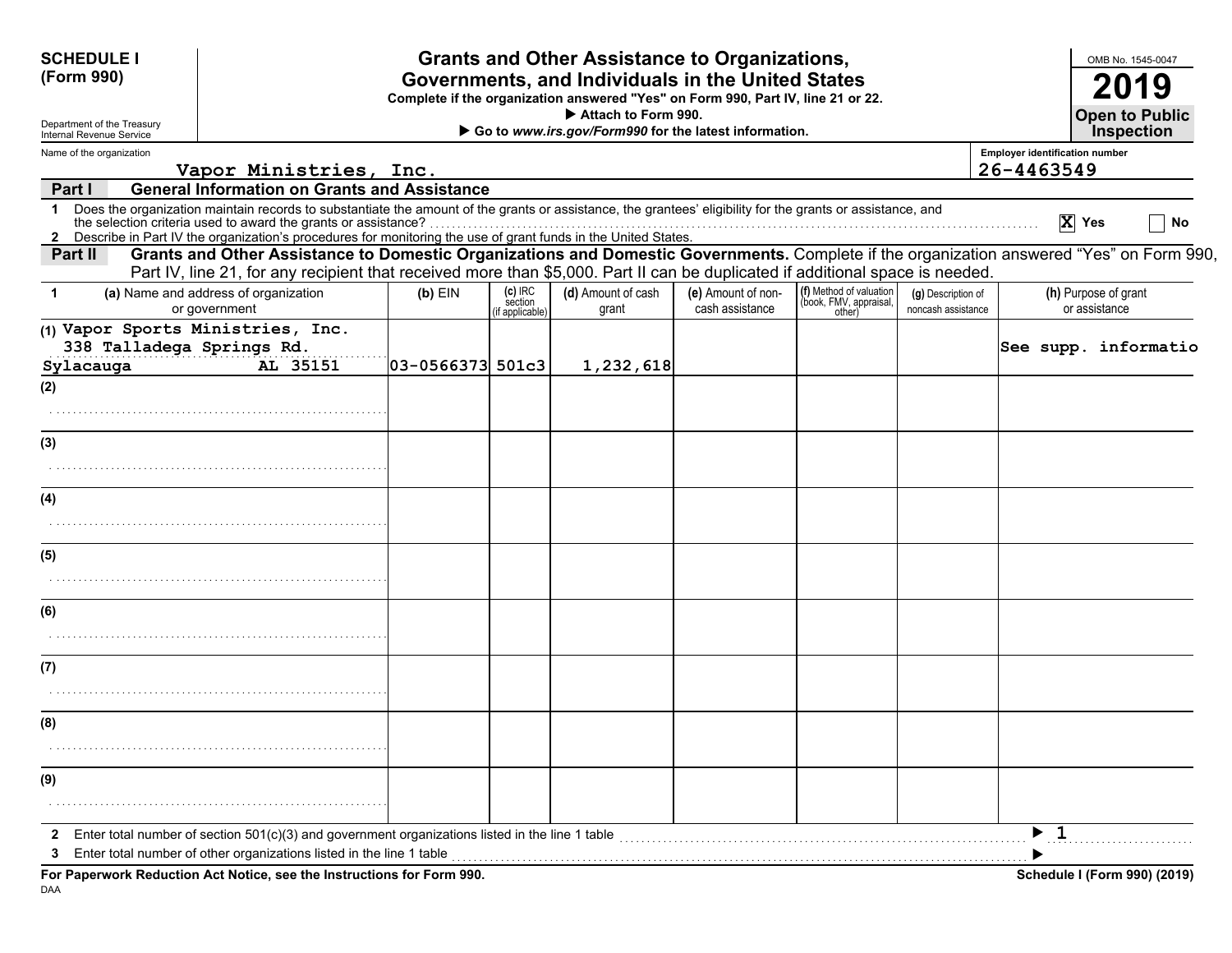Schedule I (Form 990) (2019) Page **2 Vapor Ministries, Inc. 26-4463549**

| (a) Type of grant or assistance                                                                                                                                                                                                                                                                                                                                                                                                                                    | (b) Number of<br>recipients | (c) Amount of<br>cash grant | (d) Amount of<br>noncash assistance | FMV, appraisal, other) | (e) Method of valuation (book, $ $ (f) Description of noncash assistance |
|--------------------------------------------------------------------------------------------------------------------------------------------------------------------------------------------------------------------------------------------------------------------------------------------------------------------------------------------------------------------------------------------------------------------------------------------------------------------|-----------------------------|-----------------------------|-------------------------------------|------------------------|--------------------------------------------------------------------------|
|                                                                                                                                                                                                                                                                                                                                                                                                                                                                    |                             |                             |                                     |                        |                                                                          |
| $\frac{2}{2}$                                                                                                                                                                                                                                                                                                                                                                                                                                                      |                             |                             |                                     |                        |                                                                          |
| $\frac{3}{2}$                                                                                                                                                                                                                                                                                                                                                                                                                                                      |                             |                             |                                     |                        |                                                                          |
|                                                                                                                                                                                                                                                                                                                                                                                                                                                                    |                             |                             |                                     |                        |                                                                          |
| $5\overline{5}$                                                                                                                                                                                                                                                                                                                                                                                                                                                    |                             |                             |                                     |                        |                                                                          |
| $6\phantom{.}6$                                                                                                                                                                                                                                                                                                                                                                                                                                                    |                             |                             |                                     |                        |                                                                          |
|                                                                                                                                                                                                                                                                                                                                                                                                                                                                    |                             |                             |                                     |                        |                                                                          |
|                                                                                                                                                                                                                                                                                                                                                                                                                                                                    |                             |                             |                                     |                        |                                                                          |
| Supplemental Information. Provide the information required in Part I, line 2; Part III, column (b); and any other additional information.                                                                                                                                                                                                                                                                                                                          |                             |                             |                                     |                        |                                                                          |
|                                                                                                                                                                                                                                                                                                                                                                                                                                                                    |                             |                             |                                     |                        |                                                                          |
|                                                                                                                                                                                                                                                                                                                                                                                                                                                                    |                             |                             |                                     |                        |                                                                          |
|                                                                                                                                                                                                                                                                                                                                                                                                                                                                    |                             |                             |                                     |                        |                                                                          |
|                                                                                                                                                                                                                                                                                                                                                                                                                                                                    |                             |                             |                                     |                        |                                                                          |
|                                                                                                                                                                                                                                                                                                                                                                                                                                                                    |                             |                             |                                     |                        |                                                                          |
|                                                                                                                                                                                                                                                                                                                                                                                                                                                                    |                             |                             |                                     |                        |                                                                          |
| Part IV<br>Part I, Line 2 - Procedures for Monitoring the Use of Grant Funds<br>Grants are provided to a related organization, Vapor Sports Ministries,<br>Inc. Management of this organization also oversees the use of the grant<br>funds by Vapor Sports Ministries, Inc. Grants are selected and funded based<br>on alignment with Vapor Ministries, Inc. intended mission. Grants are<br>monitored through ongoing evaluation which may include; newsletters, |                             |                             |                                     |                        |                                                                          |
| financial statements, personal interviews and site visits.                                                                                                                                                                                                                                                                                                                                                                                                         |                             |                             |                                     |                        |                                                                          |
| Part II, Line 1, Column (h): Purpose of grant or assistance - Establish<br>self-sustaining centers for humanitarian aid and disciple making in third-                                                                                                                                                                                                                                                                                                              |                             |                             |                                     |                        |                                                                          |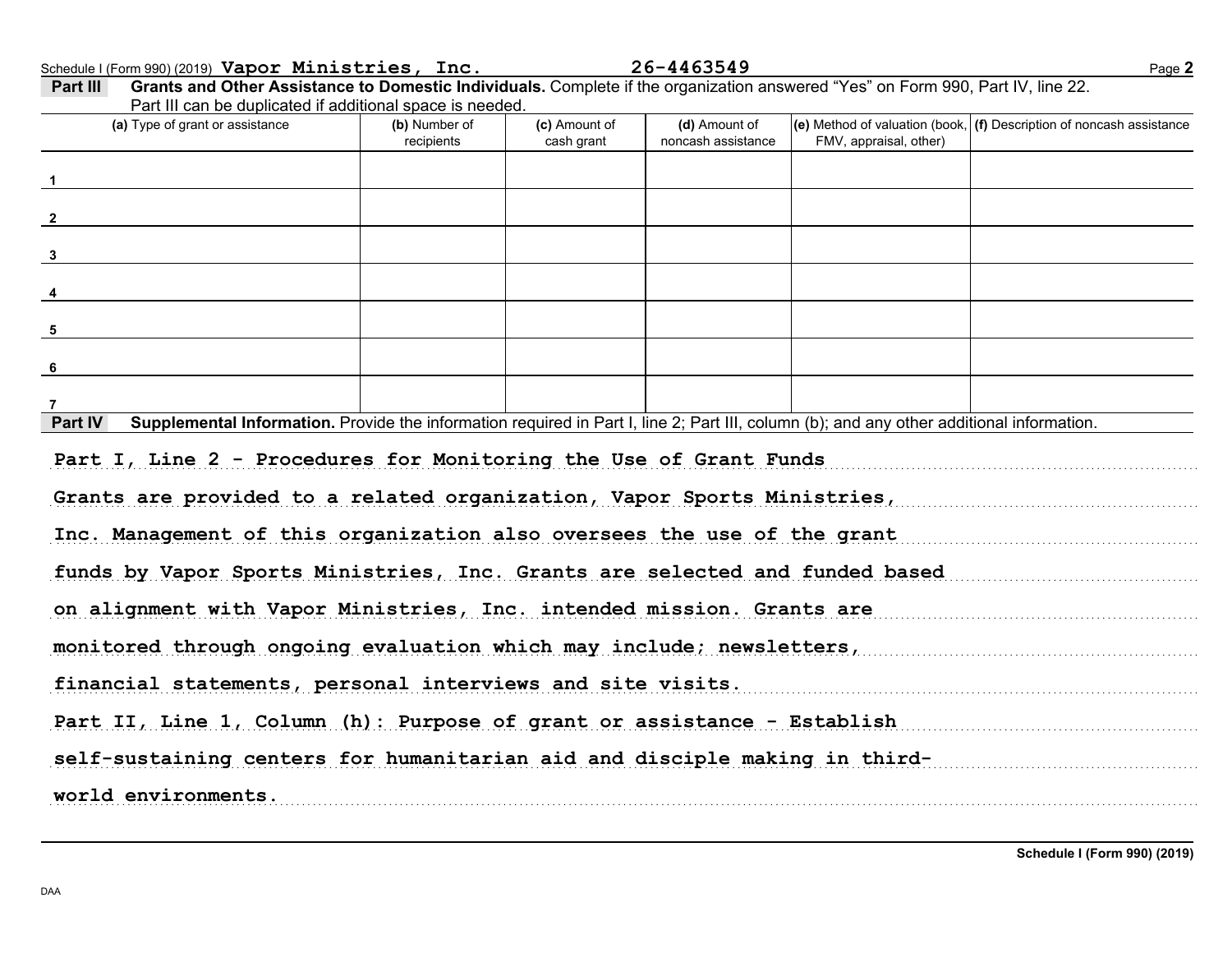# **(Form 990)**

## **SCHEDULE M Noncash Contributions**

OMB No. 1545-0047 **2019**

**Inspection Open To Public**

Attach to Form 990.

▶ Go to www.irs.gov/Form990 for instructions and the latest information.

Name of the organization **Employer identification number Employer identification number** Department of the Treasury<br>Internal Revenue Service

**Vapor Ministries, Inc. 26-4463549**

| (c)<br>(b)<br>(d)<br>(a)<br>Noncash contribution<br>Check if<br>Number of contributions or<br>Method of determining<br>amounts reported on<br>applicable<br>items contributed<br>noncash contribution amounts<br>Form 990, Part VIII, line 1g<br>Art - Works of art<br>1<br>2<br>Art - Historical treasures<br>Art - Fractional interests<br>3<br>Books and publications<br>4<br>Clothing and household<br>5<br>Cars and other vehicles<br>6<br>Boats and planes<br>7<br>Intellectual property<br>8<br>Securities - Publicly traded<br>9<br>Securities - Closely held stock<br>10<br>Securities - Partnership, LLC,<br>11<br>or trust interests<br>Securities - Miscellaneous<br>12<br>Qualified conservation<br>13<br>contribution - Historic<br>structures<br>14<br>Qualified conservation<br>contribution - Other<br>.<br>Real estate - Residential<br>15<br>Real estate - Commercial<br>16<br>Real estate - Other<br>17<br>Collectibles<br>18<br>Food inventory<br>19<br>Drugs and medical supplies<br>20<br>Taxidermy<br>21<br>22<br>Historical artifacts<br>Scientific specimens<br>23<br>24<br>1<br>$1,945,375$ Actual sales<br>Other (Thrift st merch<br>$\mathbf x$<br>25<br>26<br>27<br>Other $\blacktriangleright$ (<br>28<br>Number of Forms 8283 received by the organization during the tax year for contributions for<br>29<br>which the organization completed Form 8283, Part IV, Donee Acknowledgement<br>29<br><b>Yes</b><br>No.<br>30a During the year, did the organization receive by contribution any property reported in Part I, lines 1 through<br>28, that it must hold for at least three years from the date of the initial contribution, and which isn't required<br>X<br>to be used for exempt purposes for the entire holding period?<br>30a<br>If "Yes," describe the arrangement in Part II.<br>b<br>Does the organization have a gift acceptance policy that requires the review of any nonstandard<br>31<br>X<br>31<br>contributions?<br>contributions?<br>32a Does the organization hire or use third parties or related organizations to solicit, process, or sell noncash<br>X<br>contributions?<br>32a<br>If "Yes," describe in Part II.<br>b<br>If the organization didn't report an amount in column (c) for a type of property for which column (a) is checked,<br>33<br>describe in Part II. | <b>Types of Property</b><br>Part I |  |  |  |  |
|------------------------------------------------------------------------------------------------------------------------------------------------------------------------------------------------------------------------------------------------------------------------------------------------------------------------------------------------------------------------------------------------------------------------------------------------------------------------------------------------------------------------------------------------------------------------------------------------------------------------------------------------------------------------------------------------------------------------------------------------------------------------------------------------------------------------------------------------------------------------------------------------------------------------------------------------------------------------------------------------------------------------------------------------------------------------------------------------------------------------------------------------------------------------------------------------------------------------------------------------------------------------------------------------------------------------------------------------------------------------------------------------------------------------------------------------------------------------------------------------------------------------------------------------------------------------------------------------------------------------------------------------------------------------------------------------------------------------------------------------------------------------------------------------------------------------------------------------------------------------------------------------------------------------------------------------------------------------------------------------------------------------------------------------------------------------------------------------------------------------------------------------------------------------------------------------------------------------------------------------------------------------------------------------------------------------------------------|------------------------------------|--|--|--|--|
|                                                                                                                                                                                                                                                                                                                                                                                                                                                                                                                                                                                                                                                                                                                                                                                                                                                                                                                                                                                                                                                                                                                                                                                                                                                                                                                                                                                                                                                                                                                                                                                                                                                                                                                                                                                                                                                                                                                                                                                                                                                                                                                                                                                                                                                                                                                                          |                                    |  |  |  |  |
|                                                                                                                                                                                                                                                                                                                                                                                                                                                                                                                                                                                                                                                                                                                                                                                                                                                                                                                                                                                                                                                                                                                                                                                                                                                                                                                                                                                                                                                                                                                                                                                                                                                                                                                                                                                                                                                                                                                                                                                                                                                                                                                                                                                                                                                                                                                                          |                                    |  |  |  |  |
|                                                                                                                                                                                                                                                                                                                                                                                                                                                                                                                                                                                                                                                                                                                                                                                                                                                                                                                                                                                                                                                                                                                                                                                                                                                                                                                                                                                                                                                                                                                                                                                                                                                                                                                                                                                                                                                                                                                                                                                                                                                                                                                                                                                                                                                                                                                                          |                                    |  |  |  |  |
|                                                                                                                                                                                                                                                                                                                                                                                                                                                                                                                                                                                                                                                                                                                                                                                                                                                                                                                                                                                                                                                                                                                                                                                                                                                                                                                                                                                                                                                                                                                                                                                                                                                                                                                                                                                                                                                                                                                                                                                                                                                                                                                                                                                                                                                                                                                                          |                                    |  |  |  |  |
|                                                                                                                                                                                                                                                                                                                                                                                                                                                                                                                                                                                                                                                                                                                                                                                                                                                                                                                                                                                                                                                                                                                                                                                                                                                                                                                                                                                                                                                                                                                                                                                                                                                                                                                                                                                                                                                                                                                                                                                                                                                                                                                                                                                                                                                                                                                                          |                                    |  |  |  |  |
|                                                                                                                                                                                                                                                                                                                                                                                                                                                                                                                                                                                                                                                                                                                                                                                                                                                                                                                                                                                                                                                                                                                                                                                                                                                                                                                                                                                                                                                                                                                                                                                                                                                                                                                                                                                                                                                                                                                                                                                                                                                                                                                                                                                                                                                                                                                                          |                                    |  |  |  |  |
|                                                                                                                                                                                                                                                                                                                                                                                                                                                                                                                                                                                                                                                                                                                                                                                                                                                                                                                                                                                                                                                                                                                                                                                                                                                                                                                                                                                                                                                                                                                                                                                                                                                                                                                                                                                                                                                                                                                                                                                                                                                                                                                                                                                                                                                                                                                                          |                                    |  |  |  |  |
|                                                                                                                                                                                                                                                                                                                                                                                                                                                                                                                                                                                                                                                                                                                                                                                                                                                                                                                                                                                                                                                                                                                                                                                                                                                                                                                                                                                                                                                                                                                                                                                                                                                                                                                                                                                                                                                                                                                                                                                                                                                                                                                                                                                                                                                                                                                                          |                                    |  |  |  |  |
|                                                                                                                                                                                                                                                                                                                                                                                                                                                                                                                                                                                                                                                                                                                                                                                                                                                                                                                                                                                                                                                                                                                                                                                                                                                                                                                                                                                                                                                                                                                                                                                                                                                                                                                                                                                                                                                                                                                                                                                                                                                                                                                                                                                                                                                                                                                                          |                                    |  |  |  |  |
|                                                                                                                                                                                                                                                                                                                                                                                                                                                                                                                                                                                                                                                                                                                                                                                                                                                                                                                                                                                                                                                                                                                                                                                                                                                                                                                                                                                                                                                                                                                                                                                                                                                                                                                                                                                                                                                                                                                                                                                                                                                                                                                                                                                                                                                                                                                                          |                                    |  |  |  |  |
|                                                                                                                                                                                                                                                                                                                                                                                                                                                                                                                                                                                                                                                                                                                                                                                                                                                                                                                                                                                                                                                                                                                                                                                                                                                                                                                                                                                                                                                                                                                                                                                                                                                                                                                                                                                                                                                                                                                                                                                                                                                                                                                                                                                                                                                                                                                                          |                                    |  |  |  |  |
|                                                                                                                                                                                                                                                                                                                                                                                                                                                                                                                                                                                                                                                                                                                                                                                                                                                                                                                                                                                                                                                                                                                                                                                                                                                                                                                                                                                                                                                                                                                                                                                                                                                                                                                                                                                                                                                                                                                                                                                                                                                                                                                                                                                                                                                                                                                                          |                                    |  |  |  |  |
|                                                                                                                                                                                                                                                                                                                                                                                                                                                                                                                                                                                                                                                                                                                                                                                                                                                                                                                                                                                                                                                                                                                                                                                                                                                                                                                                                                                                                                                                                                                                                                                                                                                                                                                                                                                                                                                                                                                                                                                                                                                                                                                                                                                                                                                                                                                                          |                                    |  |  |  |  |
|                                                                                                                                                                                                                                                                                                                                                                                                                                                                                                                                                                                                                                                                                                                                                                                                                                                                                                                                                                                                                                                                                                                                                                                                                                                                                                                                                                                                                                                                                                                                                                                                                                                                                                                                                                                                                                                                                                                                                                                                                                                                                                                                                                                                                                                                                                                                          |                                    |  |  |  |  |
|                                                                                                                                                                                                                                                                                                                                                                                                                                                                                                                                                                                                                                                                                                                                                                                                                                                                                                                                                                                                                                                                                                                                                                                                                                                                                                                                                                                                                                                                                                                                                                                                                                                                                                                                                                                                                                                                                                                                                                                                                                                                                                                                                                                                                                                                                                                                          |                                    |  |  |  |  |
|                                                                                                                                                                                                                                                                                                                                                                                                                                                                                                                                                                                                                                                                                                                                                                                                                                                                                                                                                                                                                                                                                                                                                                                                                                                                                                                                                                                                                                                                                                                                                                                                                                                                                                                                                                                                                                                                                                                                                                                                                                                                                                                                                                                                                                                                                                                                          |                                    |  |  |  |  |
|                                                                                                                                                                                                                                                                                                                                                                                                                                                                                                                                                                                                                                                                                                                                                                                                                                                                                                                                                                                                                                                                                                                                                                                                                                                                                                                                                                                                                                                                                                                                                                                                                                                                                                                                                                                                                                                                                                                                                                                                                                                                                                                                                                                                                                                                                                                                          |                                    |  |  |  |  |
|                                                                                                                                                                                                                                                                                                                                                                                                                                                                                                                                                                                                                                                                                                                                                                                                                                                                                                                                                                                                                                                                                                                                                                                                                                                                                                                                                                                                                                                                                                                                                                                                                                                                                                                                                                                                                                                                                                                                                                                                                                                                                                                                                                                                                                                                                                                                          |                                    |  |  |  |  |
|                                                                                                                                                                                                                                                                                                                                                                                                                                                                                                                                                                                                                                                                                                                                                                                                                                                                                                                                                                                                                                                                                                                                                                                                                                                                                                                                                                                                                                                                                                                                                                                                                                                                                                                                                                                                                                                                                                                                                                                                                                                                                                                                                                                                                                                                                                                                          |                                    |  |  |  |  |
|                                                                                                                                                                                                                                                                                                                                                                                                                                                                                                                                                                                                                                                                                                                                                                                                                                                                                                                                                                                                                                                                                                                                                                                                                                                                                                                                                                                                                                                                                                                                                                                                                                                                                                                                                                                                                                                                                                                                                                                                                                                                                                                                                                                                                                                                                                                                          |                                    |  |  |  |  |
|                                                                                                                                                                                                                                                                                                                                                                                                                                                                                                                                                                                                                                                                                                                                                                                                                                                                                                                                                                                                                                                                                                                                                                                                                                                                                                                                                                                                                                                                                                                                                                                                                                                                                                                                                                                                                                                                                                                                                                                                                                                                                                                                                                                                                                                                                                                                          |                                    |  |  |  |  |
|                                                                                                                                                                                                                                                                                                                                                                                                                                                                                                                                                                                                                                                                                                                                                                                                                                                                                                                                                                                                                                                                                                                                                                                                                                                                                                                                                                                                                                                                                                                                                                                                                                                                                                                                                                                                                                                                                                                                                                                                                                                                                                                                                                                                                                                                                                                                          |                                    |  |  |  |  |
|                                                                                                                                                                                                                                                                                                                                                                                                                                                                                                                                                                                                                                                                                                                                                                                                                                                                                                                                                                                                                                                                                                                                                                                                                                                                                                                                                                                                                                                                                                                                                                                                                                                                                                                                                                                                                                                                                                                                                                                                                                                                                                                                                                                                                                                                                                                                          |                                    |  |  |  |  |
|                                                                                                                                                                                                                                                                                                                                                                                                                                                                                                                                                                                                                                                                                                                                                                                                                                                                                                                                                                                                                                                                                                                                                                                                                                                                                                                                                                                                                                                                                                                                                                                                                                                                                                                                                                                                                                                                                                                                                                                                                                                                                                                                                                                                                                                                                                                                          |                                    |  |  |  |  |
|                                                                                                                                                                                                                                                                                                                                                                                                                                                                                                                                                                                                                                                                                                                                                                                                                                                                                                                                                                                                                                                                                                                                                                                                                                                                                                                                                                                                                                                                                                                                                                                                                                                                                                                                                                                                                                                                                                                                                                                                                                                                                                                                                                                                                                                                                                                                          |                                    |  |  |  |  |
|                                                                                                                                                                                                                                                                                                                                                                                                                                                                                                                                                                                                                                                                                                                                                                                                                                                                                                                                                                                                                                                                                                                                                                                                                                                                                                                                                                                                                                                                                                                                                                                                                                                                                                                                                                                                                                                                                                                                                                                                                                                                                                                                                                                                                                                                                                                                          |                                    |  |  |  |  |
|                                                                                                                                                                                                                                                                                                                                                                                                                                                                                                                                                                                                                                                                                                                                                                                                                                                                                                                                                                                                                                                                                                                                                                                                                                                                                                                                                                                                                                                                                                                                                                                                                                                                                                                                                                                                                                                                                                                                                                                                                                                                                                                                                                                                                                                                                                                                          |                                    |  |  |  |  |
|                                                                                                                                                                                                                                                                                                                                                                                                                                                                                                                                                                                                                                                                                                                                                                                                                                                                                                                                                                                                                                                                                                                                                                                                                                                                                                                                                                                                                                                                                                                                                                                                                                                                                                                                                                                                                                                                                                                                                                                                                                                                                                                                                                                                                                                                                                                                          |                                    |  |  |  |  |
|                                                                                                                                                                                                                                                                                                                                                                                                                                                                                                                                                                                                                                                                                                                                                                                                                                                                                                                                                                                                                                                                                                                                                                                                                                                                                                                                                                                                                                                                                                                                                                                                                                                                                                                                                                                                                                                                                                                                                                                                                                                                                                                                                                                                                                                                                                                                          |                                    |  |  |  |  |
|                                                                                                                                                                                                                                                                                                                                                                                                                                                                                                                                                                                                                                                                                                                                                                                                                                                                                                                                                                                                                                                                                                                                                                                                                                                                                                                                                                                                                                                                                                                                                                                                                                                                                                                                                                                                                                                                                                                                                                                                                                                                                                                                                                                                                                                                                                                                          |                                    |  |  |  |  |
|                                                                                                                                                                                                                                                                                                                                                                                                                                                                                                                                                                                                                                                                                                                                                                                                                                                                                                                                                                                                                                                                                                                                                                                                                                                                                                                                                                                                                                                                                                                                                                                                                                                                                                                                                                                                                                                                                                                                                                                                                                                                                                                                                                                                                                                                                                                                          |                                    |  |  |  |  |
|                                                                                                                                                                                                                                                                                                                                                                                                                                                                                                                                                                                                                                                                                                                                                                                                                                                                                                                                                                                                                                                                                                                                                                                                                                                                                                                                                                                                                                                                                                                                                                                                                                                                                                                                                                                                                                                                                                                                                                                                                                                                                                                                                                                                                                                                                                                                          |                                    |  |  |  |  |
|                                                                                                                                                                                                                                                                                                                                                                                                                                                                                                                                                                                                                                                                                                                                                                                                                                                                                                                                                                                                                                                                                                                                                                                                                                                                                                                                                                                                                                                                                                                                                                                                                                                                                                                                                                                                                                                                                                                                                                                                                                                                                                                                                                                                                                                                                                                                          |                                    |  |  |  |  |
|                                                                                                                                                                                                                                                                                                                                                                                                                                                                                                                                                                                                                                                                                                                                                                                                                                                                                                                                                                                                                                                                                                                                                                                                                                                                                                                                                                                                                                                                                                                                                                                                                                                                                                                                                                                                                                                                                                                                                                                                                                                                                                                                                                                                                                                                                                                                          |                                    |  |  |  |  |
|                                                                                                                                                                                                                                                                                                                                                                                                                                                                                                                                                                                                                                                                                                                                                                                                                                                                                                                                                                                                                                                                                                                                                                                                                                                                                                                                                                                                                                                                                                                                                                                                                                                                                                                                                                                                                                                                                                                                                                                                                                                                                                                                                                                                                                                                                                                                          |                                    |  |  |  |  |
|                                                                                                                                                                                                                                                                                                                                                                                                                                                                                                                                                                                                                                                                                                                                                                                                                                                                                                                                                                                                                                                                                                                                                                                                                                                                                                                                                                                                                                                                                                                                                                                                                                                                                                                                                                                                                                                                                                                                                                                                                                                                                                                                                                                                                                                                                                                                          |                                    |  |  |  |  |
|                                                                                                                                                                                                                                                                                                                                                                                                                                                                                                                                                                                                                                                                                                                                                                                                                                                                                                                                                                                                                                                                                                                                                                                                                                                                                                                                                                                                                                                                                                                                                                                                                                                                                                                                                                                                                                                                                                                                                                                                                                                                                                                                                                                                                                                                                                                                          |                                    |  |  |  |  |
|                                                                                                                                                                                                                                                                                                                                                                                                                                                                                                                                                                                                                                                                                                                                                                                                                                                                                                                                                                                                                                                                                                                                                                                                                                                                                                                                                                                                                                                                                                                                                                                                                                                                                                                                                                                                                                                                                                                                                                                                                                                                                                                                                                                                                                                                                                                                          |                                    |  |  |  |  |
|                                                                                                                                                                                                                                                                                                                                                                                                                                                                                                                                                                                                                                                                                                                                                                                                                                                                                                                                                                                                                                                                                                                                                                                                                                                                                                                                                                                                                                                                                                                                                                                                                                                                                                                                                                                                                                                                                                                                                                                                                                                                                                                                                                                                                                                                                                                                          |                                    |  |  |  |  |
|                                                                                                                                                                                                                                                                                                                                                                                                                                                                                                                                                                                                                                                                                                                                                                                                                                                                                                                                                                                                                                                                                                                                                                                                                                                                                                                                                                                                                                                                                                                                                                                                                                                                                                                                                                                                                                                                                                                                                                                                                                                                                                                                                                                                                                                                                                                                          |                                    |  |  |  |  |
|                                                                                                                                                                                                                                                                                                                                                                                                                                                                                                                                                                                                                                                                                                                                                                                                                                                                                                                                                                                                                                                                                                                                                                                                                                                                                                                                                                                                                                                                                                                                                                                                                                                                                                                                                                                                                                                                                                                                                                                                                                                                                                                                                                                                                                                                                                                                          |                                    |  |  |  |  |
|                                                                                                                                                                                                                                                                                                                                                                                                                                                                                                                                                                                                                                                                                                                                                                                                                                                                                                                                                                                                                                                                                                                                                                                                                                                                                                                                                                                                                                                                                                                                                                                                                                                                                                                                                                                                                                                                                                                                                                                                                                                                                                                                                                                                                                                                                                                                          |                                    |  |  |  |  |
|                                                                                                                                                                                                                                                                                                                                                                                                                                                                                                                                                                                                                                                                                                                                                                                                                                                                                                                                                                                                                                                                                                                                                                                                                                                                                                                                                                                                                                                                                                                                                                                                                                                                                                                                                                                                                                                                                                                                                                                                                                                                                                                                                                                                                                                                                                                                          |                                    |  |  |  |  |
|                                                                                                                                                                                                                                                                                                                                                                                                                                                                                                                                                                                                                                                                                                                                                                                                                                                                                                                                                                                                                                                                                                                                                                                                                                                                                                                                                                                                                                                                                                                                                                                                                                                                                                                                                                                                                                                                                                                                                                                                                                                                                                                                                                                                                                                                                                                                          |                                    |  |  |  |  |
|                                                                                                                                                                                                                                                                                                                                                                                                                                                                                                                                                                                                                                                                                                                                                                                                                                                                                                                                                                                                                                                                                                                                                                                                                                                                                                                                                                                                                                                                                                                                                                                                                                                                                                                                                                                                                                                                                                                                                                                                                                                                                                                                                                                                                                                                                                                                          |                                    |  |  |  |  |
|                                                                                                                                                                                                                                                                                                                                                                                                                                                                                                                                                                                                                                                                                                                                                                                                                                                                                                                                                                                                                                                                                                                                                                                                                                                                                                                                                                                                                                                                                                                                                                                                                                                                                                                                                                                                                                                                                                                                                                                                                                                                                                                                                                                                                                                                                                                                          |                                    |  |  |  |  |
|                                                                                                                                                                                                                                                                                                                                                                                                                                                                                                                                                                                                                                                                                                                                                                                                                                                                                                                                                                                                                                                                                                                                                                                                                                                                                                                                                                                                                                                                                                                                                                                                                                                                                                                                                                                                                                                                                                                                                                                                                                                                                                                                                                                                                                                                                                                                          |                                    |  |  |  |  |
|                                                                                                                                                                                                                                                                                                                                                                                                                                                                                                                                                                                                                                                                                                                                                                                                                                                                                                                                                                                                                                                                                                                                                                                                                                                                                                                                                                                                                                                                                                                                                                                                                                                                                                                                                                                                                                                                                                                                                                                                                                                                                                                                                                                                                                                                                                                                          |                                    |  |  |  |  |
|                                                                                                                                                                                                                                                                                                                                                                                                                                                                                                                                                                                                                                                                                                                                                                                                                                                                                                                                                                                                                                                                                                                                                                                                                                                                                                                                                                                                                                                                                                                                                                                                                                                                                                                                                                                                                                                                                                                                                                                                                                                                                                                                                                                                                                                                                                                                          |                                    |  |  |  |  |
|                                                                                                                                                                                                                                                                                                                                                                                                                                                                                                                                                                                                                                                                                                                                                                                                                                                                                                                                                                                                                                                                                                                                                                                                                                                                                                                                                                                                                                                                                                                                                                                                                                                                                                                                                                                                                                                                                                                                                                                                                                                                                                                                                                                                                                                                                                                                          |                                    |  |  |  |  |

**For Paperwork Reduction Act Notice, see the Instructions for Form 990. Schedule M (Form 990) 2019**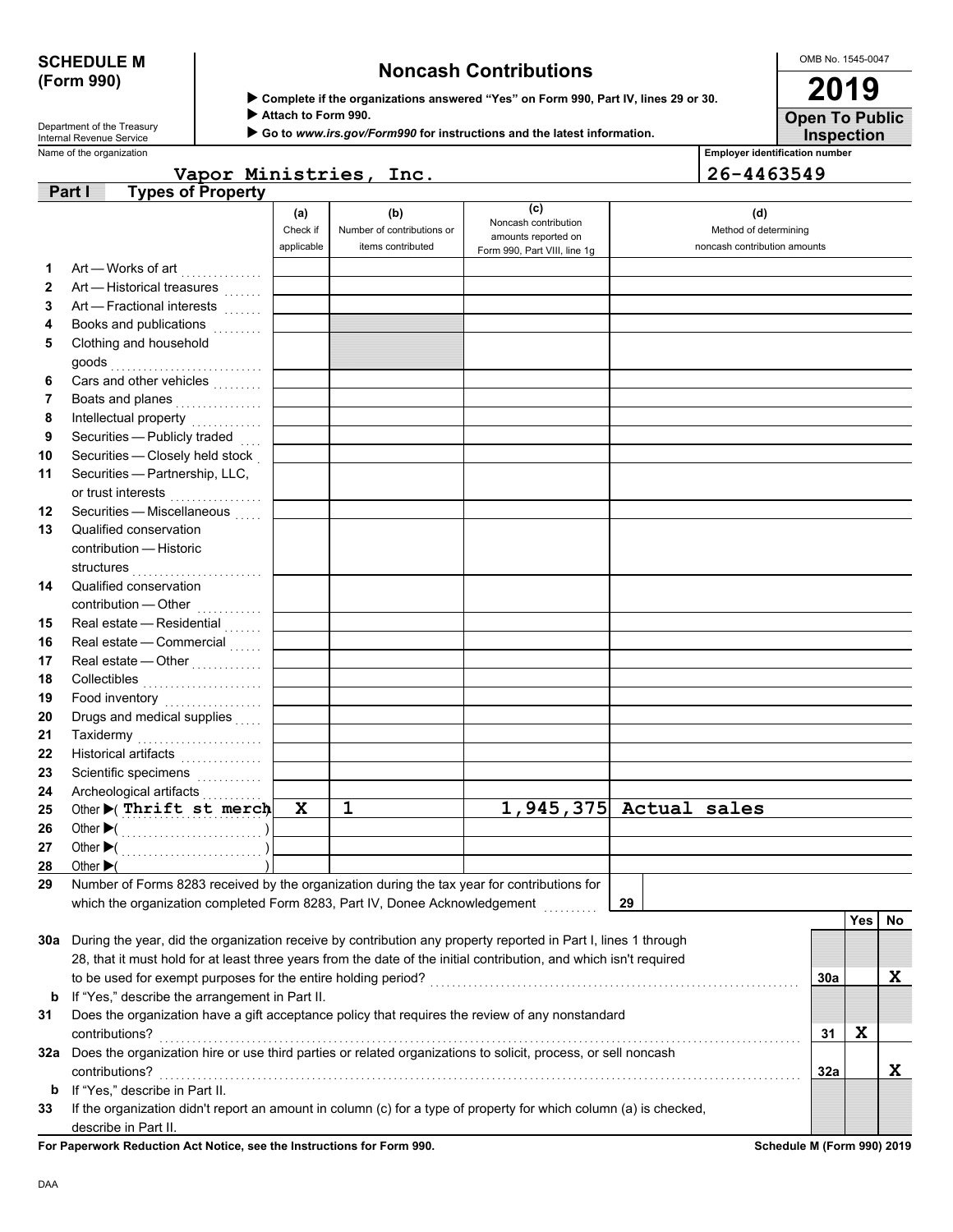| Schedule M (Form 990) 2019 Vapor Ministries, Inc. |                                       |  |  |                                                                                   | 26-4463549 |  | Page 2                                                                                                                                                                                                                       |
|---------------------------------------------------|---------------------------------------|--|--|-----------------------------------------------------------------------------------|------------|--|------------------------------------------------------------------------------------------------------------------------------------------------------------------------------------------------------------------------------|
| Part II                                           |                                       |  |  | or a combination of both. Also complete this part for any additional information. |            |  | Supplemental Information. Provide the information required by Part I, lines 30b, 32b, and 33, and whether<br>the organization is reporting in Part I, column (b), the number of contributions, the number of items received, |
|                                                   | Schedule M - Supplemental Information |  |  |                                                                                   |            |  |                                                                                                                                                                                                                              |
|                                                   |                                       |  |  |                                                                                   |            |  |                                                                                                                                                                                                                              |
|                                                   |                                       |  |  | Merchandise is donated to the thrift store for sale to the public.                |            |  |                                                                                                                                                                                                                              |
|                                                   |                                       |  |  |                                                                                   |            |  |                                                                                                                                                                                                                              |
|                                                   |                                       |  |  |                                                                                   |            |  |                                                                                                                                                                                                                              |
|                                                   |                                       |  |  |                                                                                   |            |  |                                                                                                                                                                                                                              |
|                                                   |                                       |  |  |                                                                                   |            |  |                                                                                                                                                                                                                              |
|                                                   |                                       |  |  |                                                                                   |            |  |                                                                                                                                                                                                                              |
|                                                   |                                       |  |  |                                                                                   |            |  |                                                                                                                                                                                                                              |
|                                                   |                                       |  |  |                                                                                   |            |  |                                                                                                                                                                                                                              |
|                                                   |                                       |  |  |                                                                                   |            |  |                                                                                                                                                                                                                              |
|                                                   |                                       |  |  |                                                                                   |            |  |                                                                                                                                                                                                                              |
|                                                   |                                       |  |  |                                                                                   |            |  |                                                                                                                                                                                                                              |
|                                                   |                                       |  |  |                                                                                   |            |  |                                                                                                                                                                                                                              |
|                                                   |                                       |  |  |                                                                                   |            |  |                                                                                                                                                                                                                              |
|                                                   |                                       |  |  |                                                                                   |            |  |                                                                                                                                                                                                                              |
|                                                   |                                       |  |  |                                                                                   |            |  |                                                                                                                                                                                                                              |
|                                                   |                                       |  |  |                                                                                   |            |  |                                                                                                                                                                                                                              |
|                                                   |                                       |  |  |                                                                                   |            |  |                                                                                                                                                                                                                              |
|                                                   |                                       |  |  |                                                                                   |            |  |                                                                                                                                                                                                                              |
|                                                   |                                       |  |  |                                                                                   |            |  |                                                                                                                                                                                                                              |
|                                                   |                                       |  |  |                                                                                   |            |  |                                                                                                                                                                                                                              |
|                                                   |                                       |  |  |                                                                                   |            |  |                                                                                                                                                                                                                              |
|                                                   |                                       |  |  |                                                                                   |            |  |                                                                                                                                                                                                                              |
|                                                   |                                       |  |  |                                                                                   |            |  |                                                                                                                                                                                                                              |
|                                                   |                                       |  |  |                                                                                   |            |  |                                                                                                                                                                                                                              |
|                                                   |                                       |  |  |                                                                                   |            |  |                                                                                                                                                                                                                              |
|                                                   |                                       |  |  |                                                                                   |            |  |                                                                                                                                                                                                                              |
|                                                   |                                       |  |  |                                                                                   |            |  |                                                                                                                                                                                                                              |
|                                                   |                                       |  |  |                                                                                   |            |  |                                                                                                                                                                                                                              |
|                                                   |                                       |  |  |                                                                                   |            |  |                                                                                                                                                                                                                              |
|                                                   |                                       |  |  |                                                                                   |            |  |                                                                                                                                                                                                                              |
|                                                   |                                       |  |  |                                                                                   |            |  |                                                                                                                                                                                                                              |
|                                                   |                                       |  |  |                                                                                   |            |  |                                                                                                                                                                                                                              |
|                                                   |                                       |  |  |                                                                                   |            |  |                                                                                                                                                                                                                              |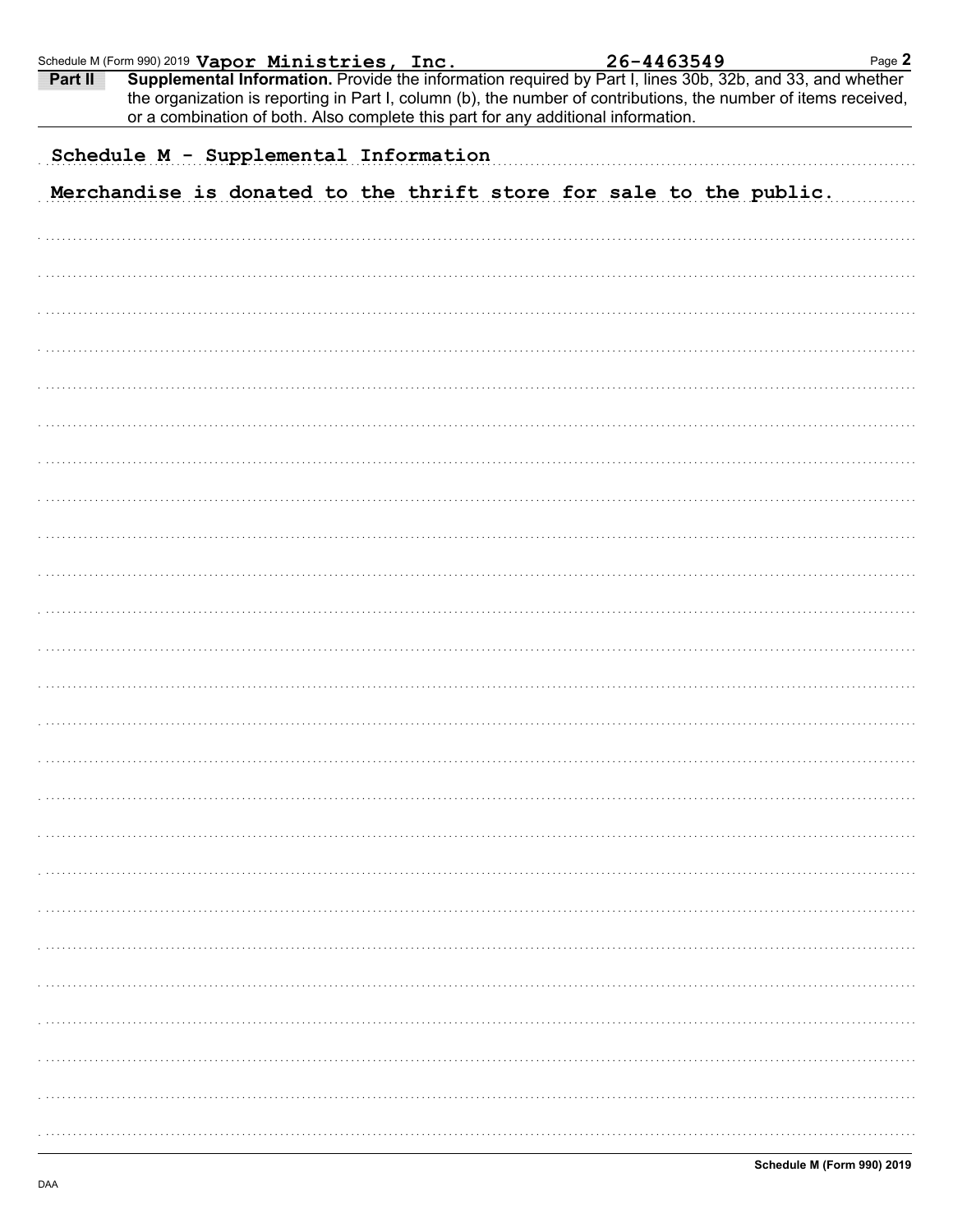| <b>SCHEDULE O</b><br>(Form 990 or 990-EZ)<br>Department of the Treasury<br>Internal Revenue Service | Supplemental Information to Form 990 or 990-EZ<br>Complete to provide information for responses to specific questions on<br>Form 990 or 990-EZ or to provide any additional information.<br>Attach to Form 990 or 990-EZ.<br>Go to www.irs.gov/Form990 for the latest information. |            | OMB No. 1545-0047<br>2019<br><b>Open to Public</b><br><b>Inspection</b> |
|-----------------------------------------------------------------------------------------------------|------------------------------------------------------------------------------------------------------------------------------------------------------------------------------------------------------------------------------------------------------------------------------------|------------|-------------------------------------------------------------------------|
| Name of the organization                                                                            |                                                                                                                                                                                                                                                                                    |            | <b>Employer identification number</b>                                   |
|                                                                                                     | Vapor Ministries, Inc.                                                                                                                                                                                                                                                             | 26-4463549 |                                                                         |
|                                                                                                     | Form 990, Part III, Line 4d - All Other Accomplishments<br>Facilitate public and private short-term mission trips to program centers.<br>Each trip guest is responsible for supplying funds for the trip, plus<br>additional funds to cover overhead.                              |            |                                                                         |
|                                                                                                     | Form 990, Part VI, Line 11b - Organization's Process to Review Form 990<br>A draft copy of Form 990 and attachments is provided to the organization's<br>officers for review. After approval of the board the return is filed.                                                     |            |                                                                         |
|                                                                                                     | Form 990, Part VI, Line 19 - Governing Documents Disclosure Explanation<br>These documents are available to the public upon request.                                                                                                                                               |            |                                                                         |
|                                                                                                     |                                                                                                                                                                                                                                                                                    |            |                                                                         |
|                                                                                                     |                                                                                                                                                                                                                                                                                    |            |                                                                         |
|                                                                                                     |                                                                                                                                                                                                                                                                                    |            |                                                                         |
|                                                                                                     |                                                                                                                                                                                                                                                                                    |            |                                                                         |
|                                                                                                     |                                                                                                                                                                                                                                                                                    |            |                                                                         |
|                                                                                                     |                                                                                                                                                                                                                                                                                    |            |                                                                         |
|                                                                                                     |                                                                                                                                                                                                                                                                                    |            |                                                                         |
|                                                                                                     |                                                                                                                                                                                                                                                                                    |            |                                                                         |
|                                                                                                     |                                                                                                                                                                                                                                                                                    |            |                                                                         |
|                                                                                                     |                                                                                                                                                                                                                                                                                    |            |                                                                         |
|                                                                                                     |                                                                                                                                                                                                                                                                                    |            |                                                                         |
|                                                                                                     |                                                                                                                                                                                                                                                                                    |            |                                                                         |
|                                                                                                     |                                                                                                                                                                                                                                                                                    |            |                                                                         |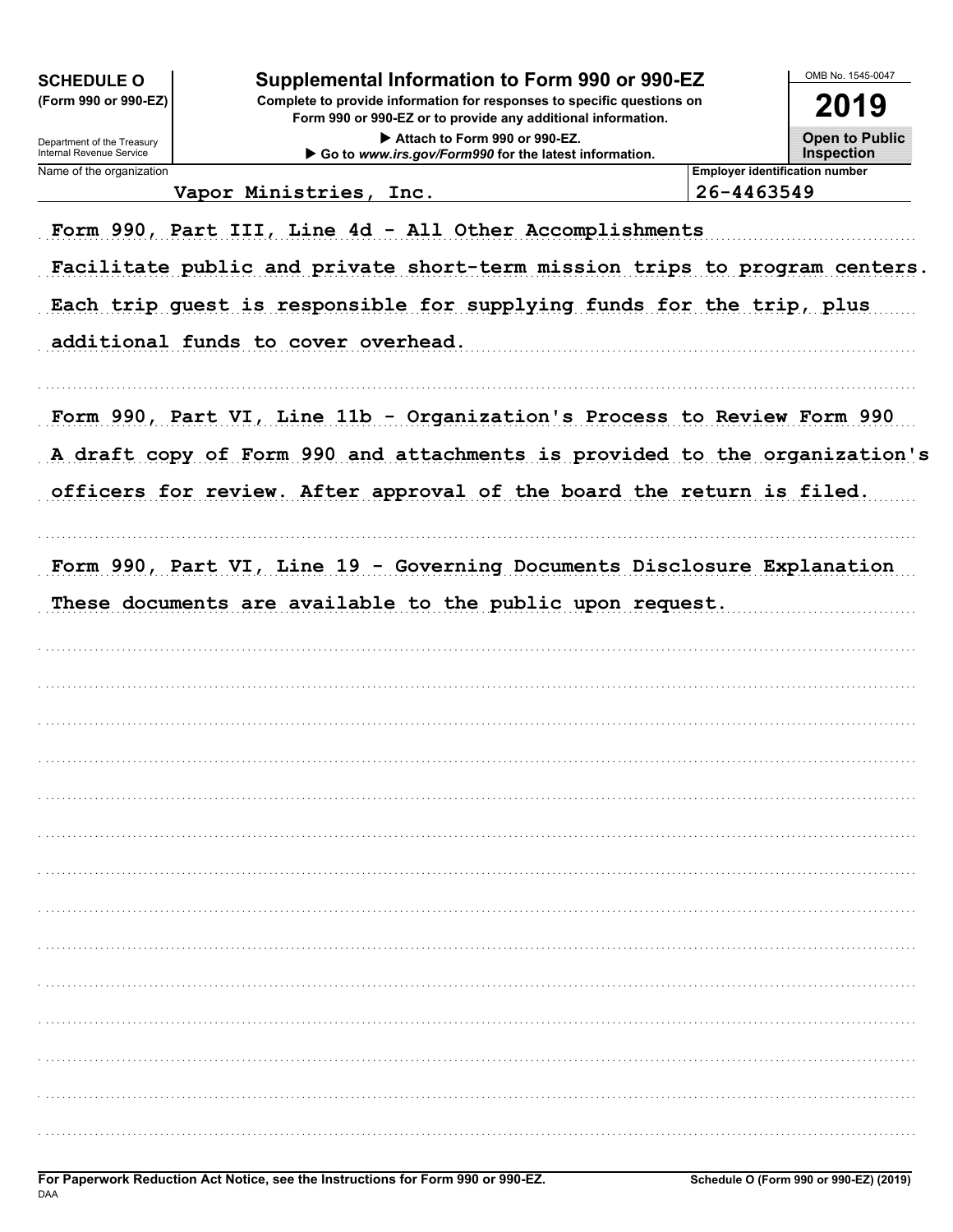| <b>SCHEDULE R</b>                |  |
|----------------------------------|--|
| $\Gamma$ <sub>Corm</sub> $QQ(1)$ |  |

# **(Form 990) Related Organizations and Unrelated Partnerships**

▶ Complete if the organization answered "Yes" on Form 990, Part IV, line 33, 34, 35b, 36, or 37.

▶ Attach to Form 990.

▶ Go to *www.irs.gov/Form990* for instructions and the latest information.

Department of the Treasury Internal Revenue ServiceName of the organization

**Vapor Ministries, Inc. 26-4463549**

**Employer identification number Open to Public Inspection**

**Part IIdentification of Disregarded Entities.** Complete if the organization answered "Yes" on Form 990, Part IV, line 33.

| (a)<br>Name, address, and EIN (if applicable) of disregarded entity                                                                                                                                                           | (b)<br>Primary activity | (c)<br>Legal domicile (state<br>or foreign country) |                            | (d)<br>Total income |                                                       | (e)<br>End-of-year assets |                              | (f)<br>Direct controlling<br>entity                      |             |
|-------------------------------------------------------------------------------------------------------------------------------------------------------------------------------------------------------------------------------|-------------------------|-----------------------------------------------------|----------------------------|---------------------|-------------------------------------------------------|---------------------------|------------------------------|----------------------------------------------------------|-------------|
| (1) Vapor Thrift Store, LLC                                                                                                                                                                                                   |                         |                                                     |                            |                     |                                                       |                           |                              |                                                          |             |
| 338 Talledega Springs Rd.                                                                                                                                                                                                     |                         |                                                     |                            |                     |                                                       |                           |                              |                                                          |             |
| $\underbrace{47-5650184}_{\text{AL}}$<br>Sylacauga                                                                                                                                                                            | Thrift sto              | AL                                                  |                            |                     | 2,086,546                                             |                           | 799, 242                     | N/A                                                      |             |
| (2)                                                                                                                                                                                                                           |                         |                                                     |                            |                     |                                                       |                           |                              |                                                          |             |
|                                                                                                                                                                                                                               |                         |                                                     |                            |                     |                                                       |                           |                              |                                                          |             |
| (3)                                                                                                                                                                                                                           |                         |                                                     |                            |                     |                                                       |                           |                              |                                                          |             |
|                                                                                                                                                                                                                               |                         |                                                     |                            |                     |                                                       |                           |                              |                                                          |             |
| (4)                                                                                                                                                                                                                           |                         |                                                     |                            |                     |                                                       |                           |                              |                                                          |             |
|                                                                                                                                                                                                                               |                         |                                                     |                            |                     |                                                       |                           |                              |                                                          |             |
| (5)                                                                                                                                                                                                                           |                         |                                                     |                            |                     |                                                       |                           |                              |                                                          |             |
|                                                                                                                                                                                                                               |                         |                                                     |                            |                     |                                                       |                           |                              |                                                          |             |
| Identification of Related Tax-Exempt Organizations. Complete if the organization answered "Yes" on Form 990, Part IV, line 34, because it had<br>one or more related tax-exempt organizations during the tax year.<br>Part II |                         |                                                     |                            |                     |                                                       |                           |                              |                                                          |             |
| (a)                                                                                                                                                                                                                           | (b)                     | (c)                                                 | (d)                        |                     |                                                       |                           | (f)                          |                                                          |             |
| Name, address, and EIN of related organization                                                                                                                                                                                | Primary activity        | Legal domicile (state<br>or foreign country)        | <b>Exempt Code section</b> |                     | (e)<br>Public charity status<br>(f section 501(c)(3)) |                           | Direct controlling<br>entity | $(g)$<br>Section 512(b)(13)<br>controlled entity?<br>Yes | <b>No</b>   |
| (1) Vapor Sports Ministries, Inc.<br>338 Talladega Springs Rd.<br>03-0566373                                                                                                                                                  |                         |                                                     |                            |                     |                                                       |                           |                              |                                                          |             |
| AL 35151<br>Sylacauga                                                                                                                                                                                                         | Ministry                | <b>MO</b>                                           | 501c3                      |                     | 7                                                     |                           | Vapor Mini                   |                                                          | $\mathbf x$ |
| (2)                                                                                                                                                                                                                           |                         |                                                     |                            |                     |                                                       |                           |                              |                                                          |             |
|                                                                                                                                                                                                                               |                         |                                                     |                            |                     |                                                       |                           |                              |                                                          |             |
| (3)                                                                                                                                                                                                                           |                         |                                                     |                            |                     |                                                       |                           |                              |                                                          |             |
|                                                                                                                                                                                                                               |                         |                                                     |                            |                     |                                                       |                           |                              |                                                          |             |
| (4)                                                                                                                                                                                                                           |                         |                                                     |                            |                     |                                                       |                           |                              |                                                          |             |
|                                                                                                                                                                                                                               |                         |                                                     |                            |                     |                                                       |                           |                              |                                                          |             |
| (5)                                                                                                                                                                                                                           |                         |                                                     |                            |                     |                                                       |                           |                              |                                                          |             |
|                                                                                                                                                                                                                               |                         |                                                     |                            |                     |                                                       |                           |                              |                                                          |             |
|                                                                                                                                                                                                                               |                         |                                                     |                            |                     |                                                       |                           |                              |                                                          |             |

OMB No. 1545-0047

**2019**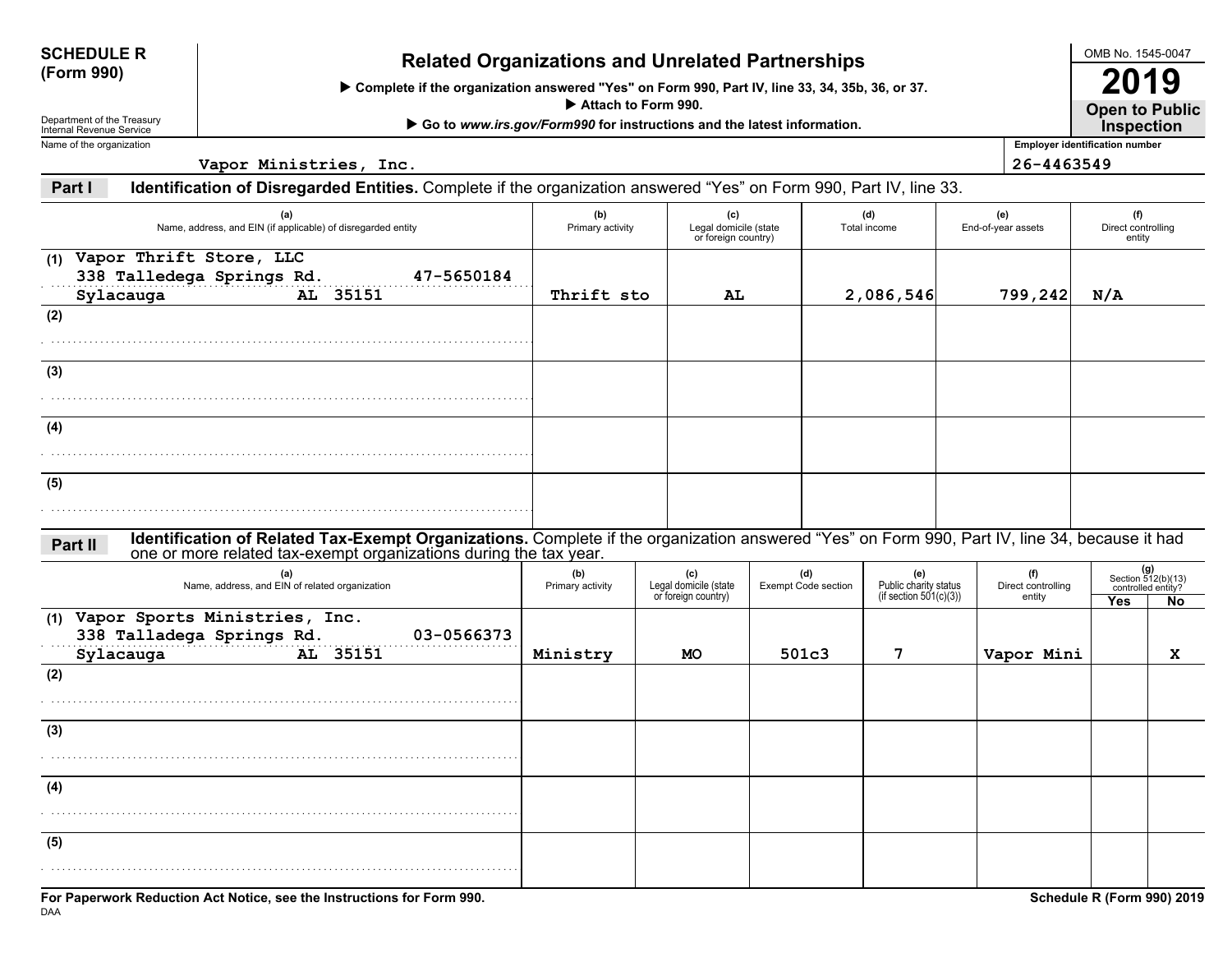|         | because it had one or more related organizations treated as a partnership during the tax year.<br>(a)                                                                                                                          | (b)                     | (c)                                                   | (d)                                                    | (e)                                                                                              | (f)                                                    | (g)                             | (h)                                        | (i)                                                              | (j)                                          | (k)                                                   |
|---------|--------------------------------------------------------------------------------------------------------------------------------------------------------------------------------------------------------------------------------|-------------------------|-------------------------------------------------------|--------------------------------------------------------|--------------------------------------------------------------------------------------------------|--------------------------------------------------------|---------------------------------|--------------------------------------------|------------------------------------------------------------------|----------------------------------------------|-------------------------------------------------------|
|         | Name, address, and EIN of<br>related organization                                                                                                                                                                              | Primary activity        | Legal<br>domicile<br>(state or<br>foreign<br>country) | Direct controlling<br>entity                           | Predominant<br>income (related,<br>unrelated,<br>excluded from<br>tax under<br>sections 512-514) | Share of total<br>income                               | Share of end-of-<br>year assets | Dispro-<br>portionate<br>alloc.?<br>Yes No | Code V-UBI<br>amount in box 20<br>of Schedule K-1<br>(Form 1065) | General or<br>managing<br>partner?<br>Yes No | Percentage<br>ownership                               |
| (1)     |                                                                                                                                                                                                                                |                         |                                                       |                                                        |                                                                                                  |                                                        |                                 |                                            |                                                                  |                                              |                                                       |
|         |                                                                                                                                                                                                                                |                         |                                                       |                                                        |                                                                                                  |                                                        |                                 |                                            |                                                                  |                                              |                                                       |
| (2)     |                                                                                                                                                                                                                                |                         |                                                       |                                                        |                                                                                                  |                                                        |                                 |                                            |                                                                  |                                              |                                                       |
|         |                                                                                                                                                                                                                                |                         |                                                       |                                                        |                                                                                                  |                                                        |                                 |                                            |                                                                  |                                              |                                                       |
| (3)     |                                                                                                                                                                                                                                |                         |                                                       |                                                        |                                                                                                  |                                                        |                                 |                                            |                                                                  |                                              |                                                       |
|         |                                                                                                                                                                                                                                |                         |                                                       |                                                        |                                                                                                  |                                                        |                                 |                                            |                                                                  |                                              |                                                       |
| (4)     |                                                                                                                                                                                                                                |                         |                                                       |                                                        |                                                                                                  |                                                        |                                 |                                            |                                                                  |                                              |                                                       |
|         |                                                                                                                                                                                                                                |                         |                                                       |                                                        |                                                                                                  |                                                        |                                 |                                            |                                                                  |                                              |                                                       |
| Part IV | Identification of Related Organizations Taxable as a Corporation or Trust. Complete if the organization answered "Yes" on Form 990, Part IV, line 34, because it had one or more related organizations treated as a corporatio |                         |                                                       |                                                        |                                                                                                  |                                                        |                                 |                                            |                                                                  |                                              |                                                       |
|         | (a)<br>Name, address, and EIN of related organization                                                                                                                                                                          | (b)<br>Primary activity |                                                       | (c)<br>Legal domicile<br>(state or<br>foreign country) | (d)<br>Direct controlling<br>entity                                                              | (e)<br>Type of entity<br>(C corp, S corp,<br>or trust) | (f)<br>Share of total<br>income | (g)<br>Share of<br>end-of-year assets      | (h)<br>Percentage<br>ownership                                   |                                              | (i)<br>Section<br>512(b)(13)<br>controlled<br>entity? |
|         |                                                                                                                                                                                                                                |                         |                                                       |                                                        |                                                                                                  |                                                        |                                 |                                            |                                                                  |                                              | Yes No                                                |
| (1)     |                                                                                                                                                                                                                                |                         |                                                       |                                                        |                                                                                                  |                                                        |                                 |                                            |                                                                  |                                              |                                                       |
|         |                                                                                                                                                                                                                                |                         |                                                       |                                                        |                                                                                                  |                                                        |                                 |                                            |                                                                  |                                              |                                                       |
| (2)     |                                                                                                                                                                                                                                |                         |                                                       |                                                        |                                                                                                  |                                                        |                                 |                                            |                                                                  |                                              |                                                       |
|         |                                                                                                                                                                                                                                |                         |                                                       |                                                        |                                                                                                  |                                                        |                                 |                                            |                                                                  |                                              |                                                       |
|         |                                                                                                                                                                                                                                |                         |                                                       |                                                        |                                                                                                  |                                                        |                                 |                                            |                                                                  |                                              |                                                       |
| (3)     |                                                                                                                                                                                                                                |                         |                                                       |                                                        |                                                                                                  |                                                        |                                 |                                            |                                                                  |                                              |                                                       |
|         |                                                                                                                                                                                                                                |                         |                                                       |                                                        |                                                                                                  |                                                        |                                 |                                            |                                                                  |                                              |                                                       |
| (4)     |                                                                                                                                                                                                                                |                         |                                                       |                                                        |                                                                                                  |                                                        |                                 |                                            |                                                                  |                                              |                                                       |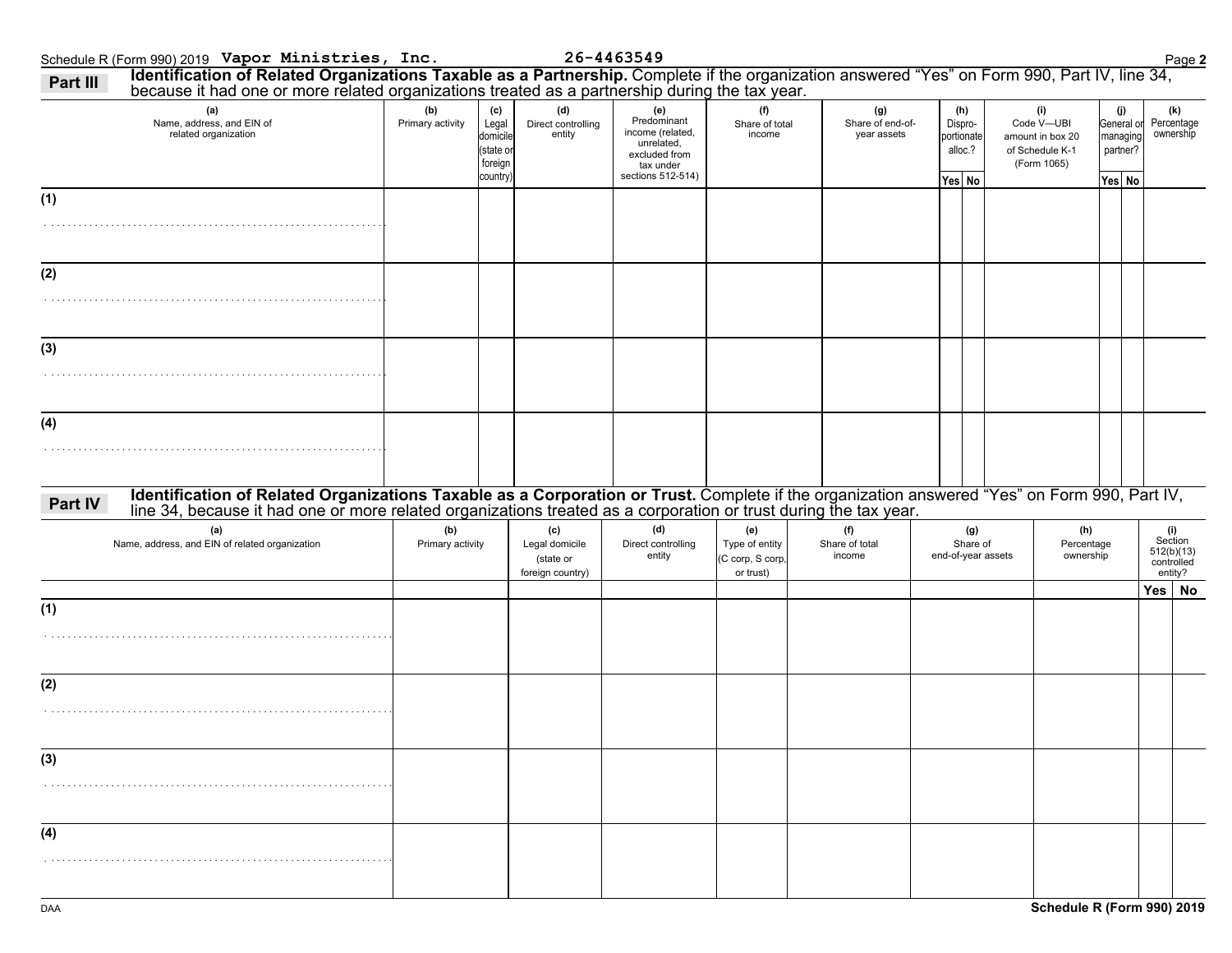DAA

|     | Note: Complete line 1 if any entity is listed in Parts II, III, or IV of this schedule.                                                                                                                                             |                    |                        |                                              |                | Yes | No           |
|-----|-------------------------------------------------------------------------------------------------------------------------------------------------------------------------------------------------------------------------------------|--------------------|------------------------|----------------------------------------------|----------------|-----|--------------|
|     | During the tax year, did the organization engage in any of the following transactions with one or more related organizations listed in Parts II-IV?                                                                                 |                    |                        |                                              |                |     |              |
|     | a Receipt of (i) interest, (ii) annuities, (iii) royalties, or (iv) rent from a controlled entity [1] research controlled entity resumed and the subsequence of (i) interest, (ii) annuities, (iii) royalties, or (iv) rent fr      |                    |                        |                                              | 1a             |     | X            |
|     | <b>b</b> Gift, grant, or capital contribution to related organization(s) enconverse contained and contained and contribution to related organization(s) enconverse contained and contained and contained and contained and containe |                    |                        |                                              | 1 <sub>b</sub> | X   |              |
|     |                                                                                                                                                                                                                                     |                    |                        |                                              | 1 <sub>c</sub> |     | $\mathbf x$  |
|     | d Loans or loan guarantees to or for related organization(s) Material Annumeron and the content of the content of the content of the content of the content of the content of the content of the content of the content of the      |                    |                        |                                              | 1 <sub>d</sub> |     | $\mathbf x$  |
|     | e Loans or loan guarantees by related organization(s) encourance contained and contained a contained a contained and contained a contained a contained a contained a contact the contact of the contact of contact a contact o      |                    |                        |                                              | 1e             |     | $\mathbf{x}$ |
|     |                                                                                                                                                                                                                                     |                    |                        |                                              |                |     |              |
|     | f Dividends from related organization(s) encourance contains a substantial container and providends from related organization(s)                                                                                                    |                    |                        |                                              | 1f             |     | X            |
|     | g Sale of assets to related organization(s)<br>and the contract contract contract contract contract contract contract contract contract contract contract contract contract contract contract contract contract contract contrac    |                    |                        |                                              | 1 <sub>q</sub> |     | $\mathbf x$  |
|     | h Purchase of assets from related organization(s) encourance contains and contains a container and container and container and container and container and container and container and container and container and container a      |                    |                        |                                              | 1 <sub>h</sub> |     | $\mathbf x$  |
|     | i Exchange of assets with related organization(s) encourance contains an according to the container and according to the container and the contact of the contact of the contact of the contact of the contact of the contact       |                    |                        |                                              | 1i             |     | X            |
|     | j Lease of facilities, equipment, or other assets to related organization(s) Materian material content content to the response of facilities, equipment, or other assets to related organization(s) Materian material content       |                    |                        |                                              | 1i             |     | X            |
|     |                                                                                                                                                                                                                                     |                    |                        |                                              |                |     |              |
|     | k Lease of facilities, equipment, or other assets from related organization(s) Materian and the content of the content of facilities equipment, or other assets from related organization(s)                                        |                    |                        |                                              | 1k             |     | X            |
|     |                                                                                                                                                                                                                                     |                    |                        |                                              | 11             |     | $\mathbf{x}$ |
|     |                                                                                                                                                                                                                                     |                    |                        |                                              | 1 <sub>m</sub> |     | $\mathbf x$  |
|     |                                                                                                                                                                                                                                     |                    |                        |                                              | 1n             |     | X            |
|     |                                                                                                                                                                                                                                     |                    |                        |                                              | 1 <sub>o</sub> |     | $\mathbf x$  |
|     | o Sharing of paid employees with related organization(s) Material Annual Community of Sharing of paid employees with related organization(s) Material Annual Community of Sharing of paid employees with related organization(      |                    |                        |                                              |                |     |              |
|     |                                                                                                                                                                                                                                     |                    |                        |                                              |                |     | X            |
|     | p Reimbursement paid to related organization(s) for expenses <b>constructs</b> and construct the construction of the set of the construction of the construction of the construction of the construction of the construction of the |                    |                        |                                              | 1p             |     | $\mathbf{x}$ |
|     |                                                                                                                                                                                                                                     |                    |                        |                                              | 1 <sub>a</sub> |     |              |
|     |                                                                                                                                                                                                                                     |                    |                        |                                              |                |     |              |
|     | r Other transfer of cash or property to related organization(s)                                                                                                                                                                     |                    |                        |                                              | 1r             |     | X            |
|     | s Other transfer of cash or property from related organization(s).                                                                                                                                                                  |                    |                        |                                              | 1s             |     | $\mathbf{x}$ |
|     | 2 If the answer to any of the above is "Yes," see the instructions for information on who must complete this line, including covered relationships and transaction thresholds.                                                      |                    |                        |                                              |                |     |              |
|     | (a)<br>Name of related organization                                                                                                                                                                                                 | (b)<br>Transaction | (c)<br>Amount involved | (d)<br>Method of determining amount involved |                |     |              |
|     |                                                                                                                                                                                                                                     | $type(a-s)$        |                        |                                              |                |     |              |
|     |                                                                                                                                                                                                                                     |                    |                        |                                              |                |     |              |
|     |                                                                                                                                                                                                                                     |                    |                        |                                              |                |     |              |
| (1) | Vapor Sports Ministries, Inc.                                                                                                                                                                                                       | b                  | 1,232,618              | Cash                                         |                |     |              |
|     |                                                                                                                                                                                                                                     |                    |                        |                                              |                |     |              |
| (2) |                                                                                                                                                                                                                                     |                    |                        |                                              |                |     |              |
|     |                                                                                                                                                                                                                                     |                    |                        |                                              |                |     |              |
| (3) |                                                                                                                                                                                                                                     |                    |                        |                                              |                |     |              |
|     |                                                                                                                                                                                                                                     |                    |                        |                                              |                |     |              |
| (4) |                                                                                                                                                                                                                                     |                    |                        |                                              |                |     |              |
|     |                                                                                                                                                                                                                                     |                    |                        |                                              |                |     |              |
| (5) |                                                                                                                                                                                                                                     |                    |                        |                                              |                |     |              |
|     |                                                                                                                                                                                                                                     |                    |                        |                                              |                |     |              |
| (6) |                                                                                                                                                                                                                                     |                    |                        |                                              |                |     |              |

#### **Part VTransactions With Related Organizations.** Complete if the organization answered "Yes" on Form 990, Part IV, line 34, 35b, or 36.

**Schedule R (Form 990) 2019**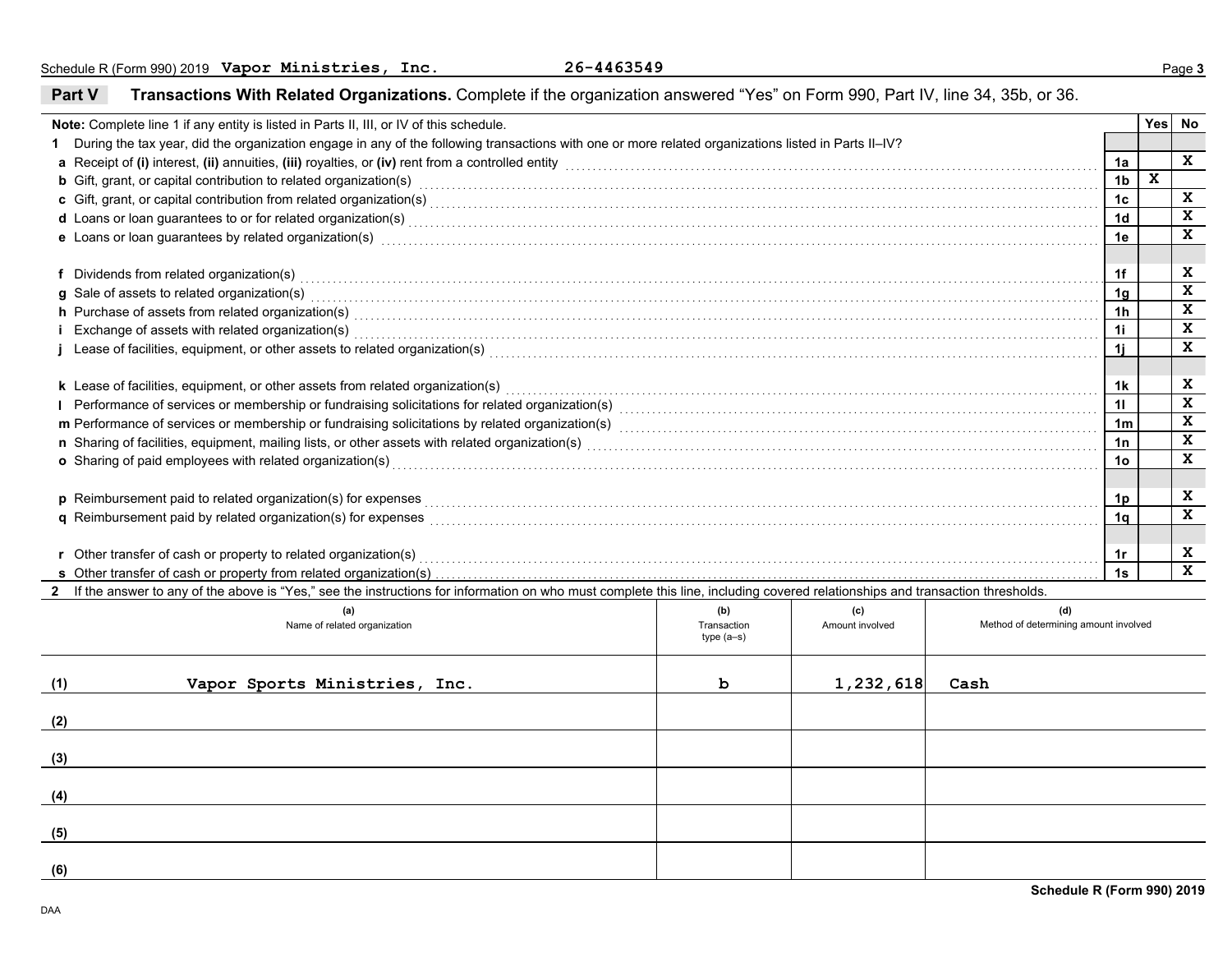#### **Part VI Unrelated Organizations Taxable as a Partnership.** Complete if the organization answered "Yes" on Form 990, Part IV, line 37.

Provide the following information for each entity taxed as a partnership through which the organization conducted more than five percent of its activities (measured by total assets or gross revenue) that was not a related organization. See instructions regarding exclusion for certain investment partnerships.

| (a)<br>Name, address, and EIN of entity | ັ<br>(b)<br>Primary activity | (c)<br>Legal<br>domicile<br>foreign | (d)<br>Predominant<br>income (related,<br>(state or unrelated, excluded<br>from tax under | (e)<br>Are all partners<br>section<br>501(c)(3)<br>organizations? |  | (f)<br>Share of<br>total income | (g)<br>Share of<br>end-of-year<br>assets |     | (h)<br>Disproportionate<br>allocations? | (i)<br>Code V-UBI<br>amount in box 20<br>of Schedule K-1<br>(Form 1065) | (j)<br>General or<br>managing<br>partner? |    | (k)<br>Percentage<br>ownership |
|-----------------------------------------|------------------------------|-------------------------------------|-------------------------------------------------------------------------------------------|-------------------------------------------------------------------|--|---------------------------------|------------------------------------------|-----|-----------------------------------------|-------------------------------------------------------------------------|-------------------------------------------|----|--------------------------------|
|                                         |                              | country)                            | sections 512-514)                                                                         | Yes No                                                            |  |                                 |                                          | Yes | No                                      |                                                                         | Yes                                       | No |                                |
| (1)                                     |                              |                                     |                                                                                           |                                                                   |  |                                 |                                          |     |                                         |                                                                         |                                           |    |                                |
|                                         |                              |                                     |                                                                                           |                                                                   |  |                                 |                                          |     |                                         |                                                                         |                                           |    |                                |
| (2)                                     |                              |                                     |                                                                                           |                                                                   |  |                                 |                                          |     |                                         |                                                                         |                                           |    |                                |
|                                         |                              |                                     |                                                                                           |                                                                   |  |                                 |                                          |     |                                         |                                                                         |                                           |    |                                |
|                                         |                              |                                     |                                                                                           |                                                                   |  |                                 |                                          |     |                                         |                                                                         |                                           |    |                                |
| (3)                                     |                              |                                     |                                                                                           |                                                                   |  |                                 |                                          |     |                                         |                                                                         |                                           |    |                                |
|                                         |                              |                                     |                                                                                           |                                                                   |  |                                 |                                          |     |                                         |                                                                         |                                           |    |                                |
| (4)                                     |                              |                                     |                                                                                           |                                                                   |  |                                 |                                          |     |                                         |                                                                         |                                           |    |                                |
|                                         |                              |                                     |                                                                                           |                                                                   |  |                                 |                                          |     |                                         |                                                                         |                                           |    |                                |
| (5)                                     |                              |                                     |                                                                                           |                                                                   |  |                                 |                                          |     |                                         |                                                                         |                                           |    |                                |
|                                         |                              |                                     |                                                                                           |                                                                   |  |                                 |                                          |     |                                         |                                                                         |                                           |    |                                |
|                                         |                              |                                     |                                                                                           |                                                                   |  |                                 |                                          |     |                                         |                                                                         |                                           |    |                                |
| (6)                                     |                              |                                     |                                                                                           |                                                                   |  |                                 |                                          |     |                                         |                                                                         |                                           |    |                                |
|                                         |                              |                                     |                                                                                           |                                                                   |  |                                 |                                          |     |                                         |                                                                         |                                           |    |                                |
| (7)                                     |                              |                                     |                                                                                           |                                                                   |  |                                 |                                          |     |                                         |                                                                         |                                           |    |                                |
|                                         |                              |                                     |                                                                                           |                                                                   |  |                                 |                                          |     |                                         |                                                                         |                                           |    |                                |
|                                         |                              |                                     |                                                                                           |                                                                   |  |                                 |                                          |     |                                         |                                                                         |                                           |    |                                |
| (8)                                     |                              |                                     |                                                                                           |                                                                   |  |                                 |                                          |     |                                         |                                                                         |                                           |    |                                |
|                                         |                              |                                     |                                                                                           |                                                                   |  |                                 |                                          |     |                                         |                                                                         |                                           |    |                                |
| (9)                                     |                              |                                     |                                                                                           |                                                                   |  |                                 |                                          |     |                                         |                                                                         |                                           |    |                                |
|                                         |                              |                                     |                                                                                           |                                                                   |  |                                 |                                          |     |                                         |                                                                         |                                           |    |                                |
| (10)                                    |                              |                                     |                                                                                           |                                                                   |  |                                 |                                          |     |                                         |                                                                         |                                           |    |                                |
|                                         |                              |                                     |                                                                                           |                                                                   |  |                                 |                                          |     |                                         |                                                                         |                                           |    |                                |
|                                         |                              |                                     |                                                                                           |                                                                   |  |                                 |                                          |     |                                         |                                                                         |                                           |    |                                |
| (11)                                    |                              |                                     |                                                                                           |                                                                   |  |                                 |                                          |     |                                         |                                                                         |                                           |    |                                |
|                                         |                              |                                     |                                                                                           |                                                                   |  |                                 |                                          |     |                                         |                                                                         |                                           |    |                                |
|                                         |                              |                                     |                                                                                           |                                                                   |  |                                 |                                          |     |                                         |                                                                         |                                           |    |                                |

**Schedule R (Form 990) 2019**